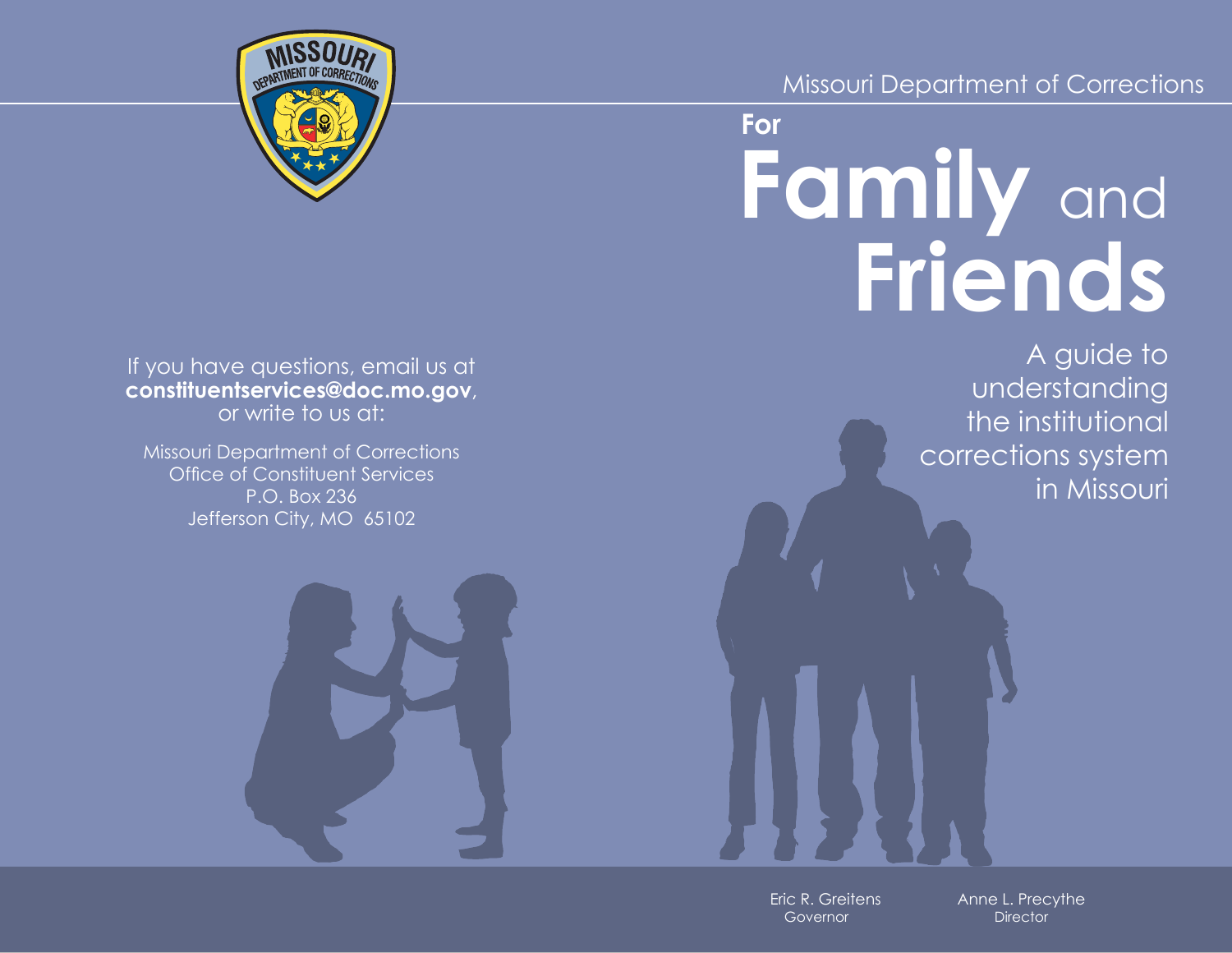# **Table Of Contents**

| Institutional Substance Abuse Treatment Services 22 |  |
|-----------------------------------------------------|--|
|                                                     |  |
|                                                     |  |
|                                                     |  |
|                                                     |  |
|                                                     |  |
|                                                     |  |
|                                                     |  |
|                                                     |  |
|                                                     |  |
|                                                     |  |
|                                                     |  |
|                                                     |  |
|                                                     |  |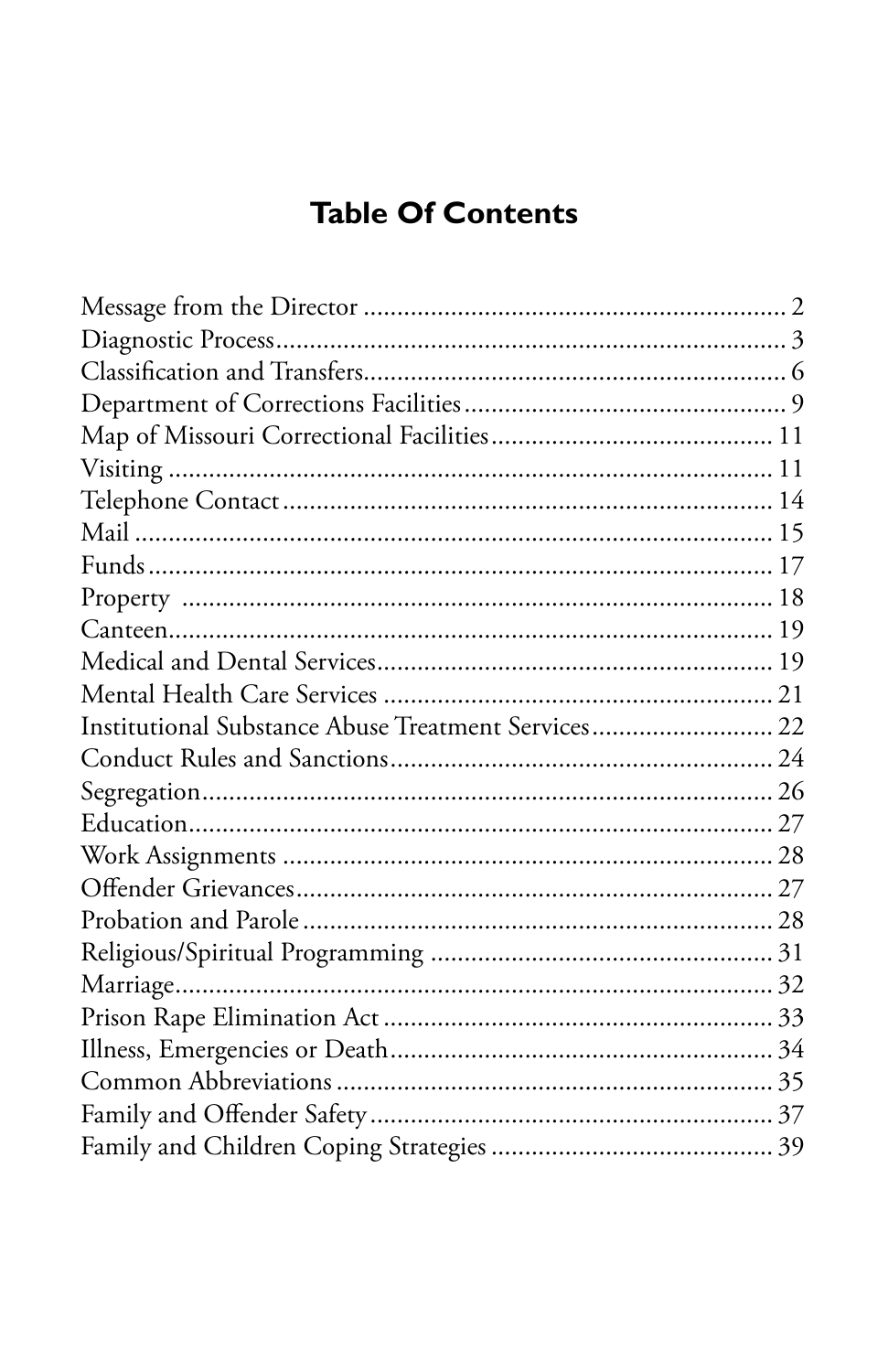# **A Message from the Division Director**

#### Dear Visitor,

Incarceration is a difficult time for offenders, but it also impacts the lives of their family members and friends. During this period of incarceration of a family member or friend, you may have many questions about the rules and regulations governing the operations of the Missouri Department of Corrections that you want answered. To help answers those questions, we have prepared this Family and Friends booklet to provide guidance.



In addition to this booklet, we also maintain a public website

that provides additional information about the department. You can visit this website by going to [www.doc.mo.gov.](www.doc.mo.gov) There you will find information about offenders, the organization of the department, location and directions to facilities, news releases, the re-entry process, and other information about offender programs and services.

While this booklet and website provide general information about the department's policies, procedures and practices, they may not answer all of your questions. In this instance, please feel free to contact the offender's assigned institutional case manager or probation and parole officer to help with any additional questions.

We hope you find the information contained in this booklet and on our website useful. We also encourage you to maintain regular contact with the offender through visits, telephone calls and letters so that you may remain informed of the offender's progress, as well as provide emotional support through this period of incarceration.

> Director of the Missouri Department of Corrections Anne L. Precythe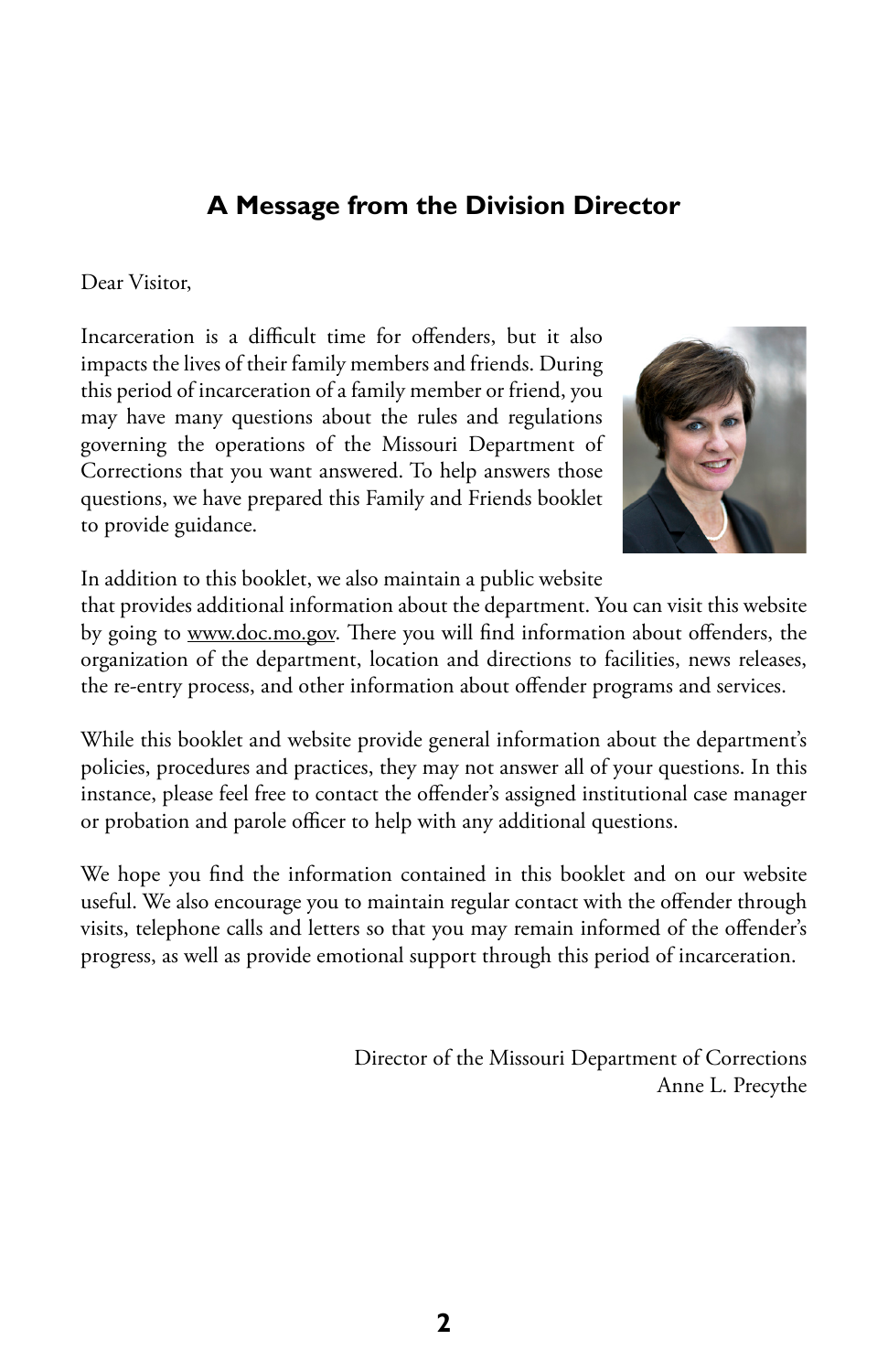# **Diagnostic Process**

During the initial admission process at the department's diagnostic centers, information is gathered to ensure proper classification and accuracy of file materials. The following is a brief summary of the diagnostic and intake process.

#### **What happens when an offender first arrives in the department?**

Male offenders are assigned to Fulton Reception & Diagnostic Center in Fulton, Missouri, the Eastern Reception, Diagnostic & Correctional Center in Bonne Terre, Missouri, or the Western Reception, Diagnostic & Correctional Center in St. Joseph, Missouri, for initial processing. Those offenders who receive a sentence of capital punishment are assigned directly to Potosi Correctional Center in Potosi, Missouri, for processing. If convicted as an adult, male offenders under 18 years old are assigned to the Farmington Correctional Center in Farmington, Missouri. All incoming female offenders are assigned directly to the Women's Eastern Reception, Diagnostic & Correctional Center in Vandalia, Missouri.

Upon arrival, personal property is inventoried and the offender is notified of proper methods for disposition if the property cannot be retained by the offender. Court paperwork is reviewed and processed. All new arrivals are showered, photographed, fingerprinted and provided an identification number and card, as well as necessary hygiene supplies, clothing and bedding. Information regarding personal description, emergency notification, identification of potential enemies within the department, medical and mental health history and immediate health care concerns are identified and documented. Each offender attends an orientation program that explains the facility's rules and expectations. During this program, they also receive a rulebook, deposit slips, paper, envelopes, a pencil, and guidelines about situations to avoid during incarceration. Offenders are encouraged to share this information with family and they are provided a copy to send to you. Once this is completed, offenders may then be assigned to temporary housing, pending review and assessment to determine their permanent assignment within the department. Once their personal PIN number has been activated, offenders may also have the ability to telephone family and friends by making collect calls, debit calls or prepaid calls on a limited basis while at the reception centers.

In the days following, more intensive testing occurs to identify immediate and ongoing personal issues and to determine classification status. Medical staff meets with each offender to perform a physical examination and to obtain a medical history to ensure medical and prescription needs are addressed. Each offender is tested for HIV infection, sexually transmitted diseases, tuberculosis, and sickle cell anemia, as appropriate. A blood sample is taken and a tetanus vaccination is administered. All offenders will receive an intake mental health screening to provide a summary of potential mental health care needs and to schedule follow-up, as warranted. Educational, IQ and vocational testing occurs over a period of several days. A DNA sample is obtained from all offenders as required by Missouri Statute 650.050. The offender may be required to meet with probation and parole staff if being returned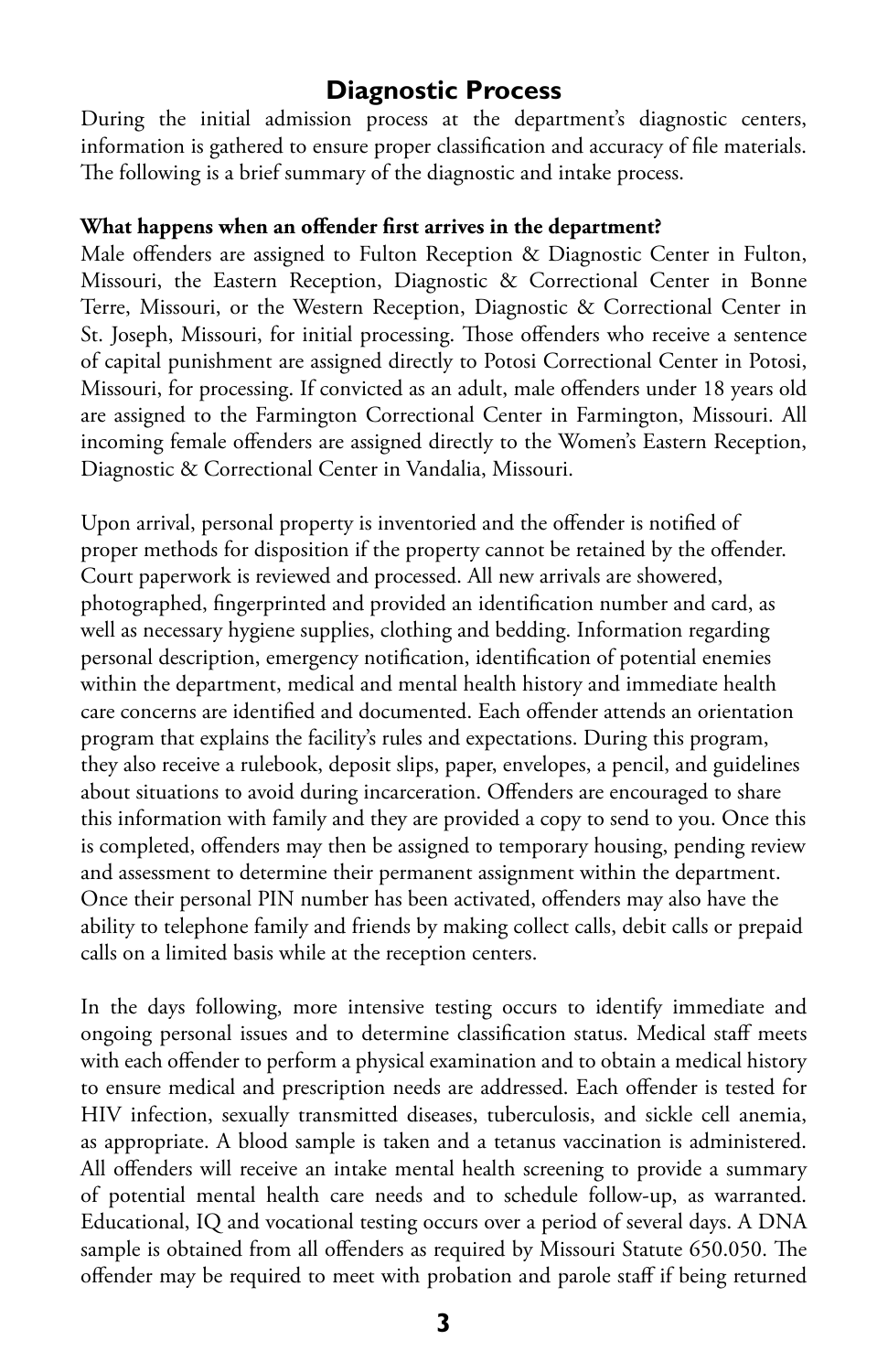on parole or conditional release status. After the above is completed, a case manager meets with the offender to summarize all information gathered. The case manager will also conduct an initial classification analysis to determine the offender's classification and custody level. During the analysis, the case manager reviews the offender's criminal and social history in order to best assess and evaluate the offender's needs. The case manager will also explain the transitional accountability plan that will follow the offender throughout their incarceration. The goal of the transitional accountability plan is to foster successful institutional adjustment and reintegration of the offender back into the community. Once this process is completed, the offenders are either transferred to an appropriate facility or assigned to the reception center, if applicable.

#### **Can we correspond by mail?**

Absolutely! Two pieces of paper, postage-paid envelopes and a pencil are provided to each offender upon arrival so they may correspond with family members and friends and send them a list of facility rules. Family members and friends are also encouraged to write to the offender often during this time. While offenders may not receive food, clothing, cash, stamps or other items through the mail, letters are encouraged. Many emotions may be felt at this time so it is important that you maintain communication and provide support. The offenders need to know you still care and are there for them.

These are the addresses to use for the diagnostic centers. It is important to make sure complete information is included to speed delivery of mail to the offender:

#### **Fulton Reception & Diagnostic Center**

(Offender Name and Registration Number) P.O. Box 190, State Route O Fulton, Missouri 65251 Phone: 573-592-4040

#### **Eastern Reception, Diagnostic & Correctional Center**

(Offender Name and Registration Number) 2727 Highway K Bonne Terre, Missouri 63628 Phone: 573-358-5516

#### **Western Reception, Diagnostic & Correctional Center**

(Offender Name and Registration Number) 3401 Faraon Street St. Joseph, Missouri 64506 Phone: 816-387-2158

#### **Women's Eastern Reception, Diagnostic & Correctional Center**

(Offender Name and Registration Number) 1101 East Highway 54 Vandalia, Missouri 63382 Phone: 573-594-6686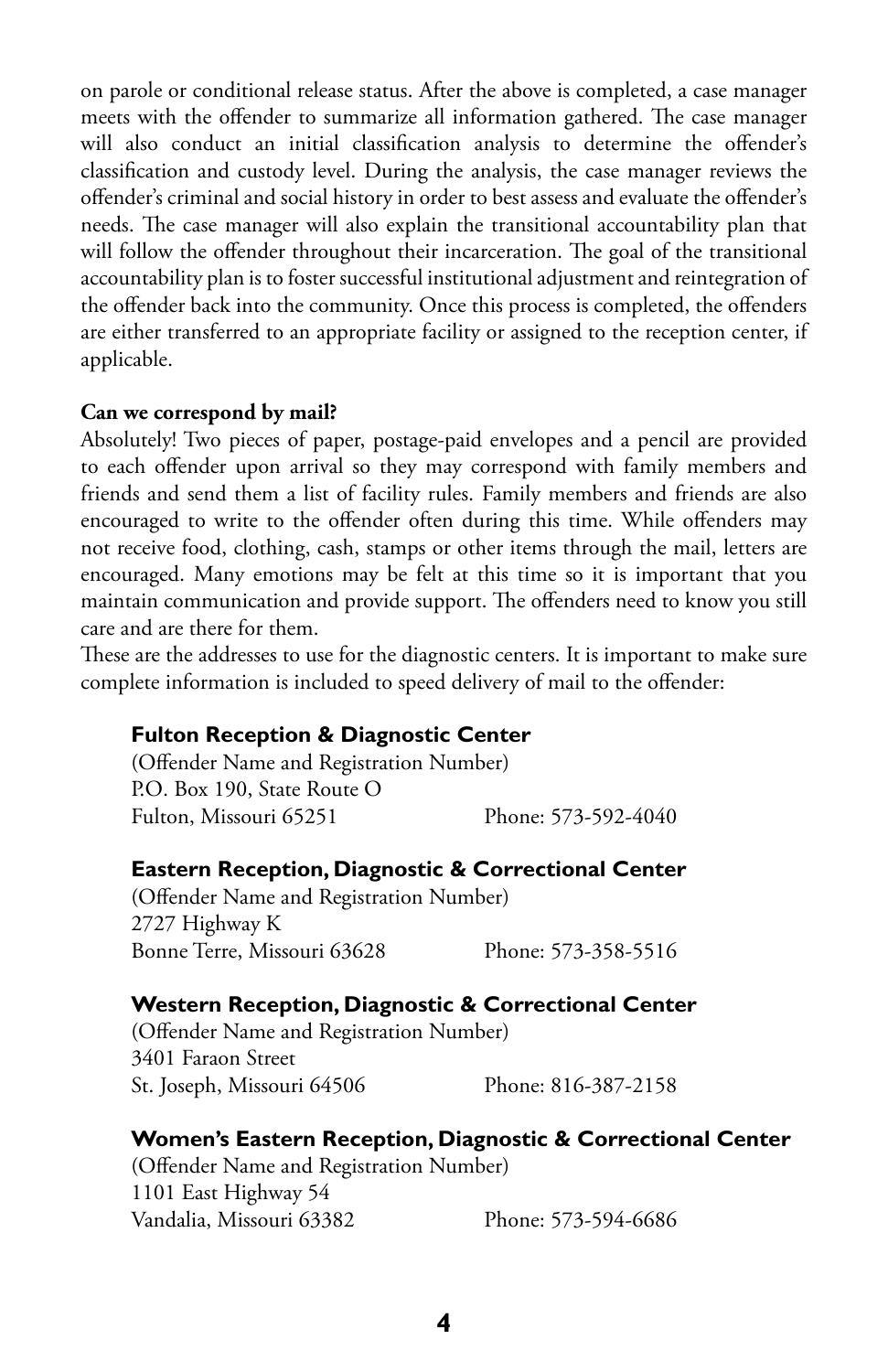#### **Is telephone access available?**

Once an offender is assigned to a housing unit, he or she will have access to a telephone and may make collect, debit or prepaid telephone calls during scheduled periods. If you have an emergency message, you should contact the offender's case manager who will relay the message upon verification of an emergency. If the message is not an emergency, you will be directed to write the offender.

#### **Can we visit at the diagnostic center?**

Because the diagnostic process is very time-consuming and must be completed quickly, visiting with family and friends is limited, and is regularly non-contact, unless the offender is permanently assigned to the facility. Regular visitation begins once the offender is assigned to another institution. Only go to the diagnostic centers for visiting when you have been specifically advised and have been approved to visit.

Here are some of the visiting regulations established at each of the diagnostic centers:

- **Fulton Reception & Diagnostic Center:** During assignment to the orientation unit, one (two-hour) non-contact visit per month is authorized with immediate family or a designated person of the offender's choice. The offender will notify you if you are approved to visit. You must sign in for visiting no later than one hour before visiting hours end. Visiting hours are from 9:30 a.m. to 1:30 p.m. and 2:30-6:30 p.m. on Friday, Saturday and Sunday.
- **Eastern Reception, Diagnostic & Correctional Center:** Diagnostic offenders will be eligible for one non-contact visit, not to exceed two hours in duration, every 30 days, after they have been at ERDCC for a minimum of 30 days. Visitors must be immediate family, primary support person or significant other. Visiting hours will be as follows: Friday, Saturday and Sunday from 9:30-11:15 a.m., 11:30 a.m. to 1:15 p.m. and 2:30-4:15 p.m.
- **Western Reception, Diagnostic & Correctional Center:** After the offender has been assigned to WRDCC diagnostic for 30 days the offender is allowed a twohour non-contact visit. There can be two adults and two children at each visit. These visitors must be approved on their visitor list. The offender will notify the visitor that they are approved and what day and time they can visit. Visits are Friday, Saturday and Sunday from 5:30-7:30 p.m., 6:30-8:30 p.m. and 7:30-9:30 p.m.
- **Women's Eastern Reception, Diagnostic & Correctional Center:** New offenders are allowed one contact visit within the first two weeks of arrival for up to five immediate family members prior to receipt of the completed visiting applications. After the initial visit, visitors must have an approved visiting application on file before visiting again. These visits occur on the second Saturday of each month and are for immediate family only; no one under 18 years old is allowed to participate in these visits. If you wish to confirm your visits prior to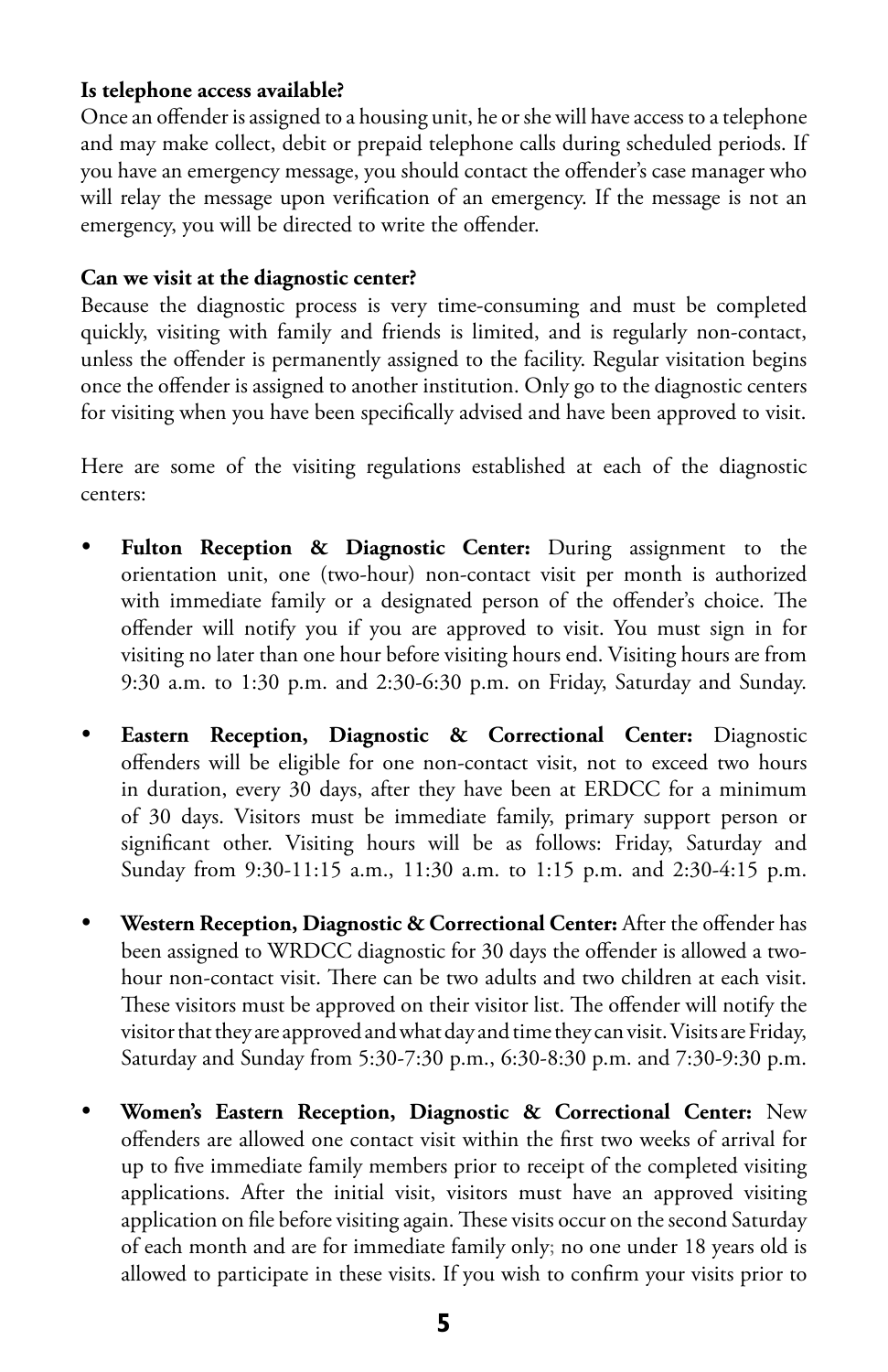traveling to any facility, you should contact the offender's case manager or the visitor's desk at the appropriate institution. Staff members are available during regular business hours.

#### **What are family orientation meetings?**

Each male reception and orientation center offers Family Orientation Meetings at least once each month for the families of first time offenders. These meetings offer family members and friends an opportunity to visit the facility to attend an orientation program. This meeting lasts about one hour and is conducted by staff. During the orientation, staff provides information about what to expect during a loved one's incarceration, situations to avoid, and they explain some of the department's key policies and procedures. This forum has received positive feedback. If you are interested in attending a Family Orientation Meeting, please contact the diagnostic center where the offender is currently housed.

#### **Can we send money to an offender?**

An offender can receive deposits into his or her personal account in several different ways. Money orders, accompanied with a deposit slip, can be mailed to the Offender Financial Services office by family and friends. Upon receipt by Offender Finance, funds are usually deposited within one to three business days. Deposit slips can be made available through the case manager, which then can be mailed by the offender to family and friends. Funds can also be deposited into an offender's account electronically through a department approved vendor either by phone or online. If the vendor receives funds by the daily cutoff, they will be available on the offenders account the next business day. Family and friends can obtain information on approved money transfer vendors by contacting Offender Financial Services at 573-526-6445 or visiting the department's website at [www.doc.mo.gov.](www.doc.mo.gov)

#### **Who should we call if there are questions?**

It is recommended that you call the case manager to relay any concerns you may have about an offender. Each institution's address and telephone numbers are listed in this guide under the section of Department of Corrections Facilities. Case managers and all administrative staff are available during regular business hours. Emergency messages that arise during non-working hours can be dispatched through the institutional control center to a ranking officer for limited assistance. If it's not an emergency, you will be directed to contact the institution during regular business hours.

## **Classification And Transfers**

The department wants to ensure that each offender is assigned to a facility that best meets their personal needs while at the same time ensuring the safety of the public and the department. The following is a brief outline of criteria used for assignments and transfers within the department.

#### **What criteria is used to determine offender assignments?**

When determining where an offender will be assigned, staff are first concerned with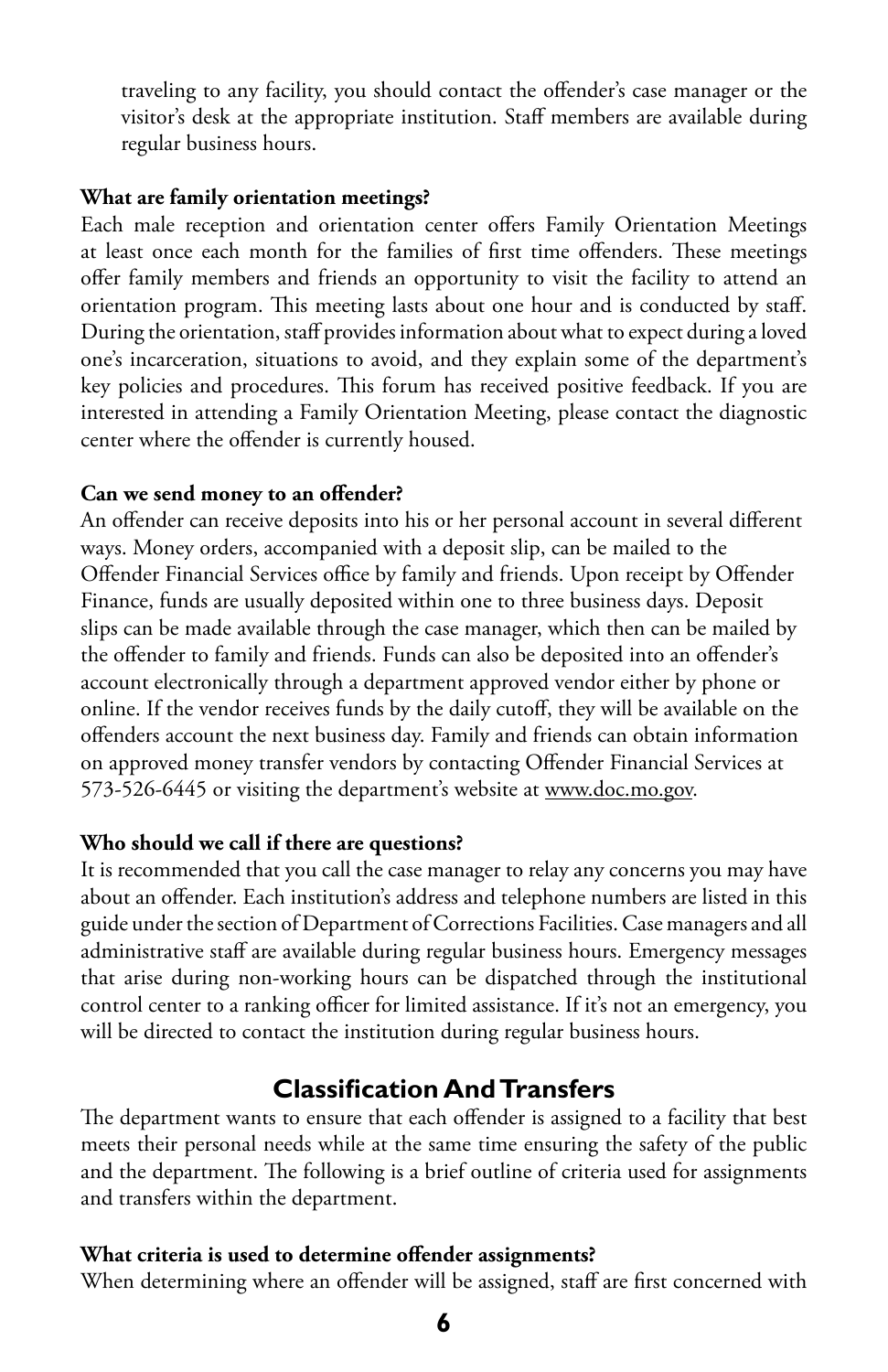physical health needs such as need for hospitalization, clinical care, disability needs or essential medications. Once health care needs are identified, mental health care needs are assessed to determine potential need for mental health services or substance abuse programming. After those concerns are met, the custody level is determined based upon a variety of factors that includes minimum amount of time remaining to be served, pending charges, escape history, and conduct violations. Consideration is also given to educational, vocational and treatment needs.

#### **How are institutions classified?**

Each institution is assigned a security custody level number  $-1$ , 2 or 5  $-$  with custody level 1 a minimum security, custody level 2 a medium security and custody level 5 a maximum security institution. Offenders assigned to the department are also rated with a classification score, or "C" score, with a rating of 1, 2 or 5, using the criteria explained above. Reviews are made once each year to update classification scores and determine appropriate classification and placement.

The following list provides information about Missouri facilities and their designated custody levels. Note that some facilities have more than one custody level, as they may be designated to house different custody levels in different parts of the facility.

#### **Maximum Security (C-5):**

Crossroads Correctional Center Eastern Reception, Diagnostic & Correctional Center Jefferson City Correctional Center Potosi Correctional Center South Central Correctional Center Southeast Correctional Center

#### **Medium Security (C-2):**

Farmington Correctional Center Northeast Correctional Center Western Missouri Correctional Center Moberly Correctional Center Missouri Eastern Correctional Center

#### **Minimum Security (C-1):**

Algoa Correctional Center Tipton Correctional Center Western Reception, Diagnostic & Correctional Center Boonville Correctional Center Kansas City Reentry Center

#### **Female Facilities (C-1, C-2, and C-5):**

Chillicothe Correctional Center Women's Eastern Reception, Diagnostic & Correctional Center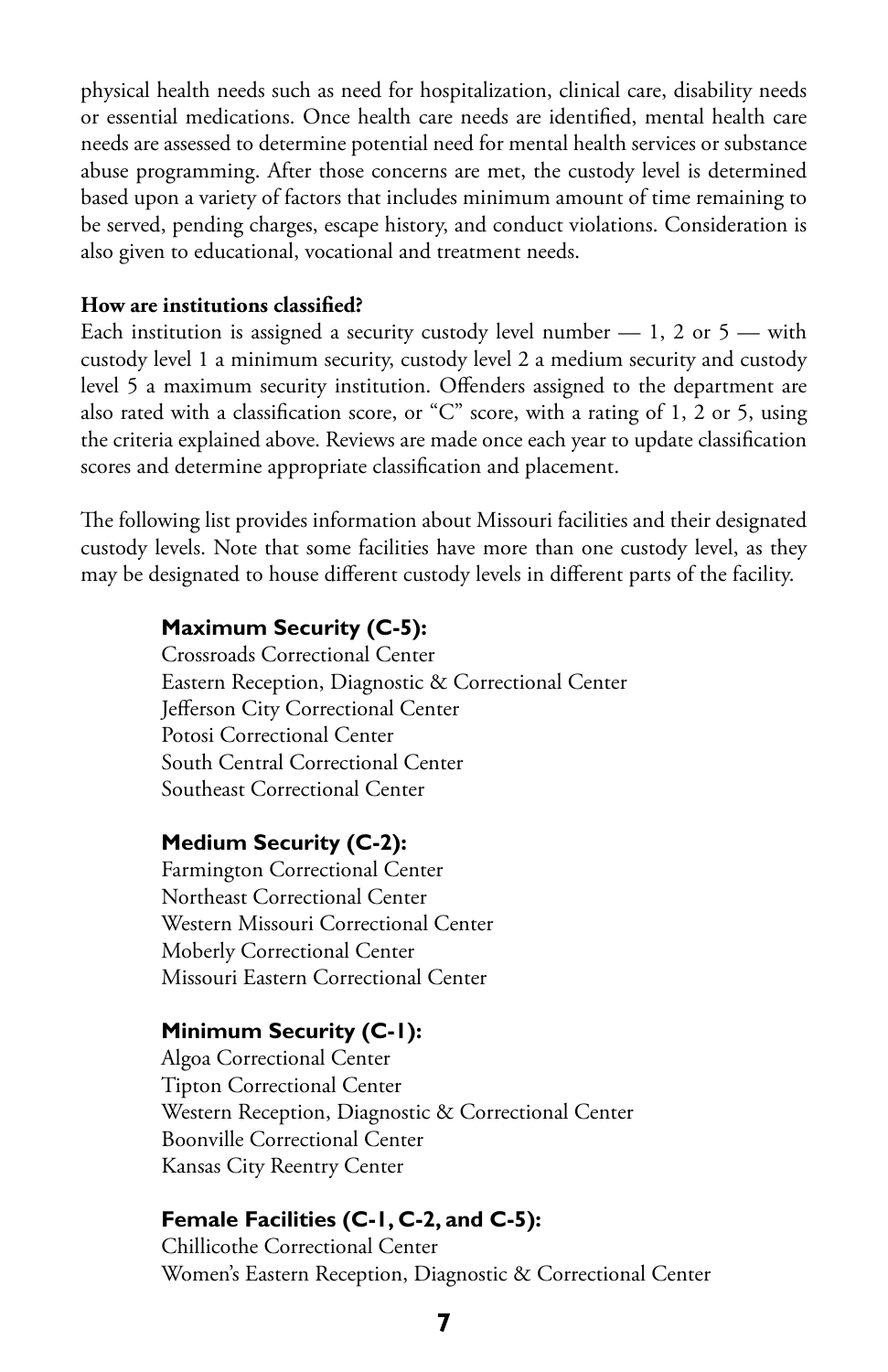#### **Treatment Centers:**

Boonville Treatment Center Cremer Therapeutic Community Center Farmington Treatment Center Maryville Treatment Center Ozark Correctional Center Western Reception Treatment Center Women's Eastern Treatment Center

#### **Community Release Centers:**

St. Louis Community Release Center

#### **Diagnostic Centers:**

Chillicothe Correctional Center Eastern Reception, Diagnostic & Correctional Center Fulton Reception & Diagnostic Center Western Reception, Diagnostic & Correctional Center Women's Eastern Reception, Diagnostic & Correctional Center

There are also a limited number of custody level 1 minimum security units located within higher custody facilities. These are located at Eastern Reception, Diagnostic & Correctional Center, Farmington Correctional Center, Fulton Reception & Diagnostic Center, Potosi Correctional Center, South Central Correctional Center, Southeast Correctional Center and Western Reception, Diagnostic and Correctional Center. Most offenders assigned to these units will provide work release services and must meet stringent guidelines before considered for assignment to that facility.

#### **Can transfers to another institution occur?**

In order to receive consideration for custody reduction or transfer to a lower security facility, good institutional conduct must be maintained, length of time remaining to serve must be appropriately reduced, and participation in available programming should occur. The offender's case manager can best answer any questions you may have about transfer opportunities. If an offender wishes to be housed in a facility closer to their family, they should discuss that request with their case manager for documentation and future consideration, if possible.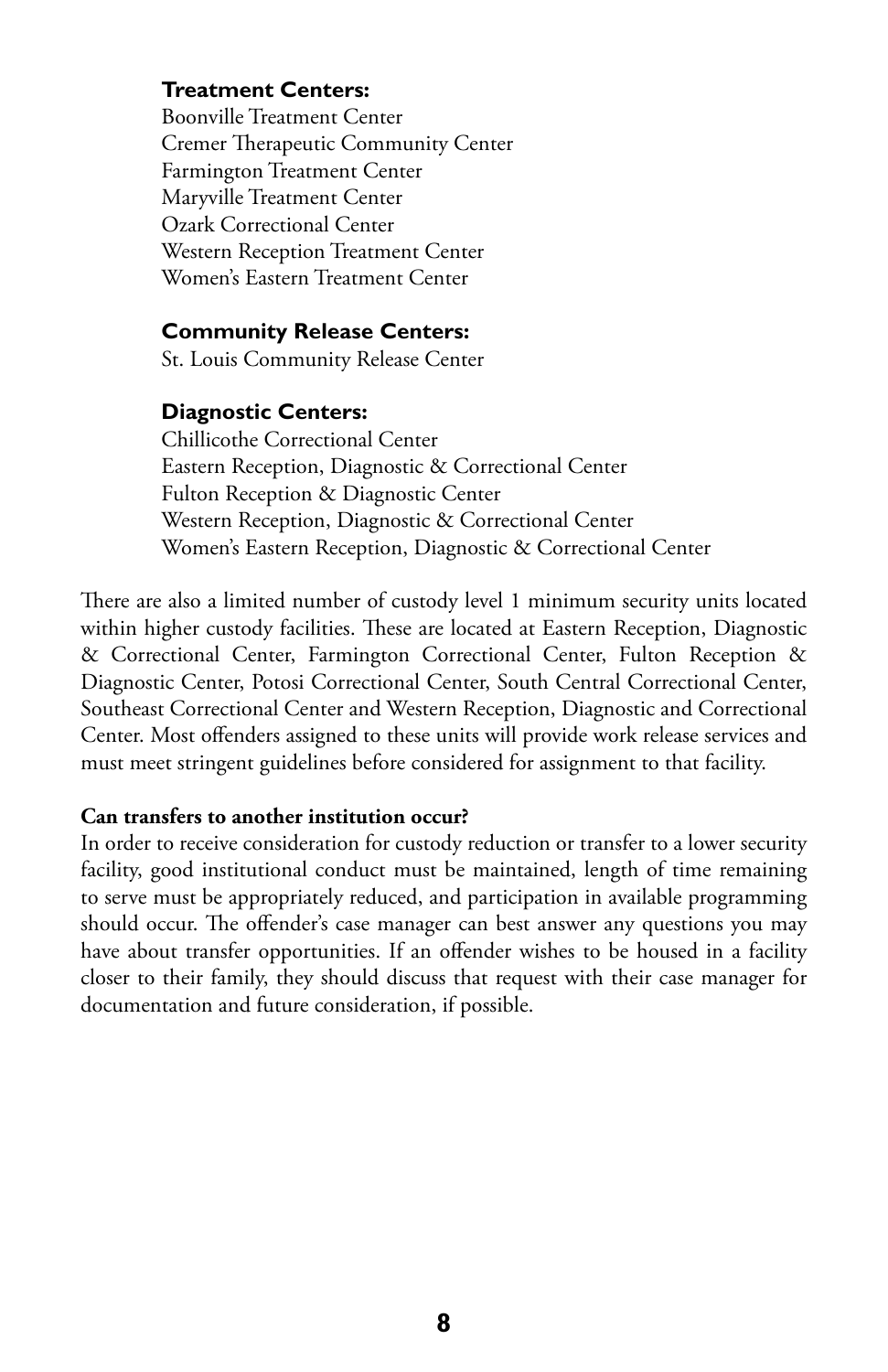## **Department Of Corrections Facilities**

Algoa Correctional Center 8501 No More Victims Road Jefferson City, MO 65101 Phone: 573-751-3911

Boonville Correctional Center 1216 East Morgan Street Boonville, MO 65233 Phone: 660-882-6521

Chillicothe Correctional Center 3151 Litton Road Chillicothe, MO 64601 Phone: 660-646-4032

Cremer Therapeutic Community Center P.O. Box 70, Route O Fulton, MO 65251 Phone: 573-592-4013

Crossroads Correctional Center 1115 East Pence Road Cameron, MO 64429 Phone: 816-632-2727

Eastern Reception, Diagnostic & Correctional Center 2727 Highway K Bonne Terre, MO 63628 Phone: 573-358-5516

Farmington Correctional Center 1012 W. Columbia Street Farmington, MO 63640 Phone: 573-218-7100

Fulton Reception & Diagnostic Center P.O. Box 190, State Route O Fulton, MO 65251 Phone: 573-592-4040

Jefferson City Correctional Center 8200 No More Victims Road Jefferson City, MO 65101 Phone: 573-751-3224

Kansas City Reentry Center 651 Mulberry Street Kansas City, MO 64101 Phone: 816-842-7467

Maryville Treatment Center 30227 US Highway 136 Maryville, MO 64468 Phone: 660-582-6542

Missouri Eastern Correctional Center 18701 Old Highway 66 Pacific, MO 63069 Phone: 636-257-3322

Moberly Correctional Center P.O. Box 7 Moberly, MO 65270 Phone: 660-263-3778

Northeast Correctional Center 13698 Airport Road Bowling Green, MO 63334 Phone: 573-324-9975

Ozark Correctional Center 929 Honor Camp Lane Fordland, MO 65652 Phone: 417-767-4491

Potosi Correctional Center 11593 State Highway O Mineral Point, MO 63660 Phone: 573-438-6000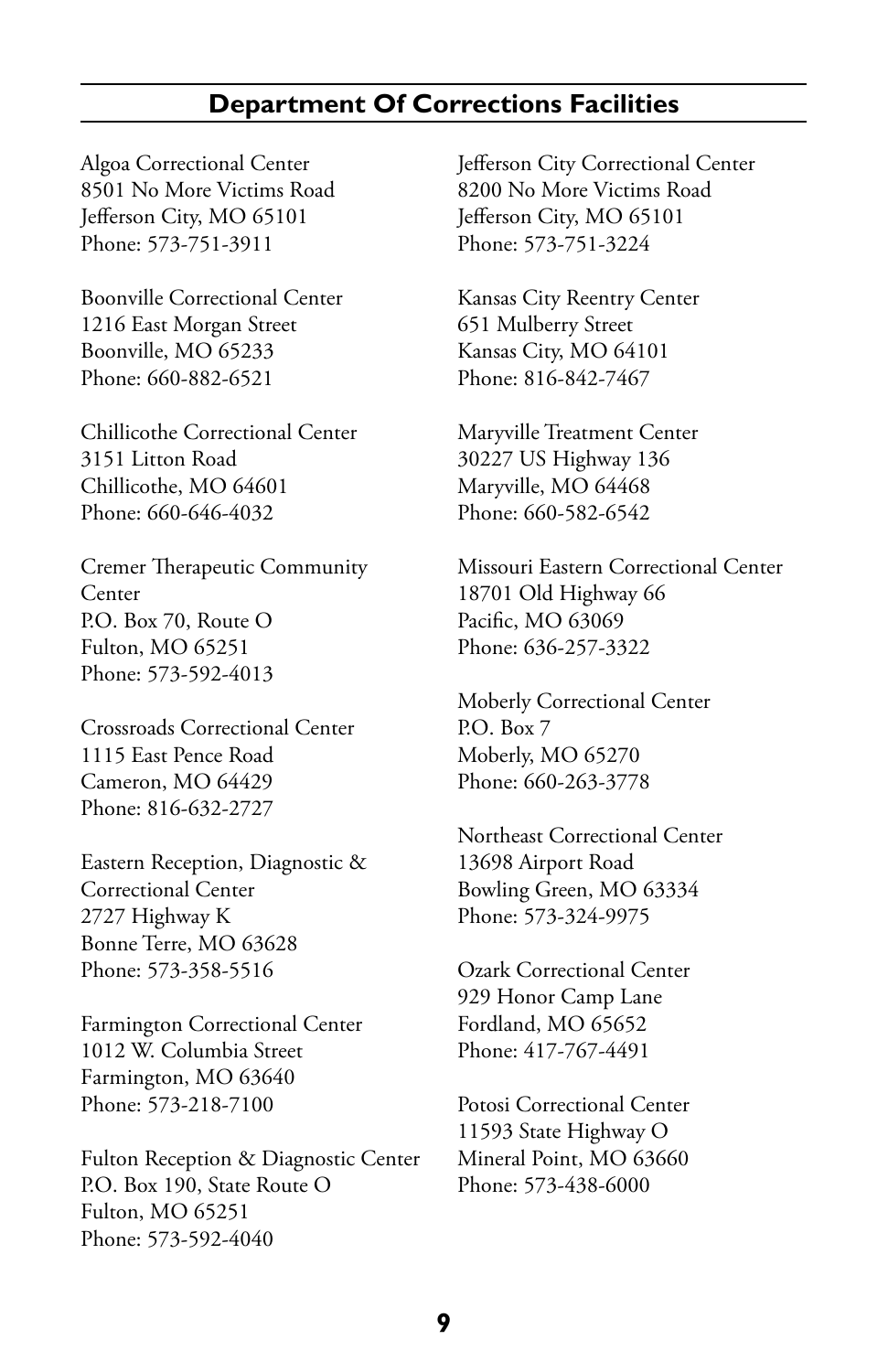South Central Correctional Center 255 West Highway 32 Licking, MO 65542 Phone: 573-674-4470

Southeast Correctional Center 300 E. Pedro Simmons Drive Charleston, MO 63834 Phone: 573-683-4409

Tipton Correctional Center 619 North Osage Avenue Tipton, MO 65081 Phone: 660-433-2031

Western Missouri Correctional Center 609 E. Pence Road Cameron, MO 64429 Phone: 816-632-1390

Western Reception, Diagnostic & Correctional Center 3401 Faraon Street St. Joseph, MO 64506 Phone: 816-387-2158

Women's Eastern Reception, Diagnostic & Correctional Center 1101 East Highway 54, P.O. Box 300 Vandalia, MO 63382 Phone: 573-594-6686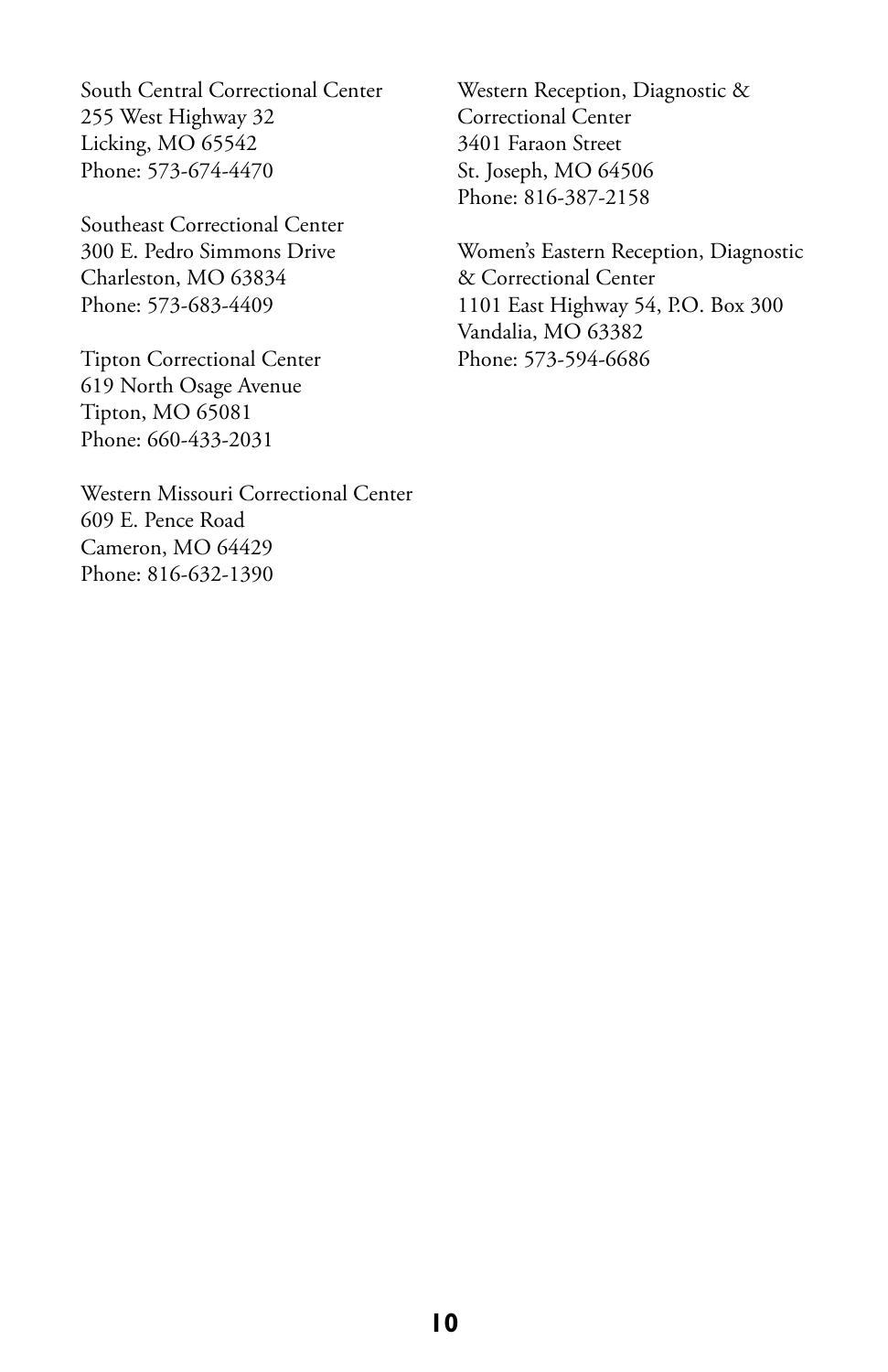# **Map of Missouri Correctional Facilities**



## **Visiting**

The department encourages visiting by family and friends. You can make a positive and powerful difference during your loved one's incarceration. It is important to remember, however, that visiting is a privilege and will be regulated. It is also important that you do not visit until you are notified by the offender that you have been officially approved.

#### **What are the visiting schedules and who may visit?**

Regularly scheduled visiting is available at all facilities, Friday through Sunday, with the exception of the diagnostic and treatment centers. Visiting hours are posted on the department's website at <www.doc.mo.gov>. Generally visits are from 9:30 a.m.-1:30 p.m. and 2:30-6:30 p.m. on Fridays, Saturdays and Sundays, but may vary slightly from facility to facility. Because the diagnostic and treatment centers have structured programming and activities, visits are limited to specific days and times. We ask that all visitors refrain from arriving on institutional grounds before visiting hours begin. The number and length of visits that are authorized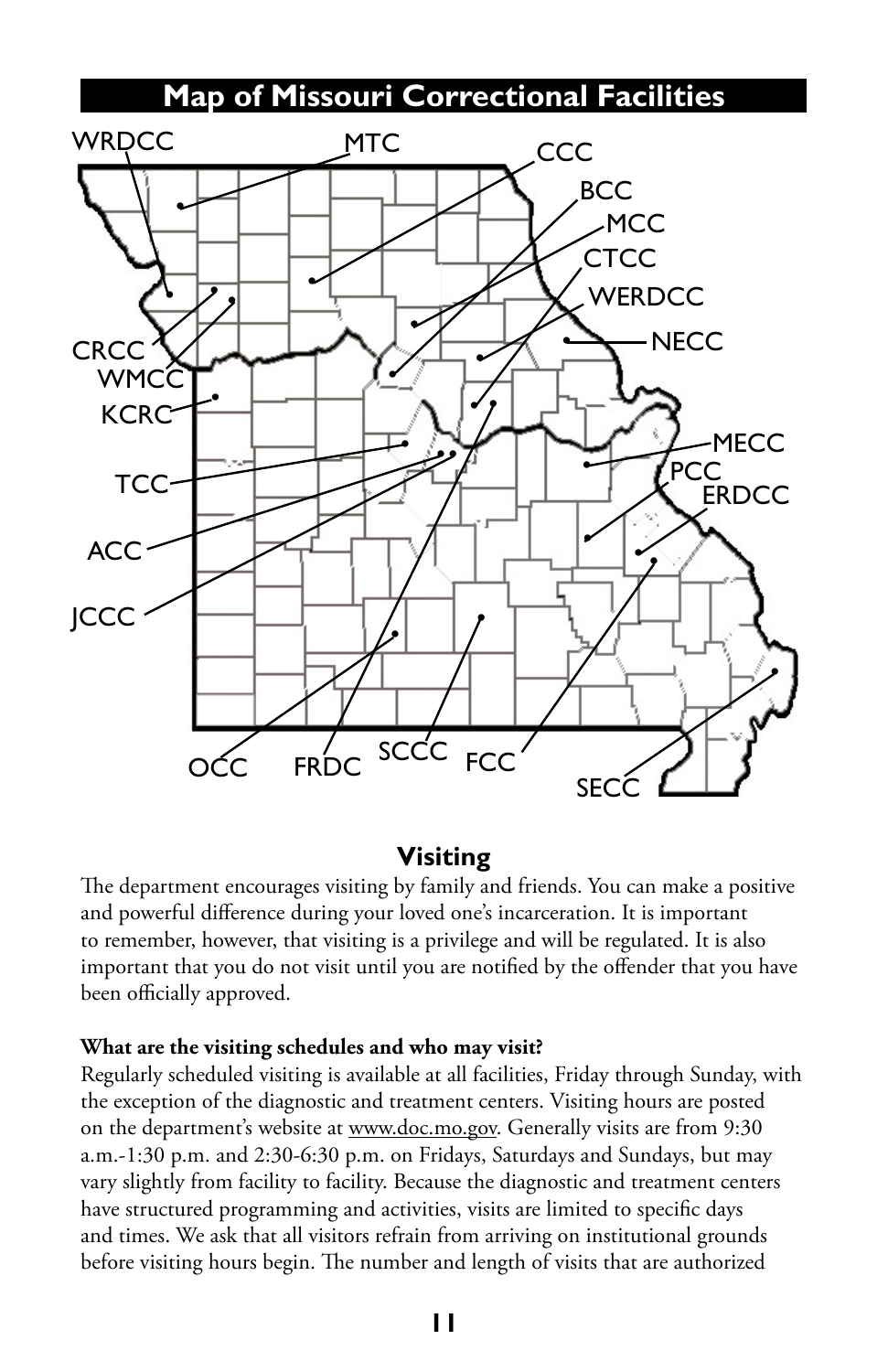vary by facility because of different capacities to host visiting. Weekends may be designated for immediate family members only (spouse, children, parents, brothers or sisters, grandparents and step relations) or one individual of choice (a significant/ designated other, such as a close friend), and visitors may only visit during one visiting period each day. You should also be aware that unforeseen security problems may interfere with visiting, causing delayed, shortened, or suspended visits. This is unusual, but does occur on occasion.

#### **How are visitors assigned to a visiting list?**

Every offender that is not in the diagnostic process or a treatment program is allowed to have a maximum of 20 visitors on their approved visiting list. Because this number is limited, the offender makes the selection and may make changes twice each year during designated periods. In order to be considered for offender visitation, the offender must mail an application to that prospective visitor. It is important that the visiting application is answered thoroughly and honestly, as failure to do so may result in denial of visiting privileges. A complete criminal history check is conducted on all prospective visitors. Once completed, the form should be returned to the appropriate institution as indicated on the form; do not send it to the offender. Once a background check is completed and no problems are identified, the visitor may be added to the visiting list. The offender receives notification advising them of the status and they are responsible for notifying the visitor of the decision. Visitors may only be on one offender's visiting list unless they are verified to be an immediate family member of more than one offender. Ex-offenders may or may not be approved to visit depending upon their criminal history, release status and mandatory approval from their supervising probation and parole officer. Additional information, such as a marriage license or birth certificate may be required before final approval is granted.

#### **What identification is needed to visit?**

All adult visitors are required to show a valid picture identification card, such as a current driver's license or Department of Revenue identification card. Visitors 13 years and older shall be required to show a current school picture identification card that includes their name, or a valid federal or state Department of Revenue identification card before admission to the visiting area. Visitors under 18 years old, unless married to the offender, must be accompanied by an authorized adult visitor.

#### **Does the institution search visitors?**

In an effort to provide a safe and secure environment in which you and your family may visit, the department does conduct general searches of visitors. A metal detector may be used to detect weapons or other contraband. This may be completed by a walkthrough metal detector or a hand-held wand, which is waved near the body. Because the department maintains a zero tolerance policy regarding all illegal substances and introduction of contraband, staff may also ask you to submit to an Itemizer search. When tested with the Itemizer, the visitor will be given a towelette and asked to wipe it over their shirt front, pockets and palms of their hands. The towelette is then placed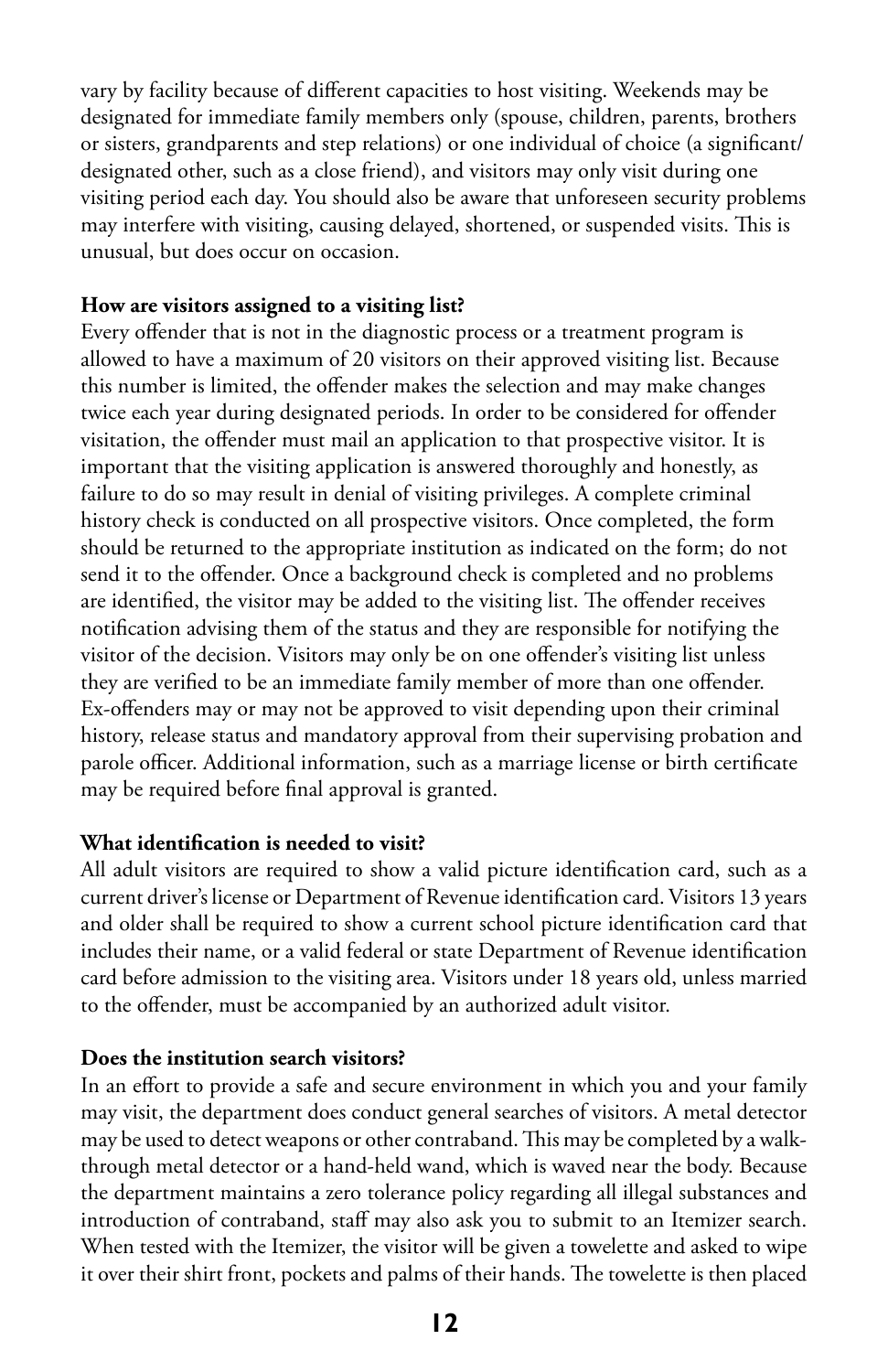directly into a machine that immediately detects any possible traces of narcotics or explosives.

#### **What items can be brought to a visit?**

To ensure your safety and the security of the institution, items that can be brought into the institution are very limited. Only coins for use in the vending machines and specific medical and infant supplies are allowed. Gum, wallets, purses and other items may not be brought to visits. Missouri State Statute 217.360 states that it is a criminal offense for any individual entering a correctional facility to bring in drugs, alcoholic beverages, any article an offender is not permitted to possess or firearm that may be used to endanger the safety and security of the facility, staff or other offenders. Doing so may be a felony and can carry a punishment of up to 15 years in prison. It is important to remember that when visiting you are required to abide by the department's rules and regulations. When you enter prison grounds, you, your packages, your children and your vehicle are subject to search. Small lockers are available at most institutions to store your purses, wallets or keys, if necessary, however, it is requested you bring only necessary items and secure the rest in your vehicle.

Coins may be brought in a clear zip-lock type bag or plastic pouch. Medications or medical equipment needed to maintain life such as nitroglycerin, insulin and insulin supplies and oxygen or asthma inhalers may be taken into the facility in their original container and only in the necessary dosage for the visiting period. You should notify staff upon your arrival of the need for medication during visitation. If you have special medical equipment, such as a walker, wheelchair or surgically implanted metal hardware, you should provide a physician's statement. Notice should be made in advance to the case manager to ensure staff are aware of your needs. Sanitary supplies are available in the restroom at a minimal fee.

When you bring a small infant or child, one clear carry-all for infant supplies is allowed. This bag may contain up to six diapers, one blanket, three clear plastic bottles of prepared infant beverage, one clear plastic no-spill toddler cup, three unopened vendor containers of baby food, one plastic pacifier, teether and/or rattle, one small plastic spoon and one unopened package of baby wipes. These items may be searched. It is also important that you maintain direct control of your children at all times so as to ensure their safety and to prevent interruption of other visits. If children are unruly or disruptive, the visit may be terminated.

#### **What is the required dress code?**

We ask that all visitors abide by a dress code to ensure other visitors are not offended and to prevent security risks. Clothing should not be tight, transparent or revealing. It should not display gang, racial, inappropriate or inflammatory language or symbols and may not have a camouflage design. Skirts, dresses and shorts may be no shorter than two inches above the top of the knee cap, and no wrap-around or slitted skirts or dresses are permitted. No holes or slits are permitted in pants. Shirts, blouses and tops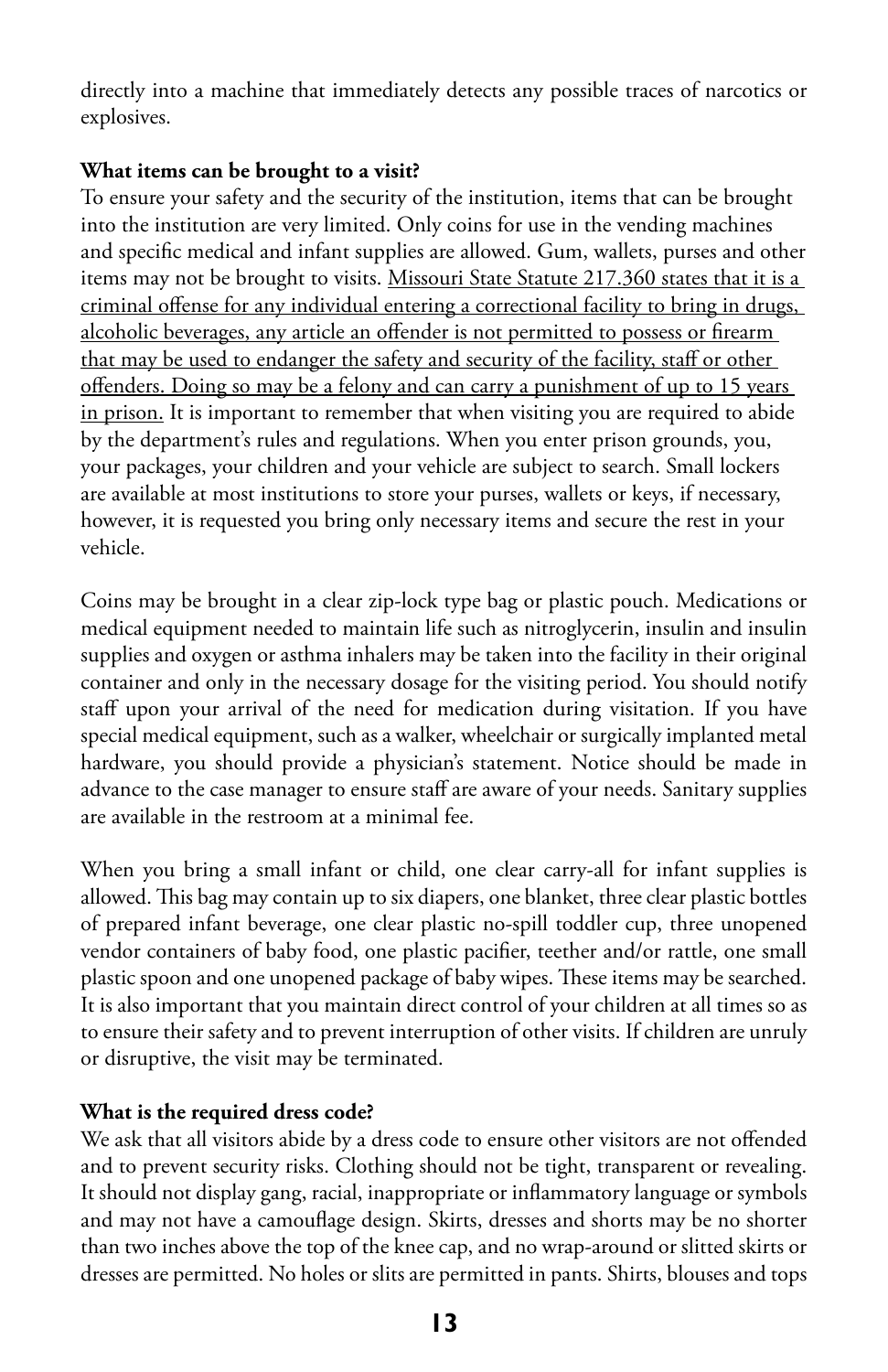must cover the chest and stomach and have sleeves that cover the shoulders, without display of cleavage or midriff. Appropriate undergarments and shoes must be worn at all times. Undergarments with wire or metal supports are discouraged because you may be required to clear a metal detector. No headwear is allowed except for verified religious purposes and is subject for search.

#### **What physical contact is allowed?**

If you choose, you will be allowed one greeting and departing embrace and brief kiss with those with whom you visit. The only other physical contact permitted is holding hands. While sexual offenders have strict physical contact restrictions, other offenders may be allowed to have children six and under to sit on their lap. Children should always be closely supervised by an adult in the visiting room to ensure their safety and preserve good order. Offenders should not be left alone with a child without the adult visitor present. Although it is often difficult not to have physical contact with a loved one during visits, it must be limited to preserve order in the visiting room and to ensure other visitors and children are not offended by open displays of affection. If you fail to abide by these rules, the visit is subject to termination and possible suspension of visiting privileges.

#### **Is food available during the visit?**

Vending machines offering sandwiches, snacks, chips, candies and beverages are available. Food visits also occur at least twice each year at all facilities except treatment centers, with each institution developing criteria for the privilege to participate. If the offender you visit is eligible and approved for a food visit, he or she is permitted to participate in a meal that is either home cooked, purchased, or made available through a pre-approved local vendor. There are some institutions that may have special restrictions for food visits, so it is important the offender shares information with you about those regulations prior to the visit.

#### **Can restrictions be imposed on visiting privileges?**

Unfortunately, at times, some visitors abuse visiting privileges. Failure to follow visiting rules, such as excessive physical contact, refusal to submit to search, use of alcohol or narcotics, unacceptable language, improper dress, presenting risk to the safety and security of the facility, staff, offenders or visitors, participation in illegal activities and/or violations of Missouri law, may result in having visiting privileges suspended, be barred from the institution, or may be placed on non-contact visiting status. If visiting sanctions are imposed on a visitor, the institution will send a written notice outlining the infraction and sanctions imposed. A visitor may appeal visiting restrictions in writing to the appropriate deputy division director in Central Office at 2729 Plaza Dr., Jefferson City, MO 65109.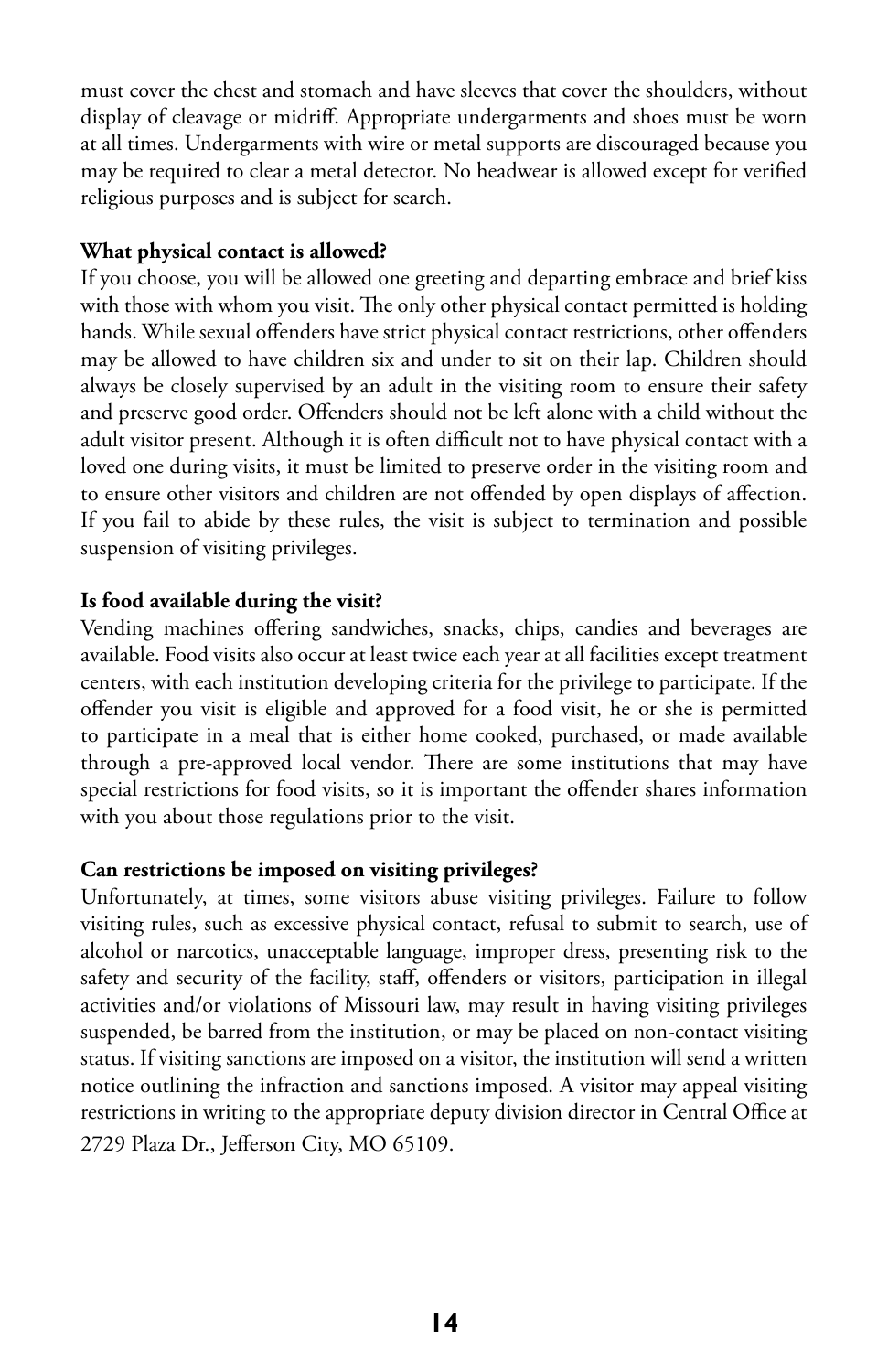# **Telephone Contact**

Communication with family, friends and others is important while incarcerated. The following information explains how and when telephones may be used.

#### **Can offenders make or receive telephone calls?**

While offenders cannot receive telephone calls, telephones are available throughout the institution for offender use if the offender is not on restricted status. Offenders assigned to segregation units have limited access to the telephone. Through an established vendor, all telephones are programmed to process collect calls, debit calls or prepaid calls. Offenders cannot place toll-free calls or participate in three-way calls, doing so may result in a conduct violation.

#### **How is the call made?**

The offender may place a collect call; Securus collect call (Direct Bill), debit call, or pre-paid call (Advanced Connect). Offenders making calls will be required to use a personal identification number (PIN) via an automated security system. Collect calls gives you the opportunity to accept the charges which will show up on your monthly phone bill. This option can be set up through phone, email, online or mail with Securus, after a credit check. Your cellphone can have a Securus Collect/ Direct Bill account set up to receive calls. Pre-paid time (Advanced Connect) can be purchased by a family member or friend to fund calls to a specific BTN (bill to number), and is set up phone, email, online or mail with Securus. Debit minutes can be purchased by an offender in the institution's canteen or from a kiosk located inside the institution.

#### **What should you do if you receive unwanted telephone calls?**

If you receive unwanted telephone calls from an offender, you can follow the prompts on the phone to block future calls to your residence. If you still receive calls, you should immediately contact the institution, providing as much information as is available to you. If the offender can be identified through his or her PIN number, the offender will be directed to stop contacting you. If it continues, the offender may face disciplinary action. Also, for your protection, a recorded message is played throughout the telephone conversation that alerts you to the fact that the call is originating from a correctional facility. This message is not intended to annoy, but rather to alert outside parties to the fact that an offender originally placed the call.

#### **How are phone blocks placed on an outside phone?**

While the institution can monitor and record calls, they hold no ability to place a block on outside telephones. The telephone company may place an automatic block on your phone if third party calls are detected or there is an unusual increase in your phone bill. To receive calls from a correctional center, you must contact Securus at https:\\[www.securustech.net](https://www.securustech.net/) or 1-800-844-6591.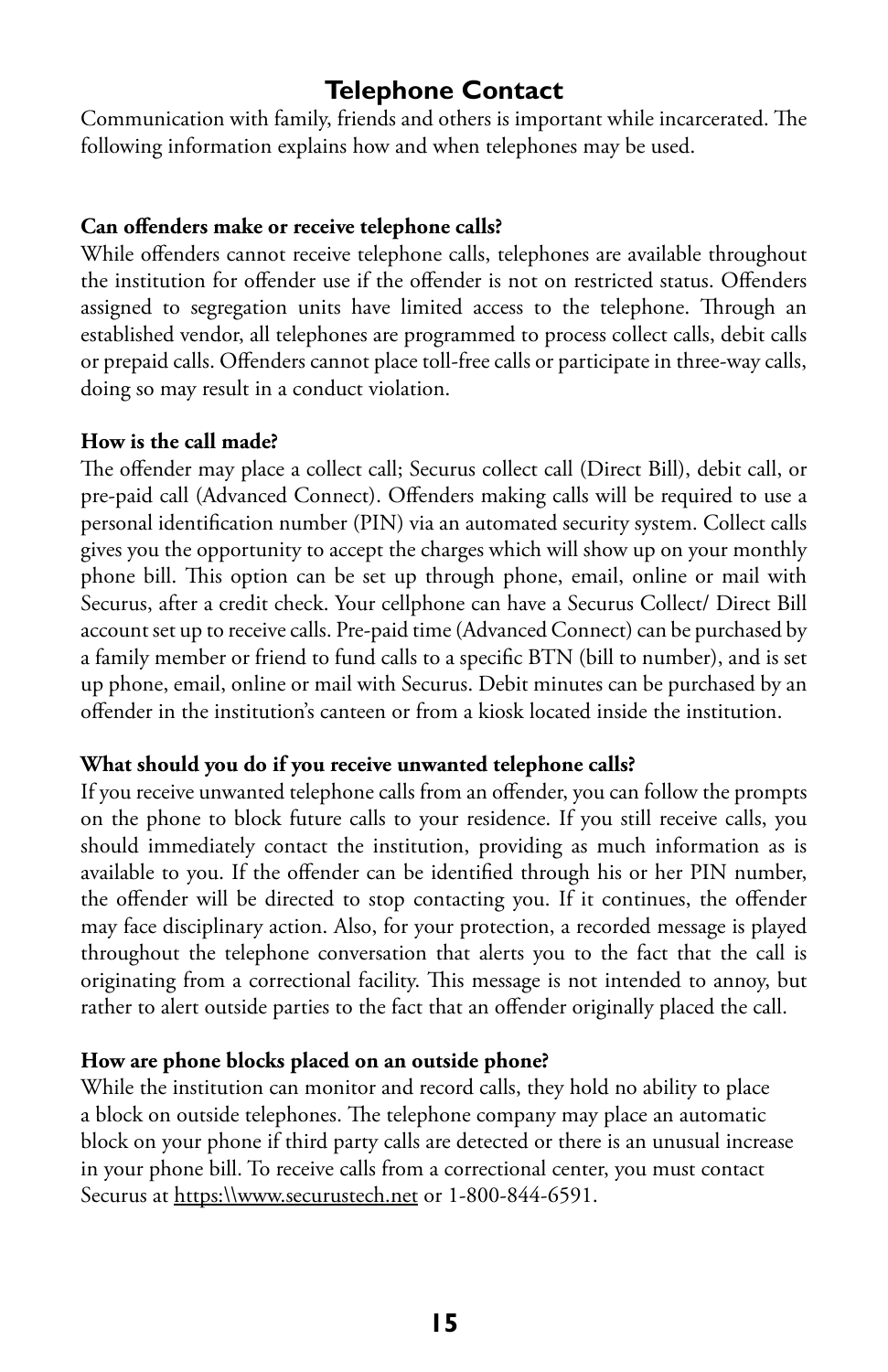## **Mail**

One of the most important ways you can communicate with an offender is through written correspondence. Encourage your family and friends to write. Even if you are coming to visit soon and have talked on the phone recently, a letter is really appreciated, especially since your contact with an incarcerated loved one is restricted. If you have a few free minutes, send a quick note or card.

#### **How should mail be addressed?**

To ensure delivery of your correspondence, we ask that you address envelopes as follows, and also complete your return address on the envelope:

> Offender's Name and Register Number Name of Institution (Housing Unit if known) Post Office Box Number or Street Address City, State and Zip Code

The addresses for Missouri's correctional facilities are located under the section of "Department of Corrections Facilities" in this guide.

#### **Is mail inspected?**

All incoming and outgoing mail is subject to search. Mail received is briefly examined for unauthorized articles or substances and scanned to ensure it does not contain anything which may compromise the safety and security of the facility.

#### **What can be sent with letters?**

Up to five, 8½ x 11 enclosures may be included with each letter. Enclosures may not contain depictions of gang activity, tattoo patterns, be sexually explicit or contain other inappropriate content. Stamps and stamped envelopes cannot be included in mail sent to an offender.

On Jan. 1, 2015, family and friends of offenders incarcerated within the Missouri Department of Corrections were required to send pictures and personal correspondence in separate mailings. Only film-processed photographs or digital copies are permitted. Pornography and full nudity are not permitted.

#### **Can magazines or newspapers be purchased for an offender?**

After an offender leaves the diagnostic center and is permanently assigned to a facility, you may make gift subscription purchases of magazines and newspapers for an offender. Prior to doing so, however, you should verify the magazine or paper is allowed and you have the complete and accurate mailing address which includes the offenders name, number and housing unit. You may also deposit funds to an offender's account and the offender may then, in turn, subscribe to a periodical of choice.

#### **What should you do if you receive unwanted correspondence?**

If you received unwelcome mail or threatening letters from an offender, notify the institution in writing that you wish the correspondence to cease. You should also

**16**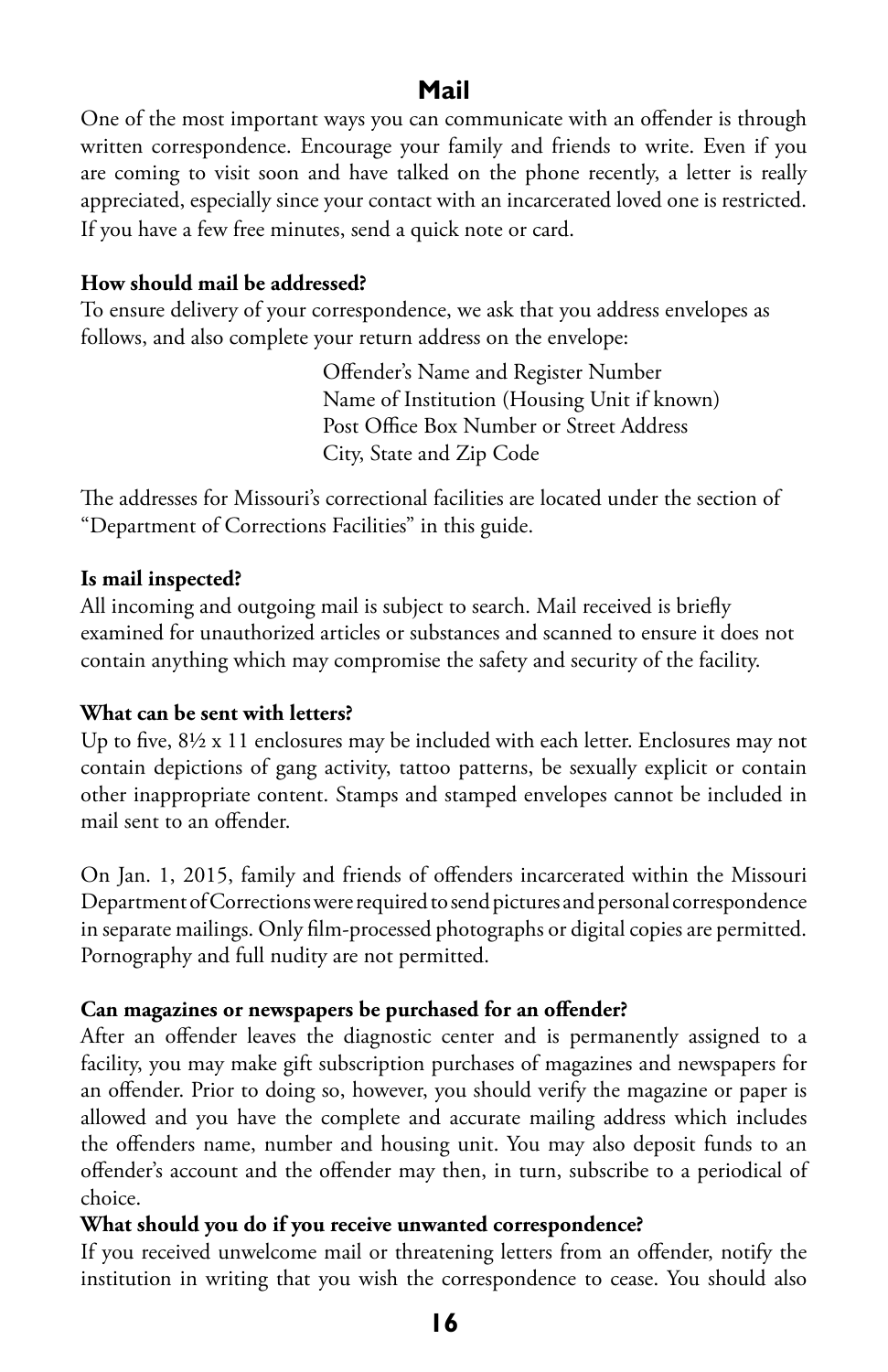provide a copy of the correspondence received. The offender will be directed to stop writing you. If it continues, the offender will be referred for possible disciplinary action.

## **Funds**

Each offender has an account for personal funds that may be used to make purchases of phone time, clothing items, legal or writing supplies, small appliances, hygiene items and snacks. Special regulations have been established for depositing funds to an offender's account.

#### **How can money be deposited, by mail, to an offender's account?**

You may mail a money order or cashier's check to be deposited to an offender's account. When doing so, the check must be made payable to the Missouri Department of Corrections and accompanied by a Department of Corrections deposit slip. Each offender has access to deposit forms and can send the slips to you at any time. All transactions should be forwarded to the following address:

> Offender Finance Office Missouri Department of Corrections P.O. Box 1609 Jefferson City, MO 65102

Do not send personal mail, cards, stamps or photographs to the above address. The office processes money transactions only. It is important that you supply all information requested on the deposit slip in blue or black ink. If you have questions, you may call the Offender Finance Office at 573-526-6445.

**Note:** it is important that you do not deposit money to other offender's accounts. This is usually indicative of illegal activity or a way to get around established procedures and may result in disciplinary sanctions.

#### **When are deposits credited to an offender's account?**

Upon receipt by mail, all deposits are normally completed within 1-3 business days; however, this may take slightly longer dependent upon a number of factors. The offender may check their balance and determine transaction, sender name and amount on a kiosk located inside the facility.

#### **What is the fastest way to deposit money to an offender's account?**

The department offers electronic transfer of funds through Access Corrections. You can contact Access Corrections at 866-345-1884 or by visiting their website at [www.](www.accesscorrections.com) [accesscorrections.com](www.accesscorrections.com). Transactions must be received by the vendor's cut off time to be deposited to the offender's account the same business day. All transactions received after the vendor's cut off time will be processed the following business day.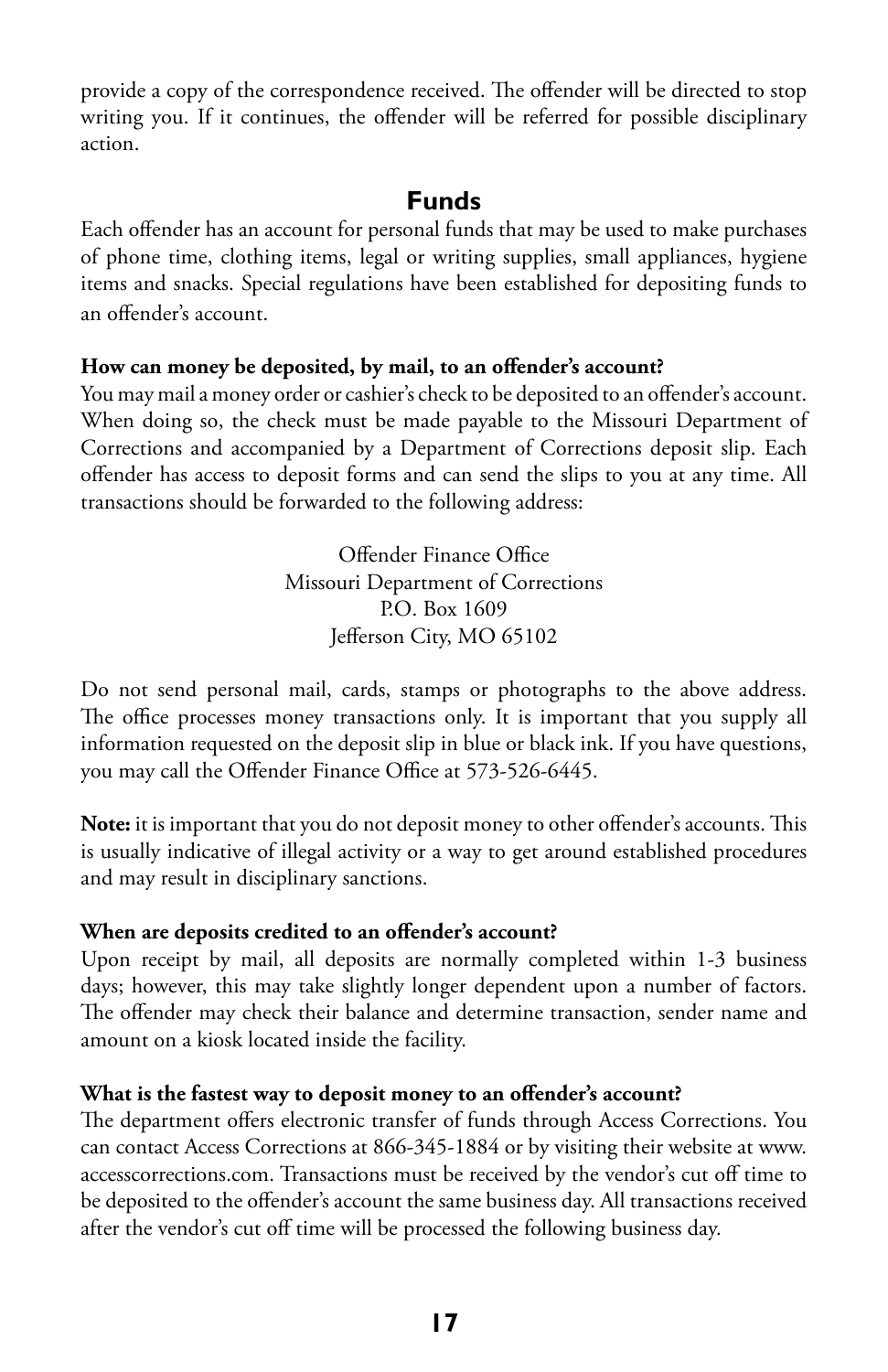#### **How are court assessed payments collected?**

Fines or fees may be mandated by the courts for reimbursement of court costs, filing fees, child support, restitution or payment to a victim's compensation fund. When these fines are assessed, the department is obligated by law to remove a mandated portion of all incoming funds until the judgment is met in full. The offender may determine the amount due by accessing a kiosk located inside the facility or writing to the Offender Finance Office.

#### **Who can answer questions about victim's compensation?**

If you believe that a duplicate payment has been made or an error has occurred for the amount assessed for victim's compensation judgments, you should obtain a "paid" receipt from the Circuit Clerk's Office to verify payment and submit it to the Offender Finance Office at the address provided. The Offender Finance Office cannot accept copies of money orders made payable to the Circuit Clerk's Office as a paid receipt. Any refunds of money for duplicate collection of victim's compensation payments must be made through the county where the funds were paid. This may take several weeks after payment has been made.

#### **Property**

Offenders are authorized to purchase select property items from the institutional canteens and authorized outside vendors. To receive these items, the guidelines provided here must be strictly followed.

#### **What items are provided by the state?**

The Missouri Department of Corrections provides each offender with basic clothing items including undergarments, pants, shirts, shoes, a belt and overcoat. Bedding, towels, medical supplies and glasses are also provided.

#### **Can clothing or other items be sent in?**

Do not send any items to an offender as the items will not be accepted and may be returned to you at the offender's expense or donated to a local charity. Instead, you may deposit funds to an offender's account. The offender can then prepare the order and, once verified that it is an item that is allowed and the funds are available to cover the cost, the order will be processed. Do not send or order any property items on behalf of an offender.

#### **What happens to unauthorized property items?**

If an offender is directed to dispose of unauthorized or excess property, the offender must mail the items out at their own expense, usually within 60 days. Newly incarcerated offenders who arrive with unauthorized property items will be required to mail the items out within 10 to 30 days, depending upon the facility's capacity to hold the property. The institution will provide specific information to the offender about timelines for disposal. The offender may choose to donate the items to charity or make arrangements for a visitor to pick the property up after a visit.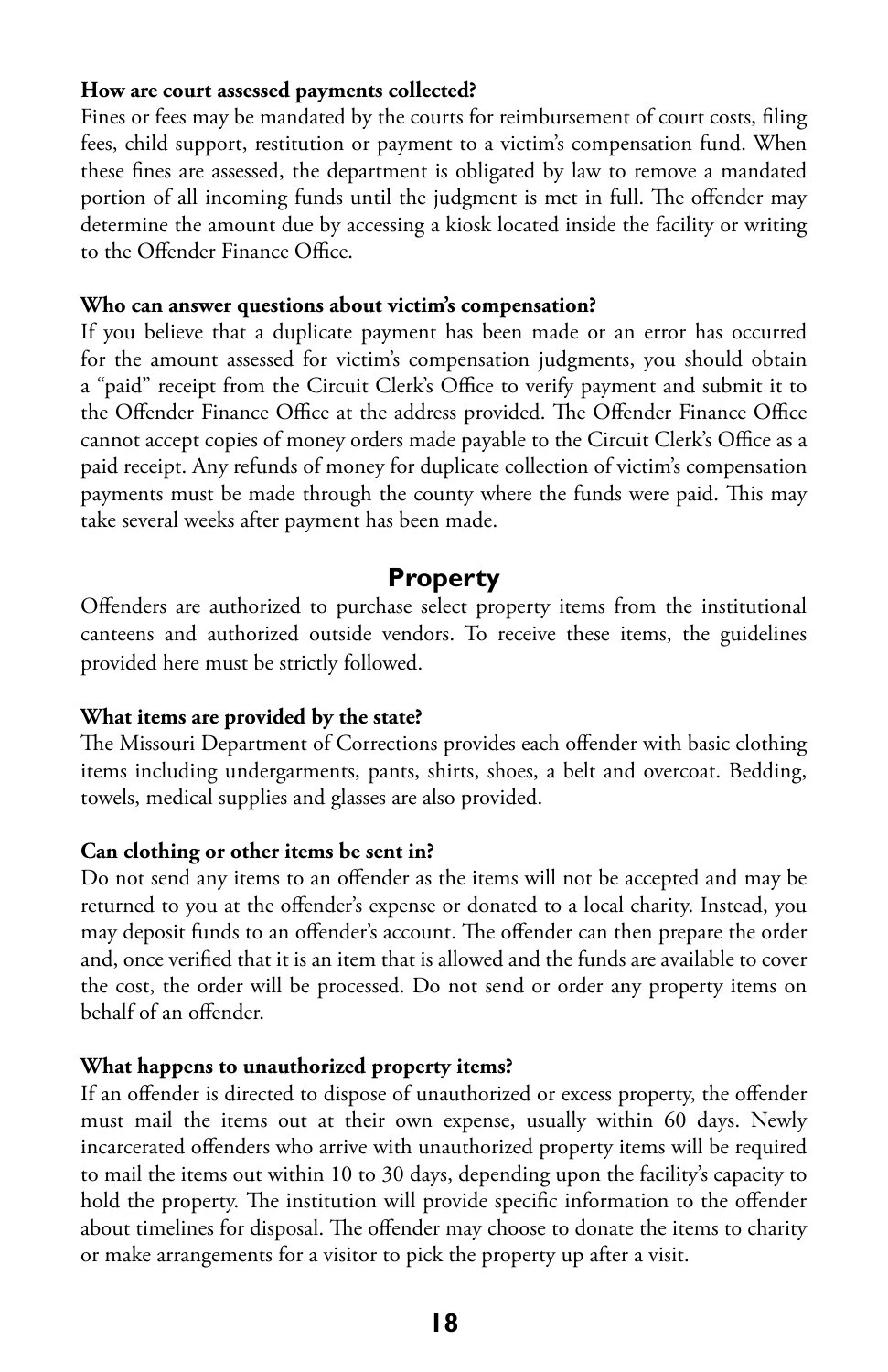#### **Can special clothing be sent just prior to an offender's release?**

This is an excellent way to welcome an offender back to the community. If an offender is scheduled for release within 30 days, they may receive one package from home with clothing items and shoes to be worn upon discharge. Please contact the institutional case manager to discuss proper procedures for mailing these items.

## **Canteen**

The offender canteen is similar to a small convenience store and offenders may buy items from the canteen. Basic necessities such as food, soap, toilet tissue, clothing, shoes, education, medical care and dental supplies are provided by the institution. Offenders may make purchases from the canteen using their state pay and any money sent to their account from outside sources.

#### **How can purchases be made from the canteen?**

Each offender is allowed to make purchases from the canteen on specifically assigned days. In order to make purchases, the offender must have funds in their personal account at that time.

#### **What types of items are sold in the canteen?**

The canteen sells many items including candy, soda, snacks, radios, televisions, toiletries, postage supplies, writing materials, shoes, clothing and other personal items.

#### **How are canteen profits used?**

All profits from the offender canteen are used exclusively for the benefit of the offender population. Profits support educational, recreational and religious programming for the offender population.

# **Medical And Dental Services**

Offender health care services are provided through a private contractor under the direction of department staff. The medical services provider in the Missouri Department of Corrections places importance on preventive care and the early identification of health problems. The goal is to prevent disease and disability, or, when health conditions are already present, to prevent worsening of those conditions. All health care providers are licensed to practice their profession in Missouri. Many health care staff have advanced training and certification in various specialties. The health care providers are obligated to provide care that is equivalent to general community standards and those standards established by the National Commission on Correctional Health Care.

#### **How does an offender make an appointment with medical staff?**

Offenders who believe they need medical or dental care complete a Medical Services Request (MSR) form, which is a written request for care, or should attend open sick call if available at that facility. All requests are screened and scheduled according to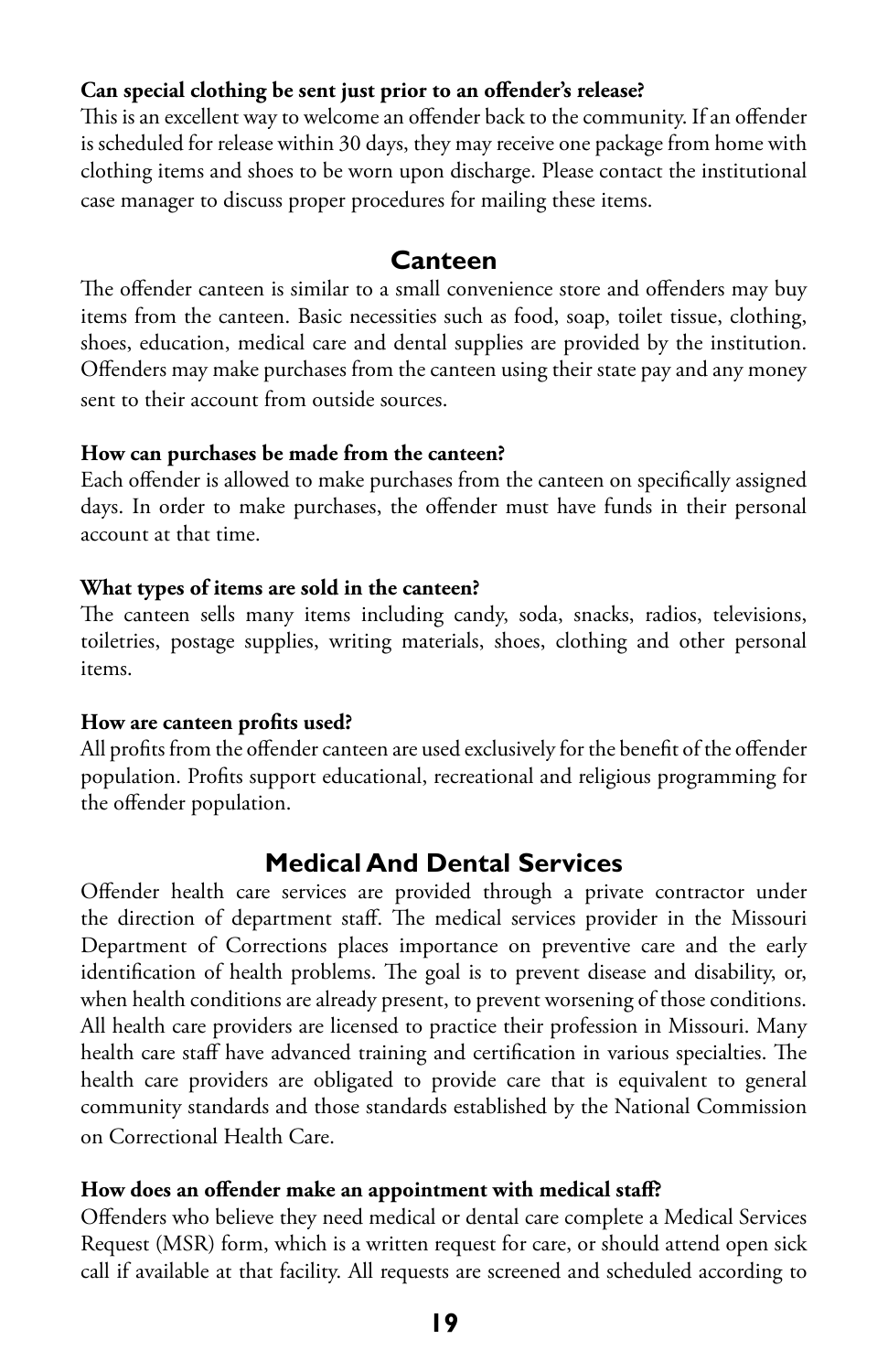urgency or seriousness of the stated problem. Emergency care is always provided immediately and does not require the completion of a Medical Services Request form.

#### **What if there are questions about treatment or condition?**

Missouri Statute 217.075 prohibits the release of any medical information without the offender's written consent. The department, like any medical care provider, must abide by the statutes governing the patient's right to confidentiality of medical records. The offender must sign a medical release that would authorize the department to provide you with information and updates regarding the medical condition and treatment being administered. You may contact the institution's medical unit when you have questions about medical care once the offender has completed the medical release of information.

#### **Can a family physician be used to provide medical treatment?**

No, but you are strongly encouraged to have the offender's prior medical records forwarded to the institution's medical unit for inclusion in the medical file. Having previous medical records available is very helpful to the institution's medical staff. Medications may not be sent by family or other outside sources.

#### **What if treatment by a specialist is necessary?**

The department's contract medical provider utilizes outside specialists for cardiology, orthopedics, dermatology, oncology, general surgery, gynecology and other specialists, as needed. These specialists are often called upon to provide consultation or care, which may occur in the institutions, hospitals, clinics or private offices. In addition, when an on-going medical condition such as high blood pressure, seizure disorder, diabetes, heart condition, asthma or other potentially serious concerns already exists, the offender is assigned to a chronic care clinic. This ensures the offender has their condition regularly monitored by physicians and nurses at standard intervals. These appointments are scheduled by the medical staff and are in addition to those requested by the patient.

#### **What if hospitalization is required?**

Several institutions have on-site infirmaries which provide 24-hour observation and care by licensed health care staff. If hospitalization becomes necessary, community hospitals are used to provide care.

#### **If an offender is housed at an outside hospital, can we contact the hospital about their care?**

Missouri Statute 217.075 prohibits the release of any medical information without the offender's written consent. All information about the medical status of an offender must be provided through the institutional medical staff. In case of serious or critical illness, staff will notify the offender's identified emergency contact of the offender's status. Hospitals, outside providers and staff who are assigned to remain with the patient are advised in advance that the offender may not receive visits and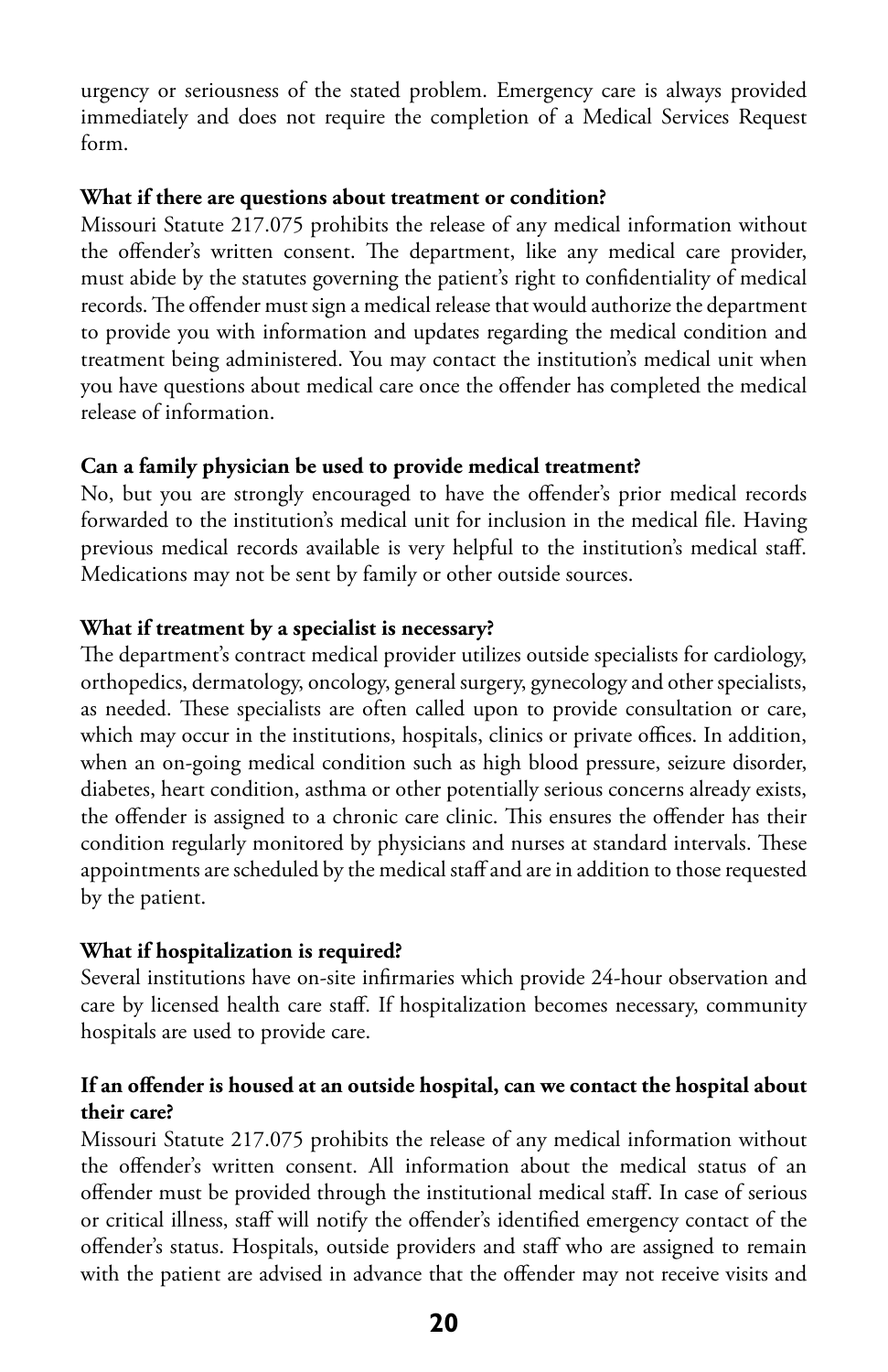no information can be provided about the status of the offender under their care. This is for the security of the public, hospital staff, other patients and the offender. If the family attempts to visit an offender patient at a hospital without proper authorization, the patient may be moved to another location for continued care. The identified emergency contact is notified when an offender is in critical condition or hospitalized for more than 72 hours.

#### **Can special visiting or telephone contact occur?**

In cases of serious illness, special visits can be arranged through institutional staff. Again, it is important that you do not attempt to visit or call an outside hospital or physician without first receiving authorization through institutional administrative staff.

#### **How are eyeglasses provided?**

The department will provide the offender with prescription eyeglasses and facilities will allow families to fill the prescription and have the eyeglasses sent in. Contact lenses will not be provided. Offenders may have contact lenses sent in, however, lens solution must be purchased in the canteen. All items will be inspected by staff prior to receipt by the offender.

#### **What efforts are made to control contagious disease?**

Guidelines of the Centers for Disease Control and the Missouri Department of Health are followed. Newly admitted offenders are tested for infectious disease upon arrival into the department, including sexually transmitted diseases, HIV infection and Tuberculosis. Annual Tuberculosis testing continues to occur for both staff and offenders. Medical isolation will result if a health threat is posed to others.

# **Mental Health Care Services**

Offender mental health services are provided through a private contractor. The mental health service providers in the Missouri Department of Corrections are responsible for addressing the on-going mental health treatment of offenders. Mental health services include initial assessment and evaluation of offenders, crisis intervention, psychological evaluation, individual and group therapy, and referral to psychiatrists or special treatment facilities. Furthermore, clinical staff are responsible for treatment of offenders assigned to the Missouri Sex Offender Program.

#### **Are mental health services available to offenders?**

Mental health care services are available throughout the department. Qualified mental health professionals are available to meet with offenders and provide mental health services including individual or group therapy. Any offender who feels in need of counseling should submit a Medical Services Request form to request an appointment or, in the case of crises, immediate assessment and care can be provided. Medication may be ordered by a contracted psychiatrist or mental health nurse practitioner.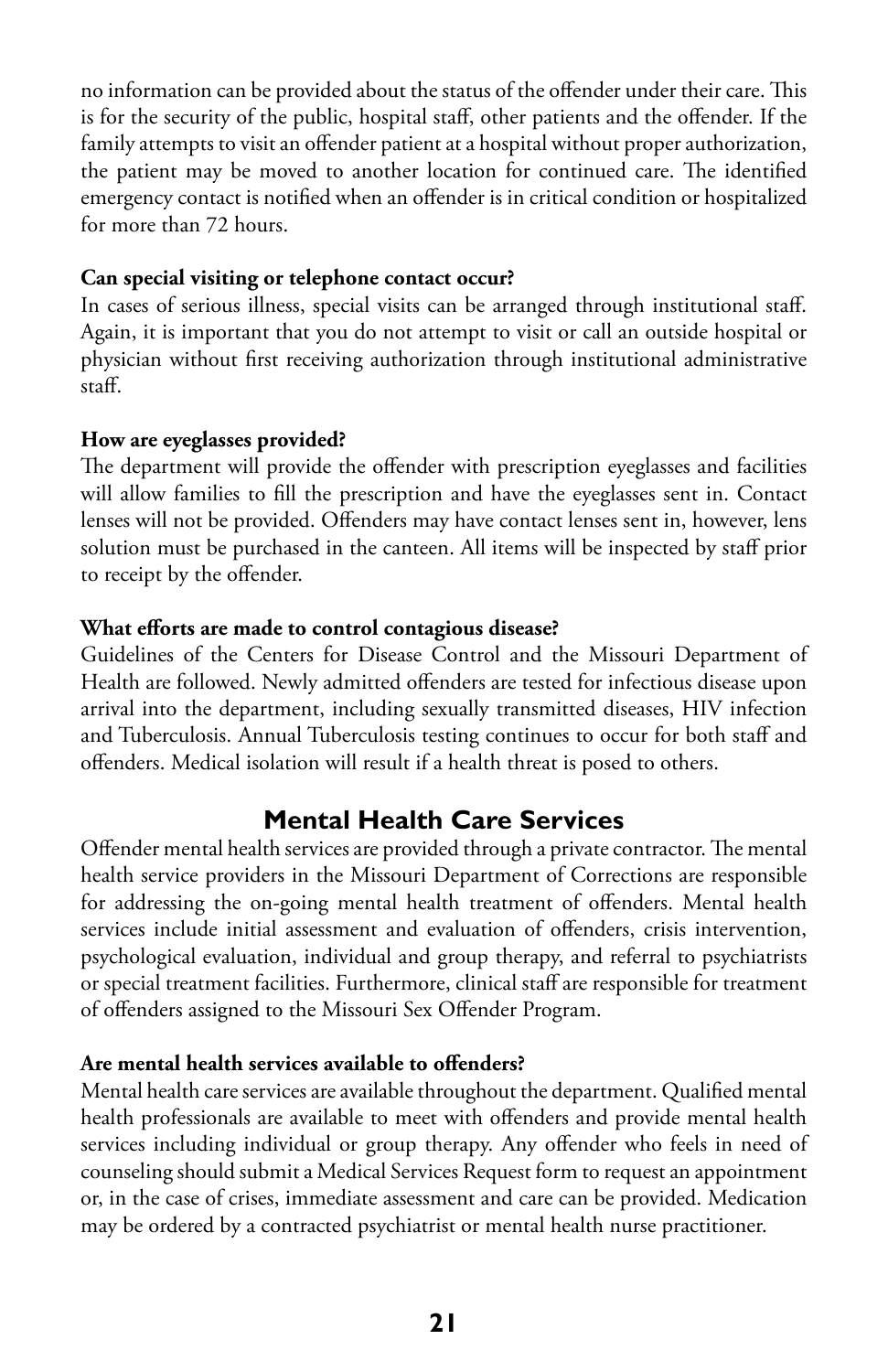#### **Who should be contacted if mental health care services are needed?**

One of the best ways to identify an offender who may require temporary or long-term mental health care services is through family or friends. If you believe an offender is suicidal, requires evaluation or just needs an opportunity to meet with mental health care professionals for assessment, you should immediately contact the institutional case manager or an institutional mental health staff.

#### **What types of facilities are available for the mentally ill?**

With appropriate treatment and support, many offenders with mental illness are able to function well within the general population of the institution. Other offenders need more intensive treatment, and the department has several specialized units to meet offender needs. Farmington Correctional Center has two specialized mental health units. The Social Rehabilitation Unit (SRU) is a 100-bed housing unit, and the Corrections Treatment Center (CTC) is a 20-bed unit. Potosi Correctional Center has a 46-bed Special Needs Unit (SNU) that houses developmentally disabled maximum security offenders. Women's Eastern Reception and Diagnostic Correctional Center has a Women's Social Rehabilitation Unit (WSRU) with a variable number of beds. Jefferson City Correctional Center has the Secure Social Rehabilitation Unit that currently serves approximately 35 maximum security offenders. All of these units provide psychiatry and counseling services, as well as structured activities to improve the offender's level of functioning.

## **Institutional Substance Abuse Treatment Services**

Many incarcerated individuals have significant substance abuse problems that may have contributed to their criminal behavior. The identification and treatment of that problem is essential in order to change an offender's lifestyle. Substance abuse treatment can have a very positive and powerful impact on an offender's behavior and personal choices. The Missouri Department of Corrections realizes that some offenders need comprehensive intervention and treatment to augment services they may have received while in the community. Therefore, the department has created institutional substance abuse treatment programs at ten correctional facilities throughout the state. The goal of institutional substance abuse treatment programs is to assist offenders in becoming drug and alcohol free and to support recovery from substance abuse and criminal behavior that will continue after release.

Most offenders who completed institutional treatment will be required to participate in aftercare in the community to assist continuing recovery.

#### **Is substance abuse treatment mandatory?**

Due to the high number of offenders with substance abuse services needs, only offenders who are ordered for treatment may participate in a treatment center program. Completion of the full program is required for offenders who are mandated by the Board of Probation and Parole or the courts to attend treatment. Those offenders mandated for treatment who do not maintain behavior consistent with the expectations of the treatment programs and/or who do not complete treatment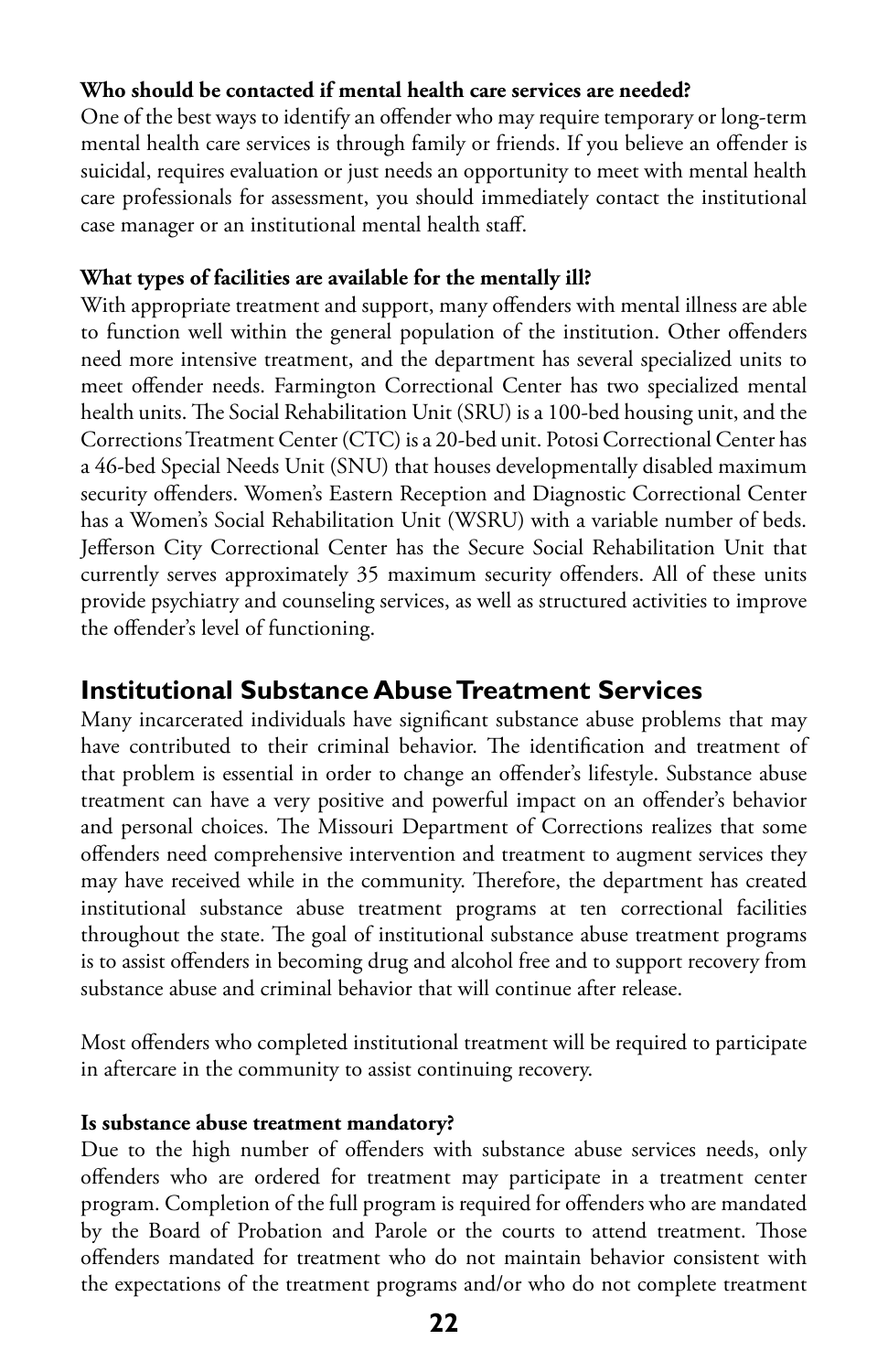program requirements will most likely have to serve longer sentences within correctional centers.

#### **Are voluntary substance abuse programs available?**

Almost every institution offers Alcoholics Anonymous, Narcotics Anonymous or similar support groups for those offenders with substance abuse problems. These programs have voluntary participation. Every offender who has a substance abuse problem is encouraged to participate in all programs available to them.

#### **How is an offender assigned to a mandatory treatment program?**

Substance abuse assessment services will be provided at the reception and diagnostic and community release centers. The assessments assist with program placement of offenders who are ordered by the courts or the Board of Probation and Parole for institutional treatment. The assessments may also enhance the continuity of substance abuse services from prison to the community.

#### **What are the different types of substance abuse treatment programs?**

The following provides a brief description of the various types of substance abuse treatment programs offered throughout the department.

**Short-Term Substance Abuse Treatment** is provided at institutions located at Boonville, Fulton, St. Joseph, Farmington, Chillicothe and Vandalia for offenders who are sentenced and/or assessed to need treatment according to Missouri Statute 559.115 and 559.036, and offenders who are ordered for treatment by the Board of Probation and Parole. Short-term treatment consists of approximately 84 to 120 days in a structured program that consists of substance abuse education, cognitive skills development, group counseling and peer support groups. The programs also provide a variety of focused therapeutic interventions including behavior contracts and offender management teams for participants who have difficulty adhering to program rules and expectations.

**Long-Term Substance Abuse Program** provides 12 to 24 months of intensive treatment designed to address chronic and severe substance abuse problems. All of the long term programs meet program certification standards of the Department of Mental Health's Division of Alcohol and Drug Abuse. The program's main emphasis is treatment provided in a therapeutic community setting to foster recovery from substance abuse and criminal behaviors. The courts may sentence offenders to participate in this program per Missouri Statute 217.362. In addition, the Board of Probation and Parole may also order incarcerated offenders to participate in this program. When an offender is close to completing the program, a report prepared by probation and parole staff is submitted to the sentencing judge or the Board outlining the offender's progress in the program. Those authorities then make a final decision regarding release. This program is provided at the Ozark Correctional Center, Maryville Treatment Center, Chillicothe Women's Treatment Center and the Women's Eastern Treatment Center.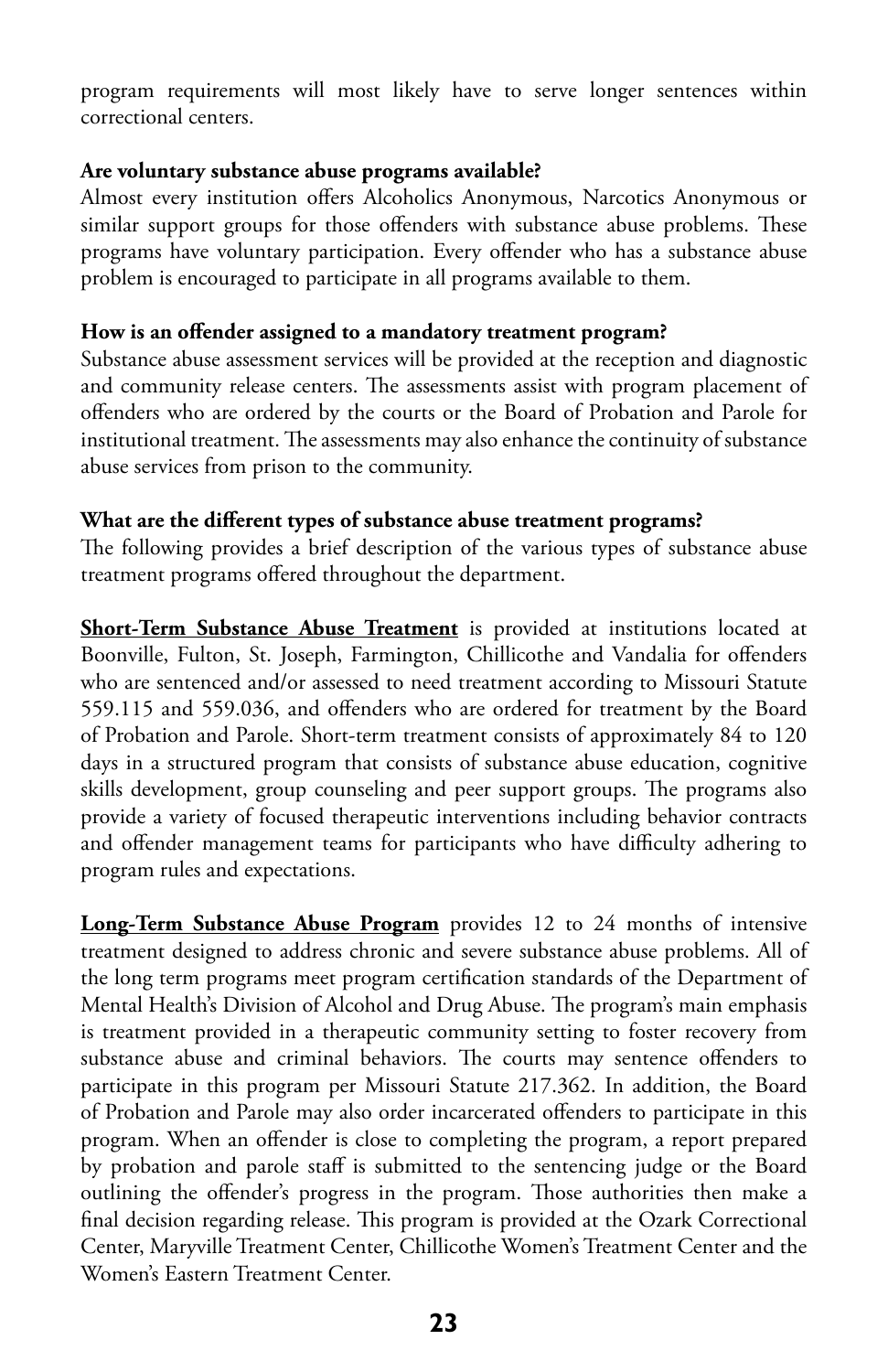**Missouri Post-Conviction Drug Treatment Program** is provided to court referred first time, nonviolent, drug-involved offenders on probation. Probationers who fail treatment in the community and who are at risk of revocation of their probation status may be ordered to a prison-based treatment center for 120 days. Upon successful completion, the offender is returned to the community. Offenders ordered by the court under Missouri Statute 217.785 are assigned to participate in one of several short-term substance abuse programs in Boonville, Fulton, St. Joseph, Farmington, Chillicothe or Vandalia.

**The Offenders Under Treatment Program** is a 180-day substance abuse treatment program, established by statute, for eligible offenders. Once it has been determined the offender is eligible, the Missouri Board of Probation and Parole is notified and makes the final determination if the offender will be assigned to the program. Once the offender has served the required deterrence time and upon successful completion of the program, they may be eligible for release on parole. This program is provided in St. Joseph, Maryville, Farmington, Chillicothe and Vandalia.

**Intermediate Treatment Program** is a six-month treatment program designed for parole violators and others who are ordered by the Board of Probation and Parole to complete treatment during the last 12 to 18 months of their incarceration. This program is available for both men and women and is provided in an institutional therapeutic community setting. Adherence to program rules and successful participation in treatment services is required for successful completion of the program. The program emphasizes recovery from substance abuse and criminal behavior. This program is provided at in St. Joseph, Maryville, Farmington and Chillicothe.

**Partial Day Treatment Program** is a 10-week program for offenders ordered or referred by Probation and Parole. The program provides substance abuse education, group counseling, and weekly individual counseling. The programs are currently located at St. Joseph and Chillicothe.

# **Conduct Rules And Sanctions**

In order to ensure the good order and security of an institution, as well as the safety of offenders and staff, rules are established and must be followed. These rules are similar to those that we are required to obey as citizens. To obtain consideration for program privileges, favorable transfer and parole, it is essential that these rules be followed. We ask you to actively follow the progress of your loved one and provide encouragement and guidance for good behavior as conduct violations remain a permanent part of the offender record.

#### **How is an offender charged with a rule violation?**

If a staff member believes that an offender has violated any of the 41 conduct rules, the staff member will write a conduct violation report describing the prohibited behavior.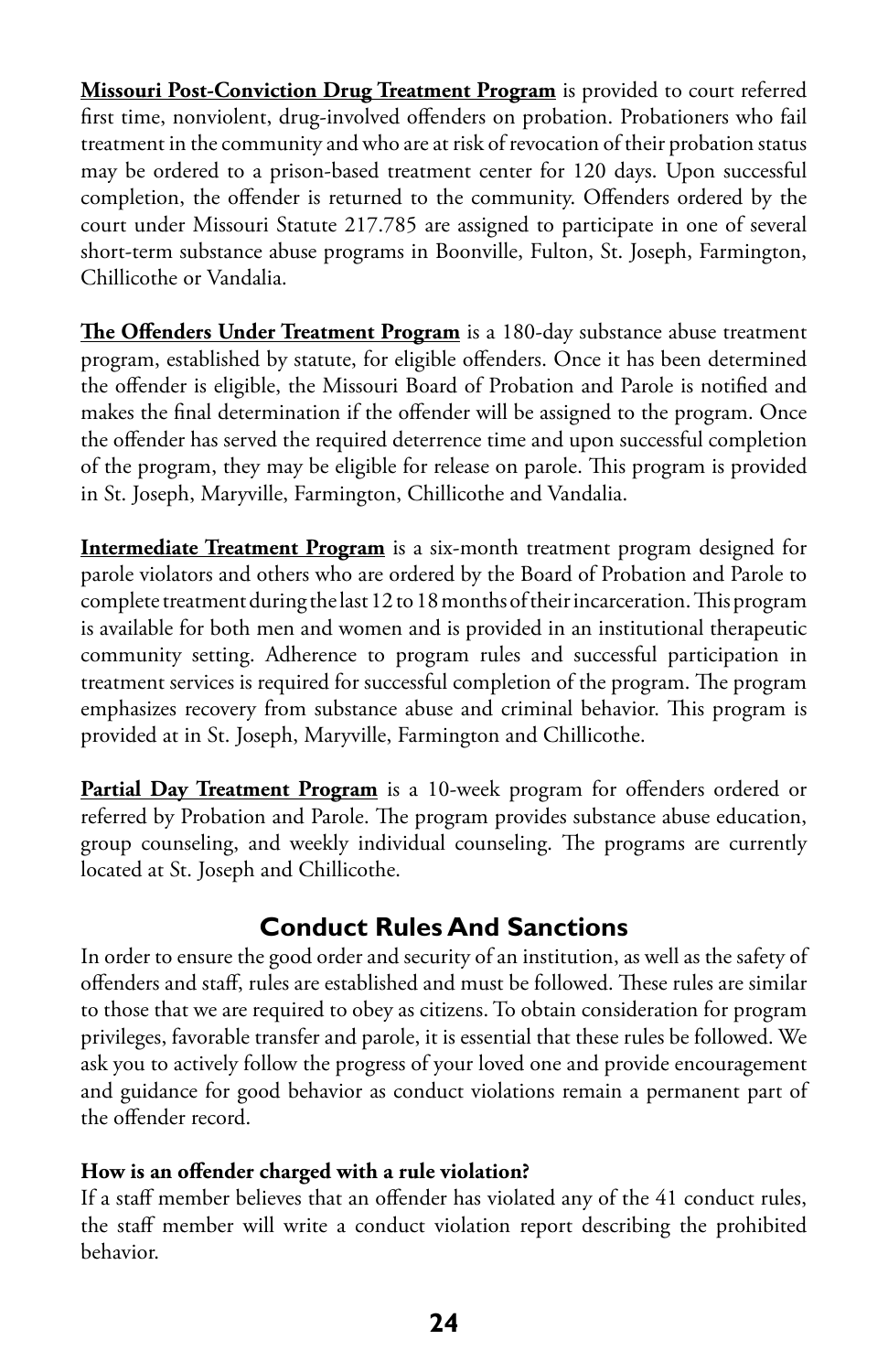#### **What type of disciplinary process is used?**

After a staff member issues a conduct violation to an offender, the offender will be interviewed with the staff member who issued the violation present. During that interview the offender is informed of the infraction and advised of their rights. The offender is given the opportunity to make a statement at that time and asked if they have any witnesses who would provide a statement. Within seven working days of the interview of the conduct violation, a disciplinary hearing is held. At that hearing, the offender is allowed to present evidence and staff may obtain statements from identified witnesses. The Disciplinary Hearing Officer will then review the conduct violation, statements from witnesses, the offender's statement, and any other evidence available to reach a determination if the evidence presented supports the violation. That recommendation will then be sent to the facility's administrative staff for review. If found guilty, a sanction may be imposed. Depending upon the seriousness of the infraction, the offender may be held in segregation pending completion of the hearing or investigation.

#### **What are the rules that must be followed?**

Please refer to the Offender Rulebook that can be found by visiting [www.doc.](www.doc.mo.gov) [mo.gov.](www.doc.mo.gov)

#### **What type of sanctions can be imposed?**

The following is a list of sanctions that may be imposed after an offender has been found guilty of a rule infraction. Multiple sanctions may be applied to a conduct violation. It should be noted that additional sanctions may be applied to those offenders who are found guilty of drug related violations.

- 1. Warning or Reprimand
- 2. Extra Duty
- 3. Property Impoundment/Confiscation
- 4. Activity Restriction
- 5. Pay for Damages
- 6. Room or Cell Restriction
- 7. Wage Reduction
- 8. Visiting Restrictions
- 9. Disciplinary Segregation Assignment
- 10. Program Restriction/Program Attendance Requirement
- 11. Refer to Administrative Segregation Committee
- 12. Recommendation for Time Extension (Old Criminal Code)
- 13. Referral for Conditional Release Extension
- 14. Referral for Time Credit Loss
- 15. Request for Transfer
- 16. Referral for Prosecution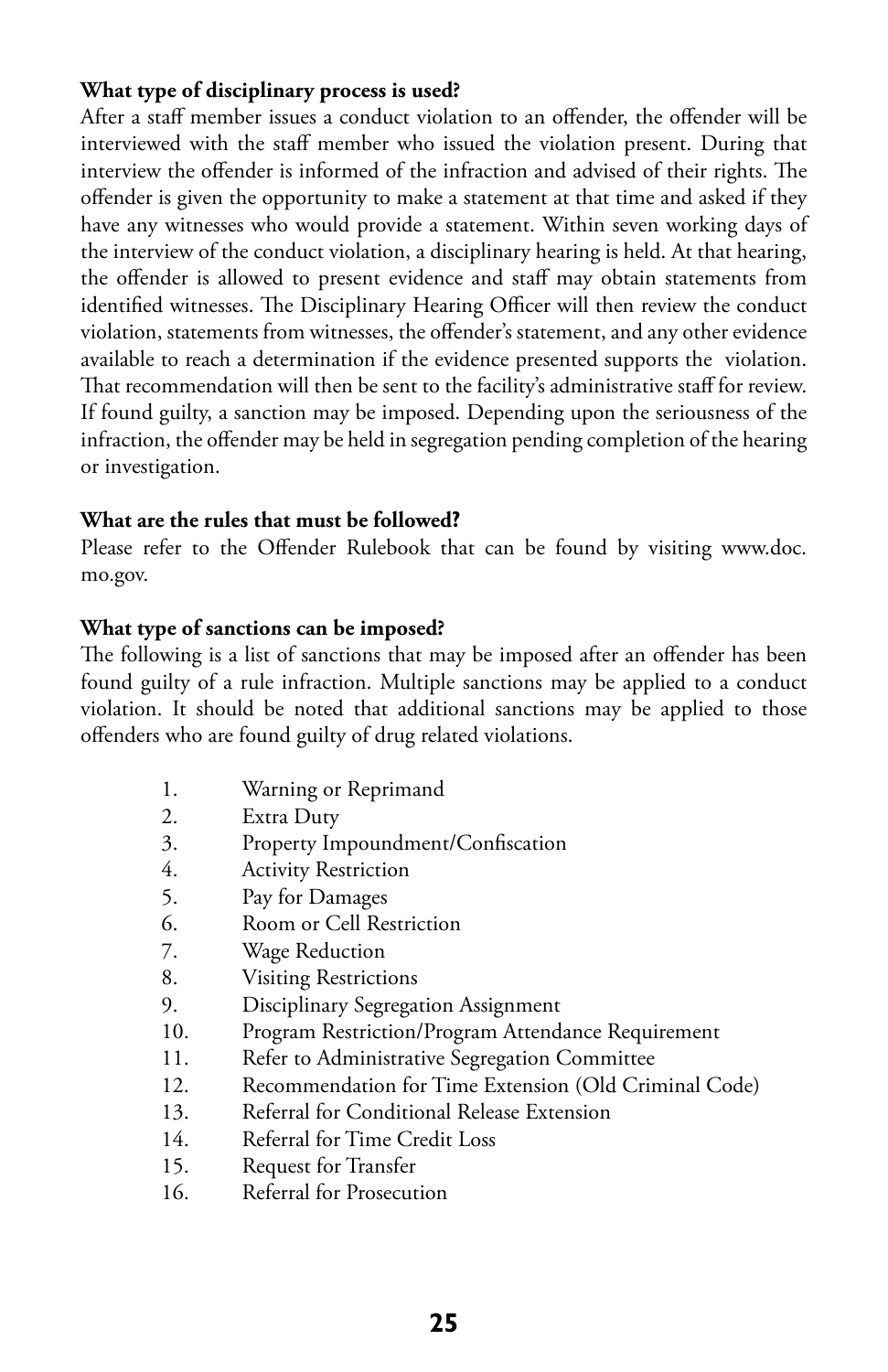# **Segregation**

There are several units within the department that provide alternate housing when an offender requires separation from other offenders or to ensure the safety and security of the institution. The following is a brief description of those units and their purpose.

#### **What is a protective custody unit?**

A Protective Custody Unit is housing that provides separation of offenders from the general population of the facility. If an offender can provide information which verifies the need for separation from other offenders, or if staff has reason to believe the offender's safety may be jeopardized, the offender may be housed in a Protective Custody Unit. This unit allows offenders to have the privileges of general population, but requires much stricter control and movement. Offenders who have enemies within general population, fear for their safety, or if information reveals an offender's safety may be in jeopardy may be assigned to a protective custody assignment. It should be noted that not every facility has a Protective Custody Unit, but all have the ability to ensure separation to provide a safe and secure housing assignment.

#### **What is an administrative segregation unit?**

Administrative segregation is a unit where an offender may be housed for the security and good order of the institution. It is designed to separate offenders who present a risk to others, themselves or the institution. It is also used to house those offenders who have committed a serious rule violation or have accumulated numerous violations. During confinement to this unit, telephone access, visitation, movement, recreation, canteen purchases, and property are limited. For example, eight non-contact visits, usually limited to two hours each, are allowed each month. An offender assigned to this unit is authorized to send and receive mail; we suggest you write often to provide encouragement during assignment to administrative segregation. The offender will be released from administrative segregation upon the demonstration of acceptable behavior and when there is no longer a threat to the safety of the institution or others.

#### **What is disciplinary segregation?**

An offender may be assigned to disciplinary segregation for the safety and security of the offenders, staff and institution. During this short-term confinement, privileges are limited. Offenders assigned to disciplinary segregation are confined in the Administrative Segregation Unit.

## **Education**

Education is an important part of developing a personal sense of achievement and obtaining employment upon release. The department offers a variety of academic programs to ensure the offender is educationally prepared upon release. Every effort is made to house an offender at a facility that can meet their educational needs. Please encourage participation.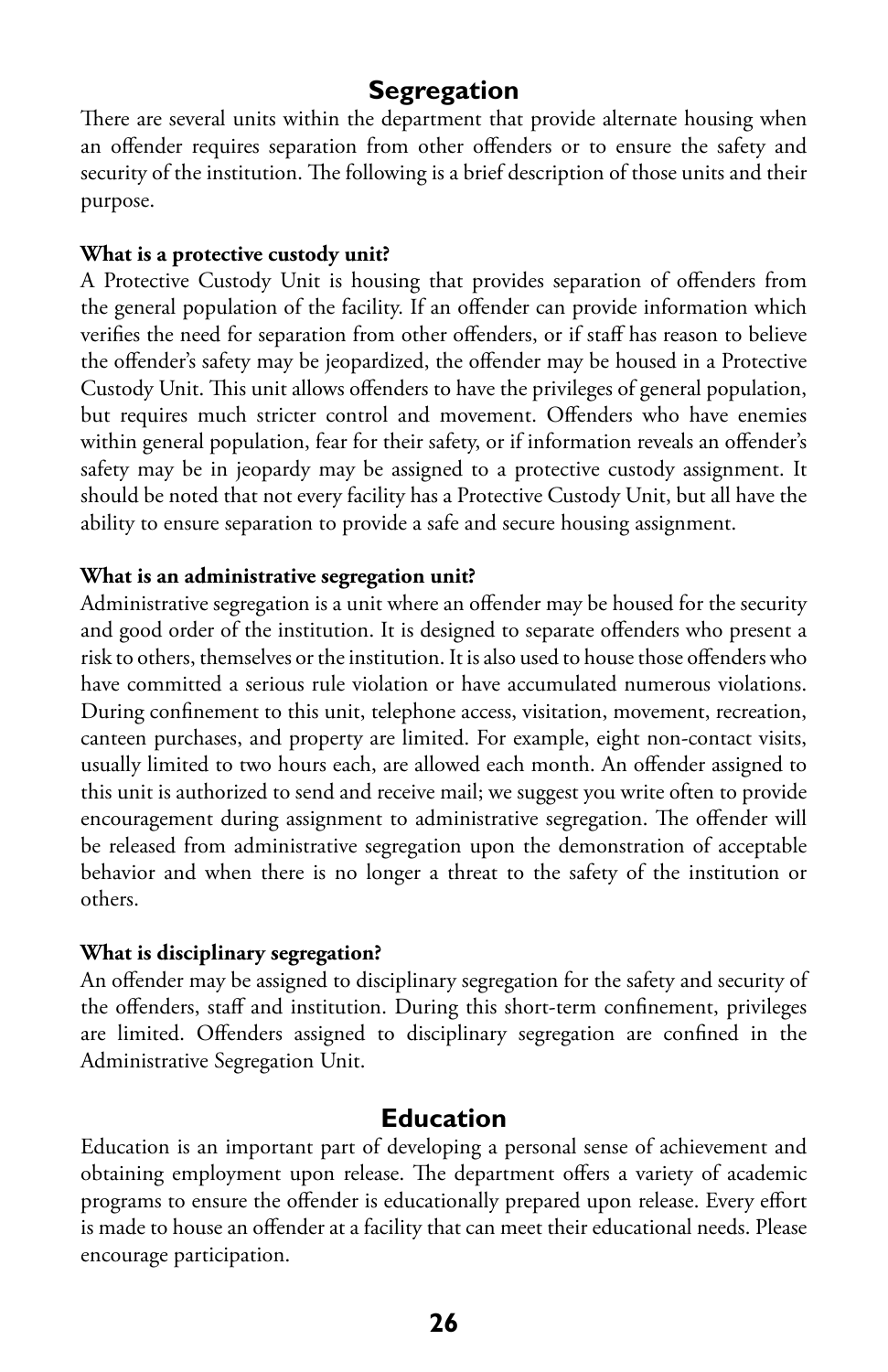#### **Can an offender obtain a high school equivalency certificate?**

Missouri Statutes require offenders who have not obtained a high school diploma or its equivalent to be enrolled in basic education programs offered by the department, in order to be considered for parole. High School credentials qualify the offender for better jobs and pay while incarcerated. It is important that you support participation in available education programs. This will instill pride from personal achievement and prepare the offender for release.

#### **Can an offender receive vocational training?**

A variety of vocational programs are available at many institutions. Those who possess high school credentials may apply through their housing unit case manager.

#### **Are college and correspondence courses allowed?**

Offenders interested in correspondence courses must work with the Education Supervisor or the Institutional Chaplain to determine if specific courses are acceptable. Once approved, the cost of these courses is the responsibility of the offender, and due in advance. State or federally funded college courses are not available.

# **Work Assignments**

Offenders are expected to work, attend school, treatment programming, or any job training on a full-time basis unless deemed unable to do so by the institution staff. Most will tell you that work helps time go faster. Compensation will vary according to the type and complexity of work performed. Many jobs within the institutions are similar to positions in the general public including food service, general maintenance, clerical work, factory work, recreation, sanitation, and groundskeeping.

#### **How is an offender assigned to a specific job?**

Offenders are assigned to work positions as determined by staff. An offender may be considered for employment in a specific area or job, if qualified, by meeting with their case manager or the job coordinator located at the institution.

#### **Are jobs outside the facility available?**

There are jobs outside the facility and in a community work release setting. Offenders selected for participation in outside work release programs must meet strict security guidelines regarding length of sentence remaining to serve, seriousness of the offense, and other restrictions to ensure public safety. The offender should direct questions about eligibility to their case manager.

# **Offender Grievances**

Offenders have the opportunity to voice complaints through the grievance procedure. Before doing so, however, offenders are encouraged to attempt to resolve their concerns through conversation with their classification staff. If that effort is unsuccessful, the grievance procedure provides offenders with a formal, documented opportunity to seek resolution or bring concerns to the attention of staff at a variety of levels.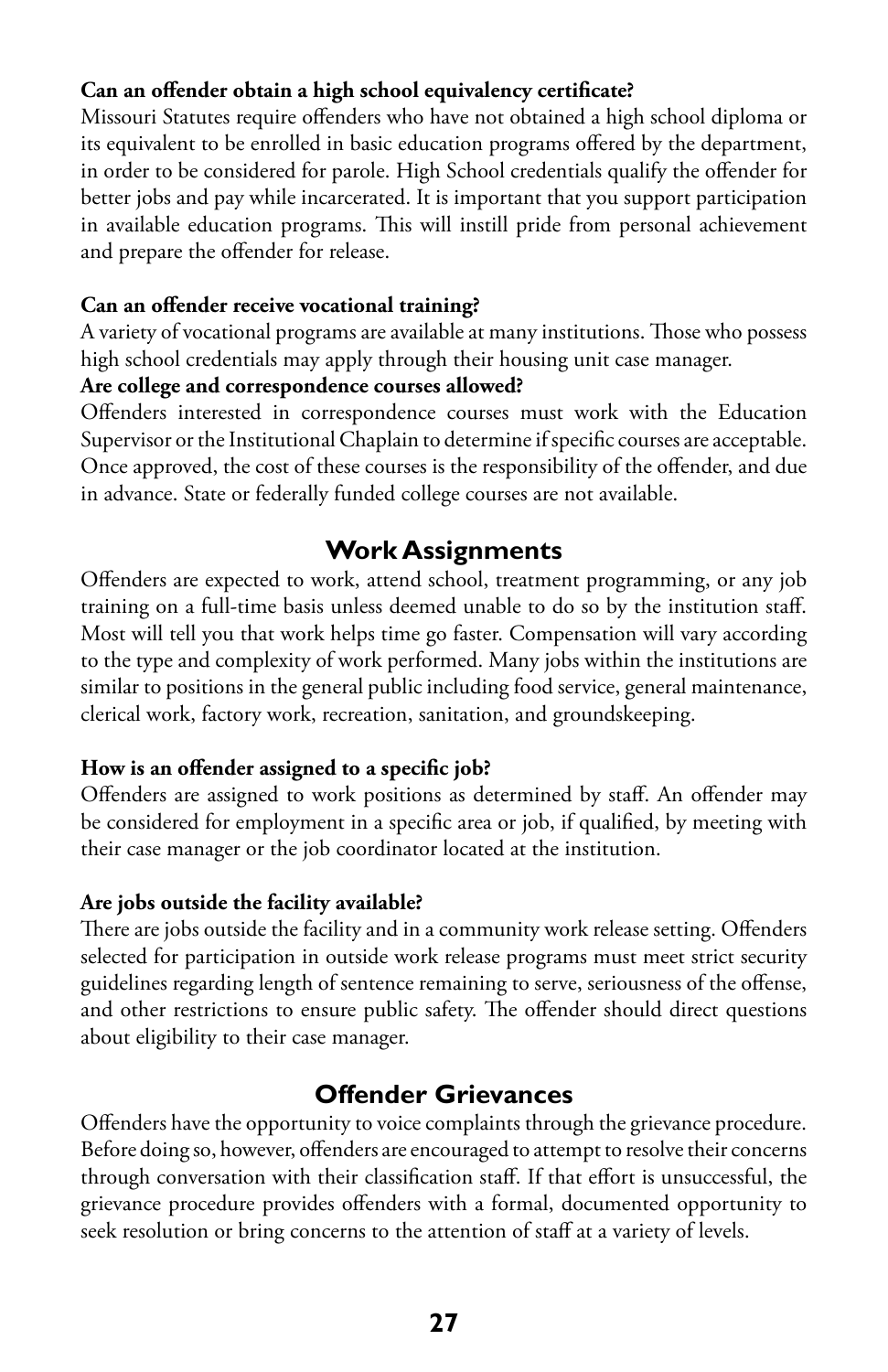#### **When can an offender file a grievance?**

All matters relating to institutional life are grievable except Probation and Parole matters, actions of the judiciary, state legislature or federal, state and local agencies, or actions in institutions where the offender does not reside unless said actions personally involve or affect the offender. It should be noted that the Prison Litigation Reform Act requires the offender to exhaust the grievance procedure prior to proceeding with litigation in court.

#### **How does an offender file a grievance?**

The offender may initiate this process by requesting an Informal Resolution Request (IRR) from the housing unit classification staff. A joint effort will be made by unit staff and the offender to resolve the complaint at that time, as appropriate. If the offender is not satisfied with the response to his or her complaint they may then appeal by filing a formal grievance to the institutional warden. If the situation cannot be remedied at that level, the offender may file a grievance appeal. The grievance appeal will be responded to by the deputy division director within 100 days of receipt. A sampling of these grievance appeals will be reviewed by the Citizen's Advisory Committee on Corrections members, who provide recommendations to the department. Once the appeal is answered, the grievance process is considered exhausted.

#### **What Is The Citizen's Advisory Committee?**

The Citizen's Advisory Committee on Corrections was established by Executive Order of the Governor. The Governor selects this committee's membership, representing a variety of professional and ethnic backgrounds. This committee has an ongoing, direct knowledge of offender concerns, gained through regular evaluation of offender grievances and site visits to Missouri's prisons. This committee provides valuable input and reaction to the department's grievance procedure by reviewing material and making recommendations relative to sanctions imposed or decisions made by the department.

#### **Probation And Parole**

There are often many questions about parole eligibility and the possible release date of an offender. The following provides some guidelines as to how you may get answers to your questions about parole or release guidelines. This information is generic and there may be unique stipulations that apply to individual offenders. All questions concerning parole guidelines or release eligibility should be directed to the institutional probation and parole officer.

#### **What are the different types of hearing and release dates?**

A parole hearing date is the day the Parole Board will meet with an offender to consider release on parole status. A presumptive parole date is a date that may be established by the Board for release to the community. A conditional release date represents the date an offender must be discharged, pursuant to Missouri Statute 558.011, if an earlier parole date has not been established. Some offenders may not be eligible for conditional release depending on their offense or term of sentence. A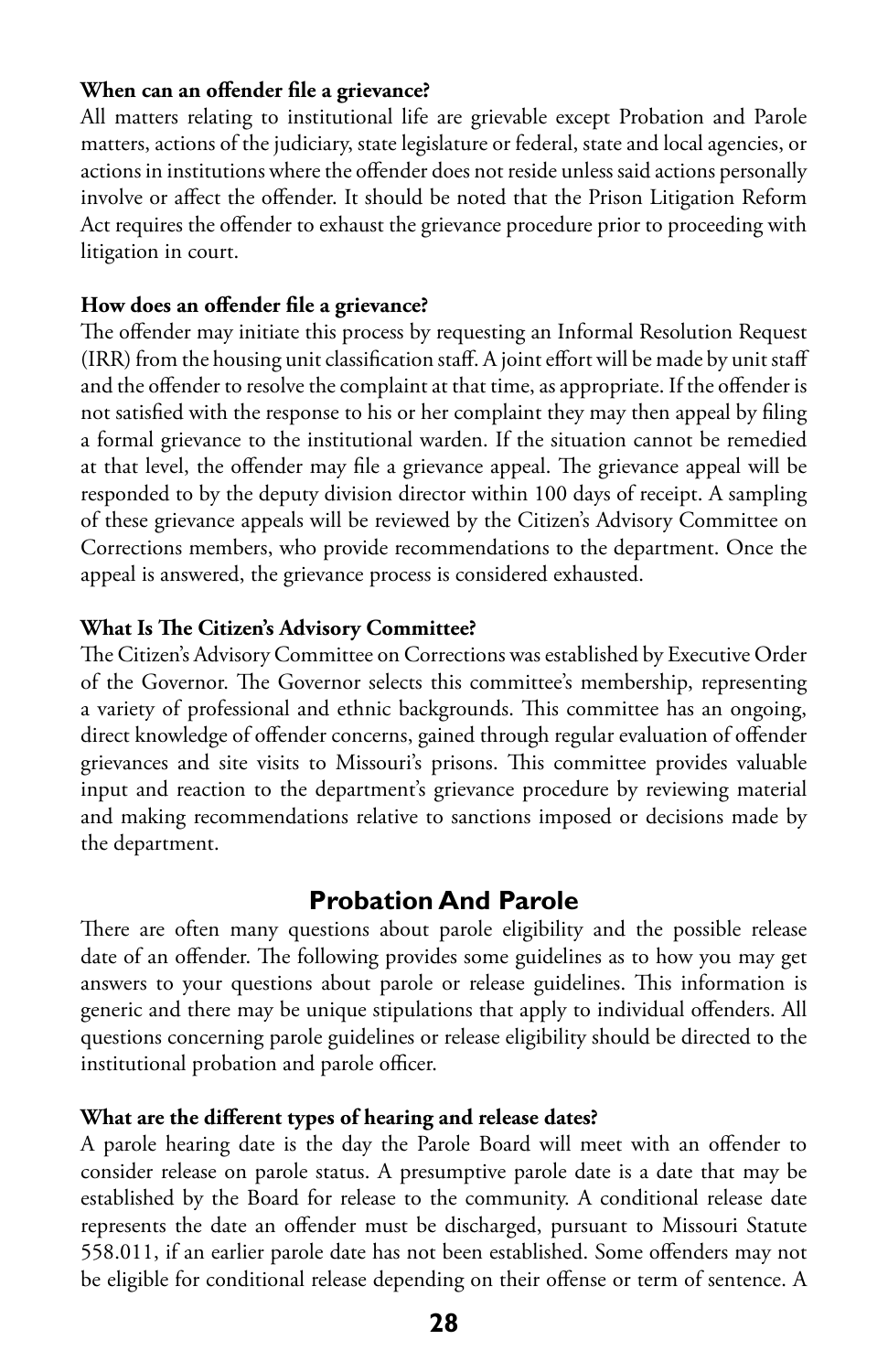minimum mandatory date is the date an offender will satisfy a statutory requirement to be eligible for release. A maximum release date is the date the sentence is completed. An offender will not remain incarcerated or under supervision of the department past their maximum release date. The institutional probation and parole officer can answer questions about release dates and how they apply to each offender's case.

## **When is the first parole hearing scheduled?**

Upon arrival in the department, each offender is given a booklet entitled "Rules and Regulations Governing the Granting of Parole, Conditional Releases, and Related Procedures." This booklet explains criteria used during parole consideration. Within 90 days, each offender will receive written notice advising them of the month and year of the first scheduled hearing. You may obtain a copy of this booklet by contacting the institutional probation and parole officer at the offender's assigned facility or on the department's web site at <http://doc.mo.gov/PP>.

## **Who can attend a parole hearing?**

If an offender chooses, one person may attend the parole hearing. This person may not be another offender. Victims and members of the criminal justice community may also attend hearings.

## **What happens at a parole hearing?**

Offenders appear in person or on video before the Board, which consists of one member of the Parole Board and two hearing officers appointed by the Board. During the parole hearing, offenders are afforded the opportunity to:

- Present their version of the current offense and criminal history;
- • Discuss problems and needs;
- Discuss progress and conduct during incarceration;
- • Explain reasons why they believe they should be paroled;
- Present plans for the future;
- • Provide supporting documentation or information which would support the request for release; and
- Share any other information pertinent to their situation and release.

## **When will the offender receive a response from the board?**

The Board must carefully review much information before rendering a decision. A notice is usually mailed to the offender four to 12 weeks after the hearing. This notice provides a summary of the Board's decision or release plan.

## **What if an offender does not agree with a decision made by the board of probation and parole?**

Offenders can appeal some decisions of the Board within 30 days. The appeal form can be obtained from the institutional probation and parole officer. The Board holds final authority for parole release. It is advisable the offender consult with the institutional probation and parole officer as most questions or concerns can be resolved at that level.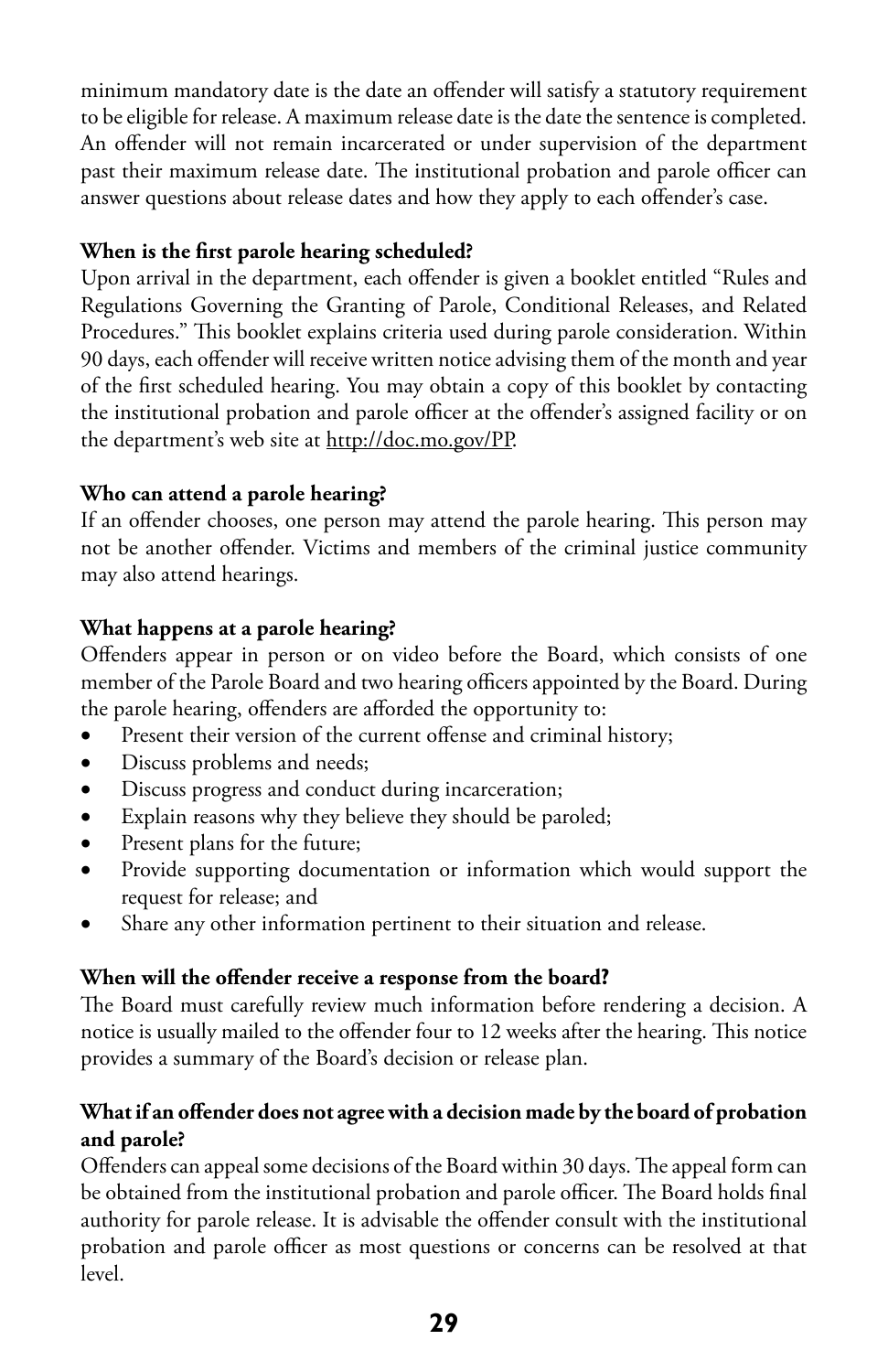#### **How can an offender be considered for the electronic monitoring program?**

The Parole Board may require Electronic Monitoring as a condition of the offender's release. To obtain specific information regarding electronic monitoring, questions should be directed to the institutional probation and parole officer.

#### **Can an offender be considered for medical parole?**

Missouri Statute 217.250 does provide consideration for release under medical parole, however, these releases do not routinely occur and have strict guidelines. An offender eligible for consideration must be facing imminent death within six months, or due to a serious medical condition, requires long-term or skilled nursing home care. The offender must have satisfied statutory minimum parole eligibility requirements. In addition, the offender's ability to re-offend and public risk factors also play an important role in the evaluation, as does acceptable home plans.

#### **What involvement does the victim have in parole release consideration?**

The department is required by law to notify the victim(s) when an offender is being considered for parole. Victims have the right to be at an offender's parole hearing and to know when the offender is to be released. If you have questions about victims' rights, you may contact the institutional probation and parole officer or the department's Victim Services Coordinator at P.O. Box 236, Jefferson City, MO 65102, or telephone at 573-526-6516.

#### **Who provides assistance with release planning?**

The assigned institutional probation and parole officer assists with release planning. The offender can usually use a great deal of support at this time, so it is important that you work closely with the institutional probation and parole officer to ensure all concerns can be addressed prior to release. Upon release, the institutional probation and parole officer will instruct an offender to report to a probation and parole officer in the community. This person will take over where the institutional probation and parole officer left off to help an offender re-establish a productive community life.

#### **How is an offender prepared for release to the community?**

The department has a number of initiatives to promote offender preparedness upon release to the community. Most recently, the department has developed the Missouri Re-Entry Process, which encourages each offender to develop a personal Transition Accountability Plan.

Upon arrival in the department, the offender meets with staff and begins identifying assets and liabilities. Throughout incarceration, the offender, working with staff, family members and others, continues to address any potential concerns that may hinder success upon release. As the offender addresses those issues, the Transition Accountability Plan is updated to make noted change and identify the next step.

Transitional Housing Units are available at some facilities to assist offenders during the last six months of incarceration. During their time in the Transitional Housing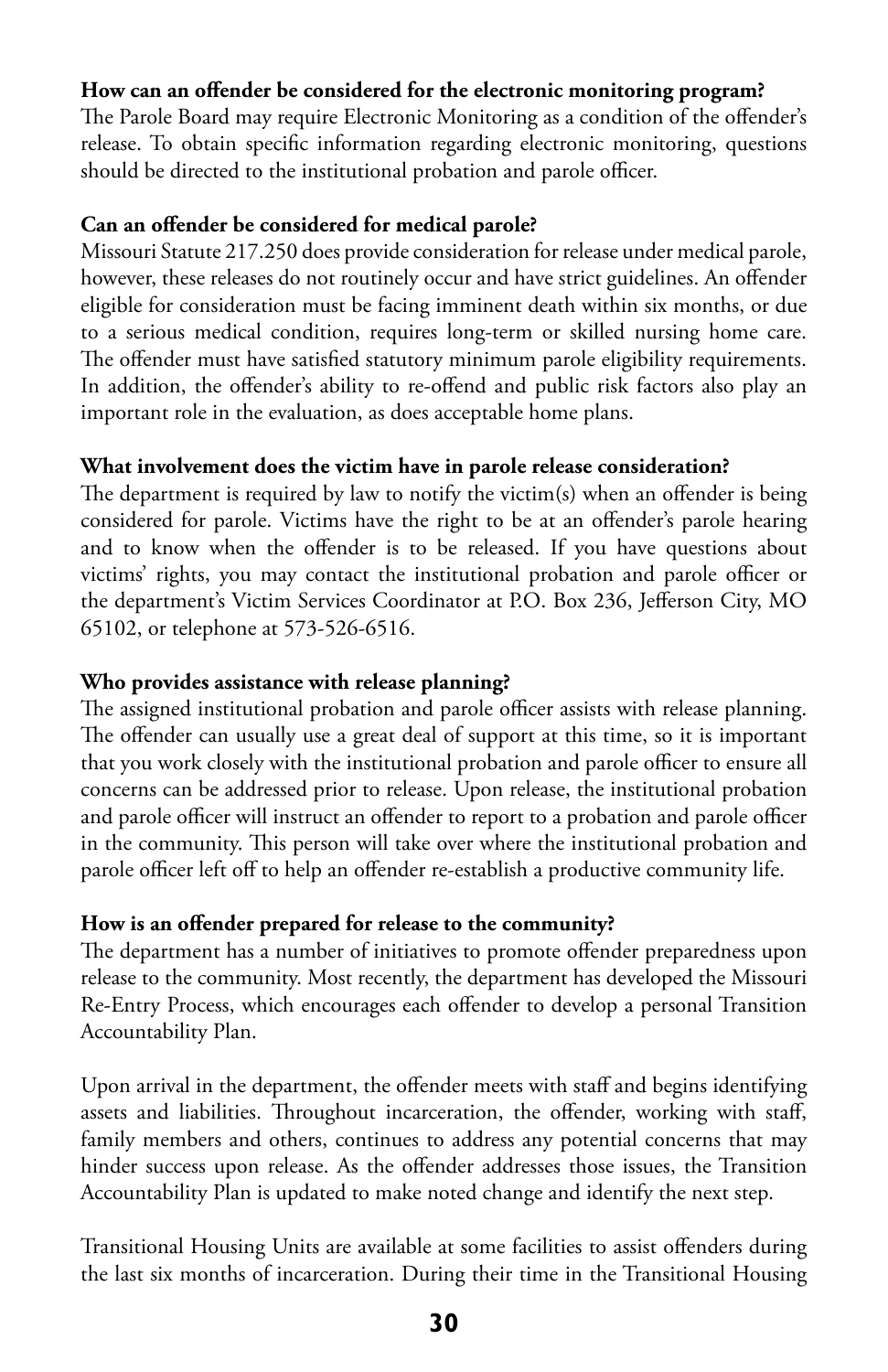Unit, staff will work with offenders in the following areas to prepare them for return to the community by:

- Establishing a viable home plan
- Communicating with external resources
- Making final preparations for release

This plan then continues as the offender is released to the community and other staff becomes involved in the offender's supervision.

# **Religious/Spiritual Programming**

The development of one's spirituality and the opportunity to practice one's chosen spirituality or religion can be an important part of successful institutional adjustment, personal transformation, and preparation for return to society. The department supports religious/spiritual expression that does not compromise institutional safety.

#### **What faith groups are accommodated in the department?**

The department accommodates a variety of religions and faith/belief systems, including Christianity, Islam, Judaism, Messianic, Buddhism, Native American Spirituality, Wicca and others. Participation in the religion of the offender's choice is encouraged as it is accommodated according to policy.

#### **What is the role of the institutional chaplain?**

The chaplain is charged with facilitating religious programming and services for offenders who come from many different religious backgrounds. Partnerships exist with members of the outside faith community meeting the diverse religious/ spiritual needs of offenders. The institutional chaplain also provides pastoral care and counseling to those who may not participate in religious group activities or who are experiencing personal or family problems.

#### **Is religious interaction allowed while in segregation?**

Offenders assigned to segregation who request to meet with the chaplain or a designated spiritual leader are allowed to do so regularly. The offender may also possess a soft-backed Bible, Koran, Torah, or other religious book or materials appropriate for their respective faith unless possession of the material compromises the security of the unit.

#### **Is free religious literature provided?**

Items such as magazines, tracts and brochures are regularly available to interested offenders as donations from outside faith communities allow. Sacred texts (Bibles, Qur'ans, Torah, etc.) are books that may be permanently assigned to offenders upon request and available at no cost to the offender.

#### **What other resources are available for personal religious development?**

Offenders may utilize educational resources (CDs, DVDs, books and magazines) by way of the chapel library. Access to ritual items is possible during group worship or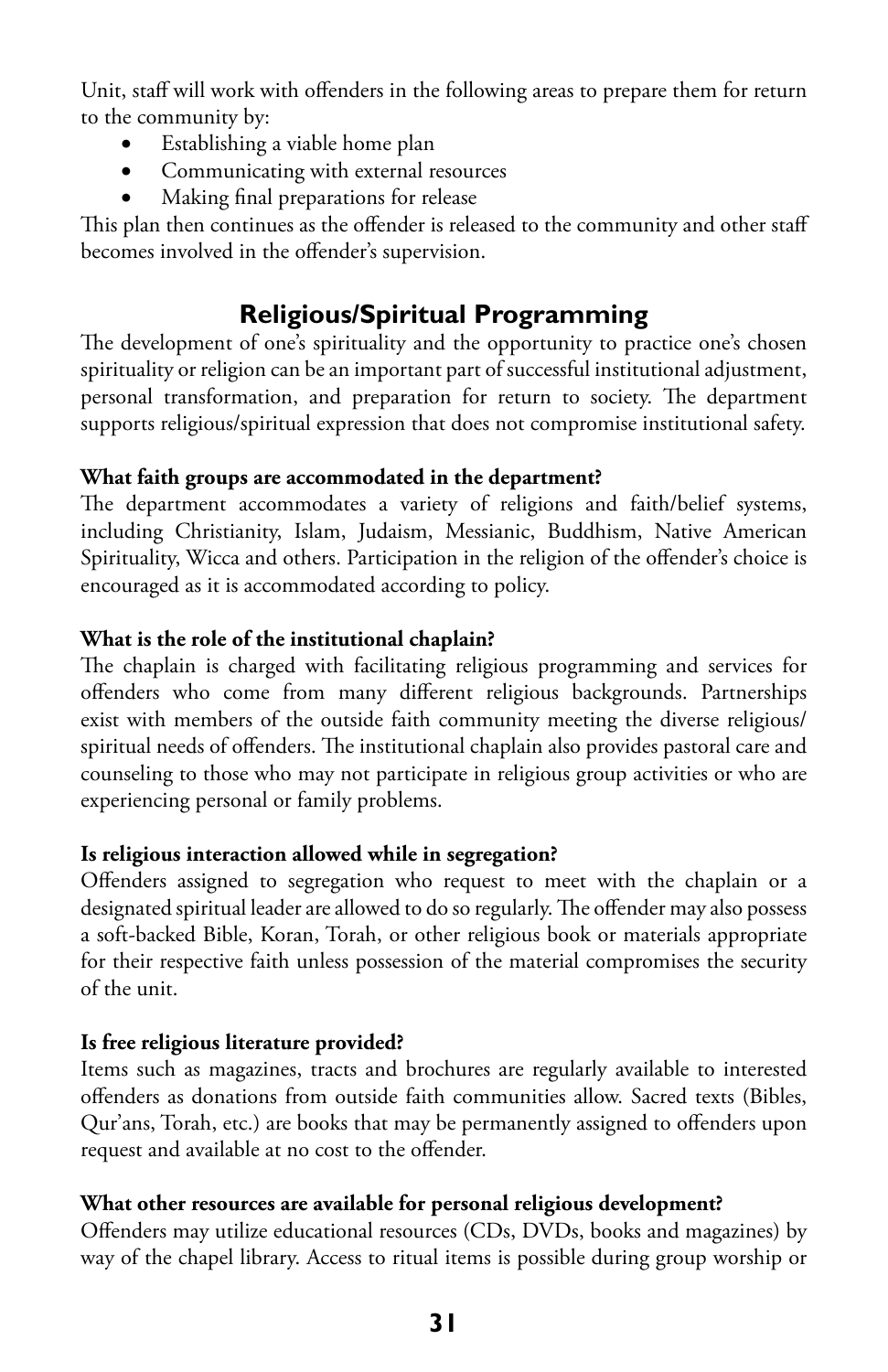study time at the chapel. Personal purchases may be made from outside bona fide vendors by offenders, per policy. Offenders may have approved clergy or spiritual advisors included in their visiting list.

#### **Are religious correspondence courses allowed?**

Per department policy. Contact the chaplain for this and any other questions related to religious/spiritual programming.

## **Marriage**

Marriage is an important life event. The significance of having a meaningful relationship during incarceration is recognized and supported by the department. While it is understood that certain regulations must apply for the safety and security of the institution, attempts are made to ensure this special event is memorable. The following are guidelines used for planning and celebrating marriage during incarceration.

#### **How are requests to marry submitted?**

A marriage application must be first sent to the institutional chaplain from the offender. Information on this document would include the name of the prospective marriage partner, the name(s) of visiting guests (if any), and the name of the individual performing the ceremony. The prospective marriage partner will be required to obtain the marriage license from the Recorder of Deeds Office in the county in which the institution is located. A wedding may not be allowed if security could be compromised.

#### **Who can perform the ceremony?**

It is the offender's responsibility to ensure that an individual authorized to perform the ceremony is available. Outside clergy or an authorized county official may perform the ceremony. A valid marriage license must be obtained in advance. It is important to make sure the license is valid at the time the ceremony occurs, and that the Recorder of Deeds validates the license prior to the ceremony.

#### **Who can answer other questions regarding the ceremony?**

The institutional chaplain coordinates all marriage ceremonies and can answer any questions regarding requests to marry or an upcoming ceremony. Procedure IS8-5.1 Offender Marriage provides step-by-step information for planning the marriage and is available to offenders in the institutional library. Planning specifics at a particular institutional chapel are outlined in guidelines provided by the chaplain.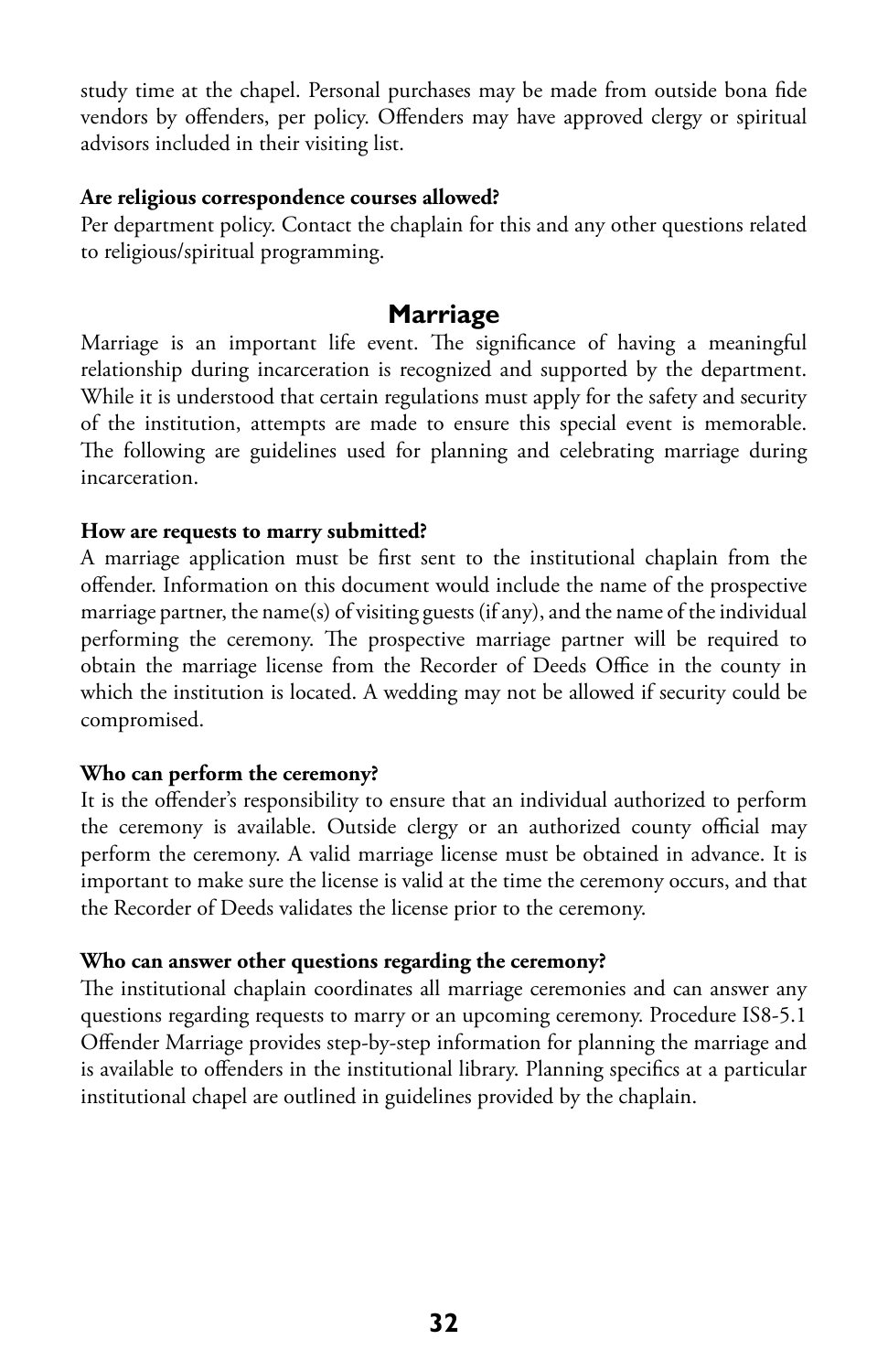# **Prison Rape Elimination Act**

#### **PREA: What Is It?**

In September 2003, the Prison Rape Elimination Act was signed into law and became the first federal law to address the sexual abuse and harassment of incarcerated individuals. The law mandates that states adopt a "Zero Tolerance" for all forms of offender sexual abuse and harassment and that each state make prevention of offender sexual abuse and harassment a top priority.

#### **Zero Tolerance policy**

Every incarcerated individual has the right to be free from sexual abuse and harassment. In accordance with the Prison Rape Elimination Act, the Missouri Department of Corrections has a zero-tolerance policy for all forms of offender sexual abuse and harassment. The department will investigate all allegations and actively seek prosecution when a perpetrator is identified.

Sexual abuse is defined as any type of unwanted sexual contact. When sexual contact is accomplished through fear, threat or implied threat, it is considered sexual abuse. Staff-on-offender sexual misconduct will not be tolerated. It is against state law for a staff member, contractor or volunteer, to engage in any type of sexual behavior with an offender.

The department has taken various steps to stop sexual abuse and harassment, including increasing the number of security cameras, providing the offender population with multiple ways to report offender sexual abuse, training our staff to recognize the signs and symptoms of sexual abuse, and educating the offender population on how to avoid and report sexual abuse.

#### **Reporting offender sexual abuse or harassment**

The Missouri Department of Correction takes the safety of incarcerated offenders very seriously and ensures that everyone that lives or works within our facilities understands the signs and symptoms of offender sexual abuse and how to report allegations of abuse.

#### **Offenders**

Offenders incarcerated in a department of Corrections' facility are encouraged to report offender sexual abuse immediately. Offenders are provided a number of ways to report abuse that includes anonymous reports via the PREA hotline, reporting to a staff member, or writing to the Missouri Department of Public Safety. In addition, offenders may report abuse through the offender grievance process.

#### **Staff**

In accordance with Department's Offender Sexual Abuse and Harassment Policy, staff having knowledge of offender-on-offender or staff-on-offender sexual abuse must report immediately to the shift supervisor while keeping the victim safe.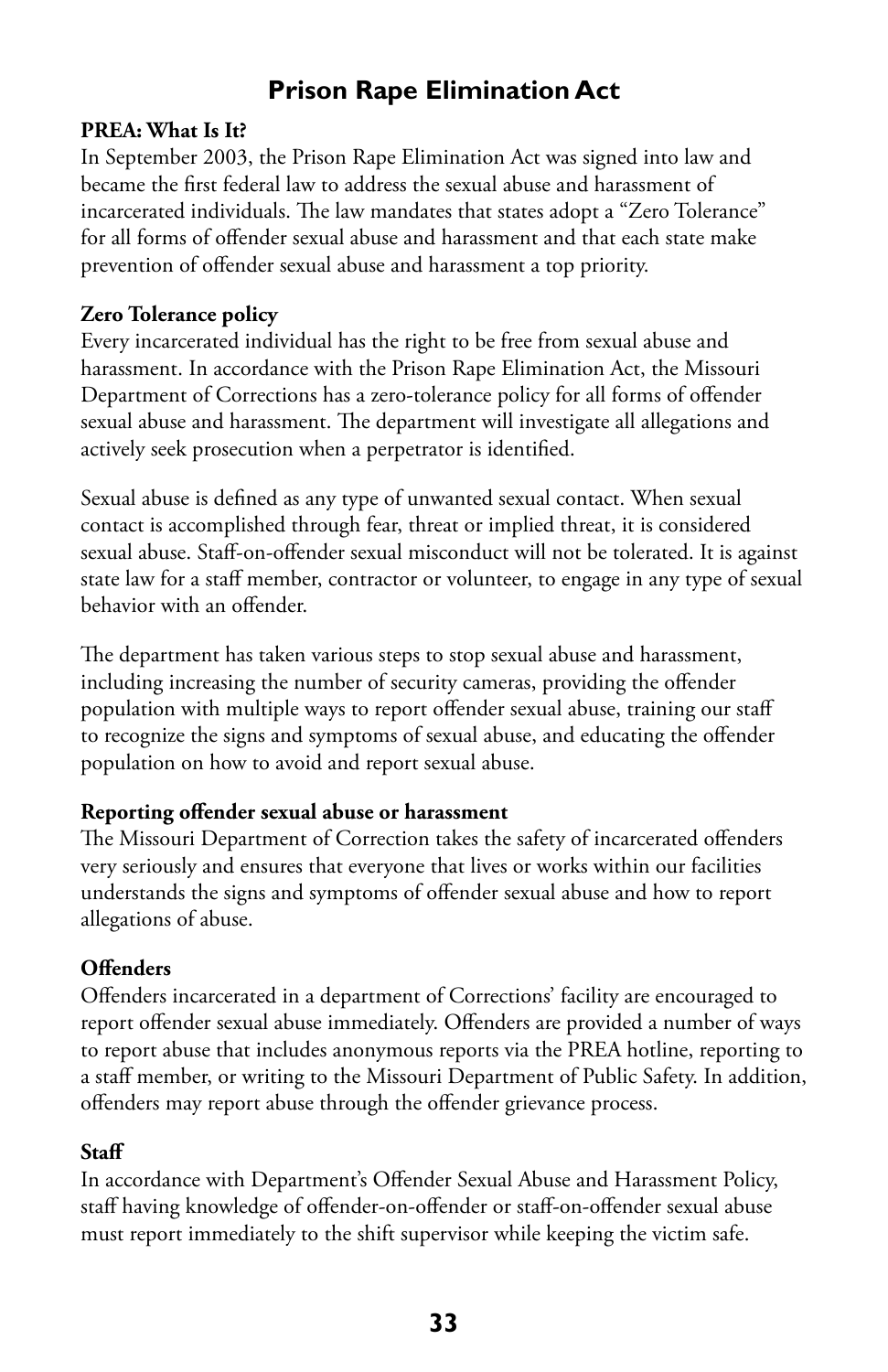#### **Friends and Family**

Friends and family of offenders incarcerated with the Missouri Department of Corrections may report offender sexual abuse and harassment by:

| Calling      | Writing                                                                                                | <b>Emailing</b>      |
|--------------|--------------------------------------------------------------------------------------------------------|----------------------|
| 573-526-9003 | <b>PREA Unit</b><br>Missouri Department of Corrections<br>2728 Plaza Drive<br>Jefferson City, MO 65109 | DOC.PREA@ doc.mo.gov |

When reporting offender sexual abuse or harassment, you will be asked to provide information that will assist in the investigation such as the offender's name and offender's number, the facility where the alleged incident occurred, time and date of the incident, as well as a brief summary of the allegation.

# **Illness, Emergencies Or Death**

The department recognizes that family emergencies, illnesses and death are extremely difficult to bear, especially when a member of the family is incarcerated. While the department is limited in what they can do as a result of security restrictions, there are some options available to make this difficult time easier on both families and offenders.

## **Where should you call if you have a family emergency or illness?**

If there is a family emergency or extreme illness of an immediate family member, a call should be made to the offender's case manager. The case manager will then verify the situation with the hospital involved or other community resources to ensure the call is valid and an offender is not alarmed unnecessarily.

The offender will then be notified of the emergency and in most instances, once the information is verified, will be granted a call.

## **Where should you call if you have a family death?**

If an immediate family member or significant other passes away, you should contact the chaplain or case manager where the offender is housed. Once the death has been verified through the funeral home handling the arrangements, the offender will be respectfully notified and allowed a private opportunity to grieve, if possible. Counseling can be made available to the offender, if necessary.

#### **Can an offender attend a family funeral?**

Funeral or bedside visits are not allowed due to budgetary restrictions and safety and security concerns. Instead, the institution may allow a special visit or a phone call, family may video the funeral service or last message and send that tape to the institutional chaplain. The chaplain will review the tape and then, if no security concerns are noted, will allow the offender an opportunity to view it.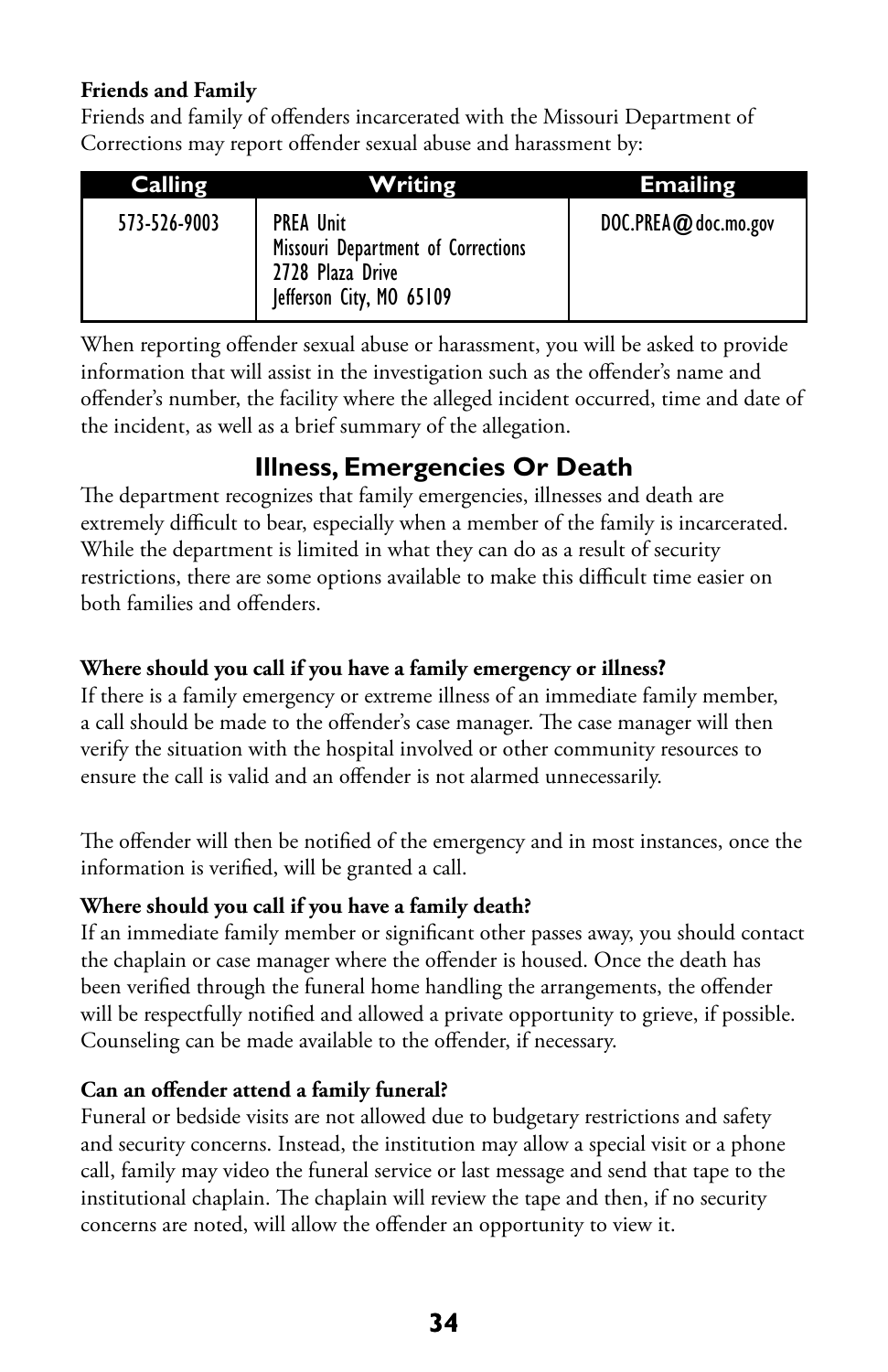# **Common Abbreviations**

The following list contains abbreviations commonly used by the department. This list will assist you as you become familiar with these terms.

| ACC             | Algoa Correctional Center                           |
|-----------------|-----------------------------------------------------|
| <b>ADSEG</b>    | Administrative Segregation                          |
| AJO             | <b>Adjustment Hearing Officer</b>                   |
| BCC             | <b>Boonville Correctional Center</b>                |
| <b>BTC</b>      | <b>Boonville Treatment Center</b>                   |
| <b>CAC</b>      | Citizen's Advisory Committee                        |
| <b>CCA</b>      | <b>Corrections Classification Assistant</b>         |
| CCC             | Chillicothe Correctional Center                     |
| CCM             | Corrections Case Manager                            |
| <b>CDV</b>      | <b>Conduct Violation</b>                            |
| <b>CMCC</b>     | Central Missouri Correctional Center                |
| CO I            | Corrections Officer I                               |
| CO II           | Corrections Officer II (Sergeant)                   |
| CO III          | Corrections Officer III (Lieutenant)                |
| CP              | Capital Punishment                                  |
| <b>CRC</b>      | <b>Community Release Center</b>                     |
| <b>CRCC</b>     | <b>Crossroads Correctional Center</b>               |
| <b>CRD</b>      | <b>Conditional Release Date</b>                     |
| CS <sub>I</sub> | Corrections Supervisor I (Captain)                  |
| CS II           | Corrections Supervisor II (Major)                   |
| C-SCORE         | Custody Classification                              |
| CTA             | <b>Central Transfer Authority</b>                   |
| <b>CTC</b>      | Corrections Treatment Center (Mental Health Unit)   |
| <b>CTCC</b>     | Cremer Therapeutic Community Center                 |
| <b>CTU</b>      | Central Transportation Unit                         |
| <b>CVSA</b>     | Computerized Voice Stress Analysis                  |
| DAI             | Division of Adult Institutions                      |
| DHO             | Disciplinary Hearing Officer                        |
| DIS SEG         | Disciplinary Segregation                            |
| DORS            | Division of Offender Rehabilitative Services        |
| ECU             | <b>Enhanced Care Unit</b>                           |
| EMP             | <b>Electronic Monitoring Program</b>                |
| ERDCC           | Eastern Reception, Diagnostic & Correctional Center |
| FCC             | Farmington Correctional Center                      |
| FRDC            | Fulton Reception & Diagnostic Center                |
| <b>FTC</b>      | Farmington Treatment Center                         |
| <b>FUM</b>      | <b>Functional Unit Manager</b>                      |
| GP              | <b>General Population</b>                           |
| HU              | Housing Unit                                        |
| IAC             | <b>Institutional Activity Coordinator</b>           |
| IOC             | Inter-Office Communication                          |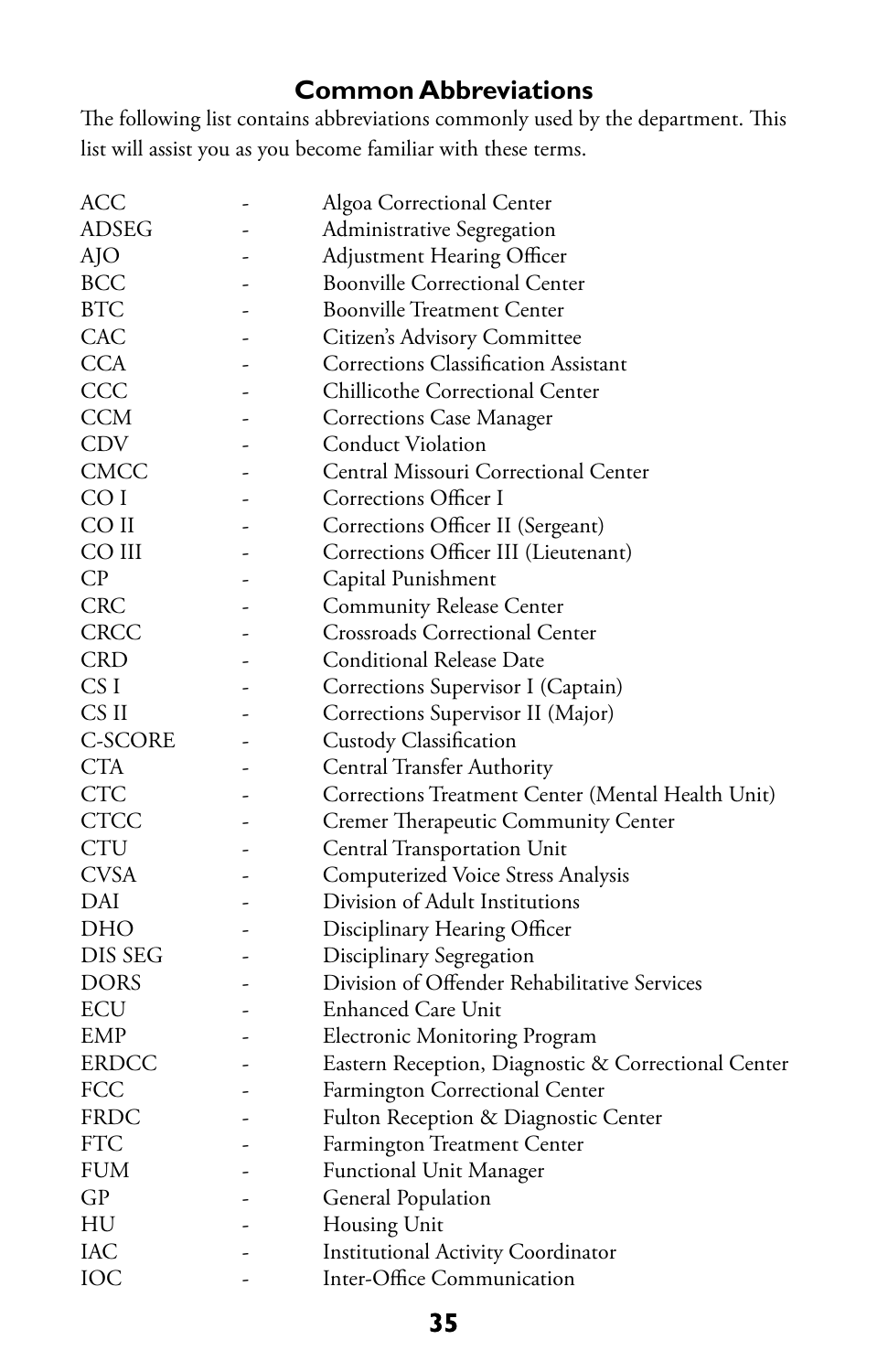| <b>IPO</b>   | Institutional Probation and Parole Officer       |
|--------------|--------------------------------------------------|
| <b>IRR</b>   | <b>Informal Resolution Request</b>               |
| ITC          | Intensive Therapeutic Community                  |
| <b>JCCC</b>  | Jefferson City Correctional Center               |
| <b>KCRC</b>  | Kansas City Reentry Center                       |
| MCC          | Moberly Correctional Center                      |
| MECC         | Missouri Eastern Correctional Center             |
| MMPT         | Minimum Mandated Prison Term                     |
| <b>MOSOP</b> | Missouri Sexual Offender's Program               |
| <b>MRP</b>   | Missouri Re-Entry Process                        |
| <b>MSP</b>   | Missouri State Penitentiary                      |
| <b>MSR</b>   | Medical Services Request Form                    |
| MSU          | Minimum Security Unit                            |
| MTC          | Maryville Treatment Center                       |
| <b>MVE</b>   | Missouri Vocational Enterprises                  |
| <b>NECC</b>  | Northeast Correctional Center                    |
| OCC          | <b>Ozark Correctional Center</b>                 |
| OMT          | Offender Management Team                         |
| <b>OUT</b>   | Offenders Under Treatment Program                |
| P&P          | Probation and Parole                             |
| PC           | Protective Custody                               |
| PCC          | Potosi Correctional Center                       |
| <b>PPD</b>   | Presumptive Parole Date                          |
| PRC          | Program Review Committee                         |
| <b>PREA</b>  | Prison Rape Elimination Act                      |
| <b>RCA</b>   | Reclassification Analysis                        |
| R&O          | Reception & Orientation Unit                     |
| <b>RTF</b>   | Residential Treatment Facility                   |
| <b>SAC</b>   | Substance Abuse Counselor                        |
| <b>SAUS</b>  | Substance Abuse Unit Supervisor                  |
| SCCC         | South Central Correctional Center                |
| SECC         | Southeast Correctional Center                    |
| SIP          | Shock Incarceration Program                      |
| SLCRC        | St. Louis Community Release Center               |
| SNU          | Special Needs Unit (PCC)                         |
| SOAU         | Sex Offender Assessment Unit                     |
| SOP          | <b>Standard Operating Procedure</b>              |
| SRU          | Social Rehabilitation Unit                       |
| <b>TAP</b>   | Transition Accountability Plan                   |
| TASC         | Temporary Administrative Segregation Confinement |
| TCC          | <b>Tipton Correctional Center</b>                |
| THU          | <b>Transition Housing Unit</b>                   |
| VIC          | Volunteer in Corrections                         |
| VQ           | Visiting Questionnaire                           |
| <b>VTS</b>   | Vocational Training School                       |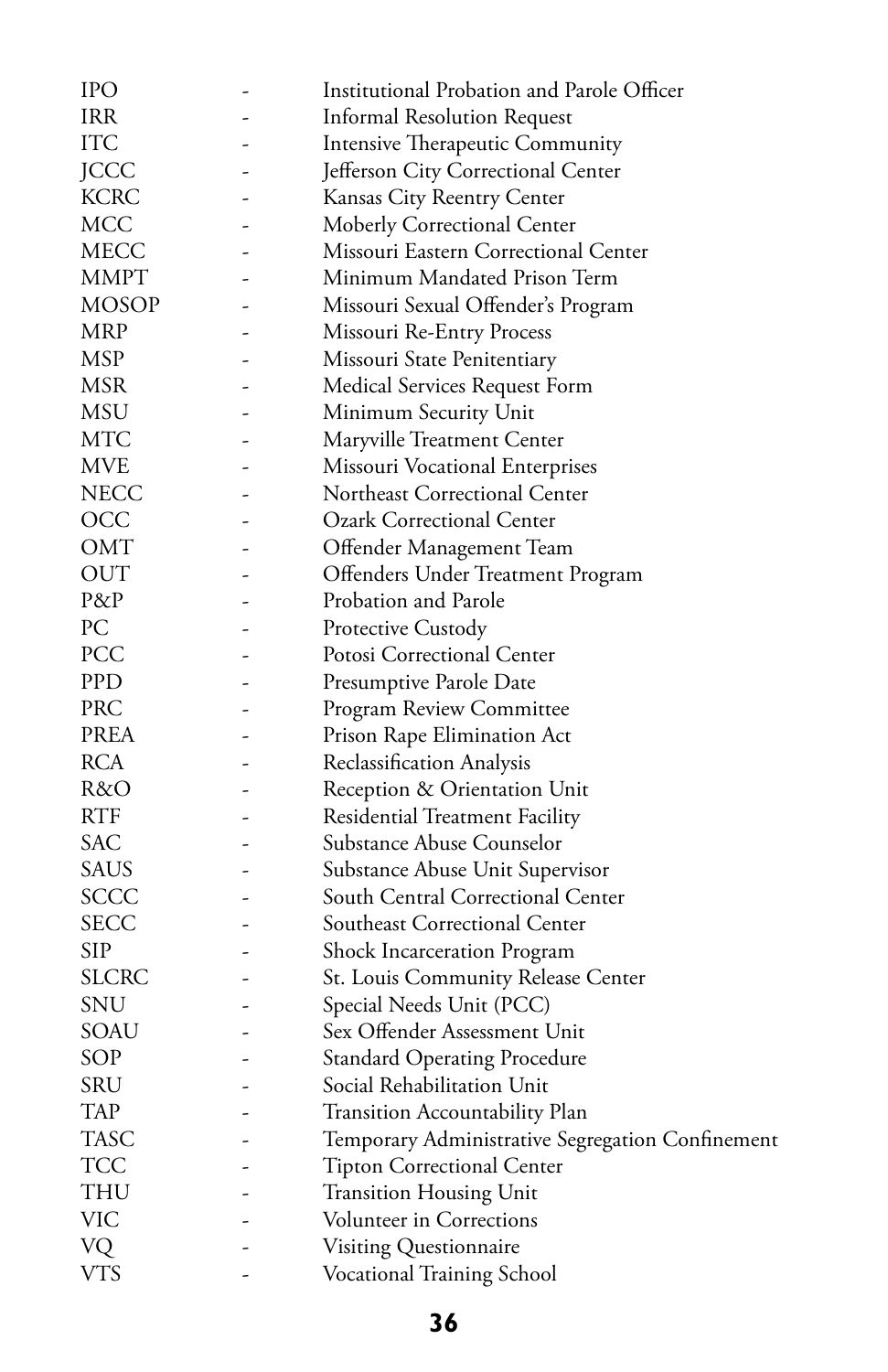| <b>WERDCC</b> | $\overline{\phantom{a}}$ | Women's' Eastern Reception, Diagnostic &            |
|---------------|--------------------------|-----------------------------------------------------|
|               |                          | Correctional Center                                 |
| <b>WETC</b>   | ۰                        | Women's Eastern Treatment Center                    |
| <b>WRDCC</b>  | ۰                        | Western Reception, Diagnostic & Correctional Center |
| <b>WRTC</b>   |                          | Western Regional Treatment Center                   |
| <b>WMCC</b>   |                          | Western Missouri Correctional Center                |

# **Family and Offender Safety**

Incarceration is stressful for an offender, their families and friends, but never more so than when an offender's family is unexpectedly exposed to illicit activities, scams or when an offender is stressed due to problems encountered with others. It is important to be aware of, and report, any situation that may leave you or your loved one in a vulnerable position. It is important to remember that you may be held responsible for your involvement in a situation, whether you were fully aware of the intent or not. If you are concerned about a situation at any time, please feel free to contact the offender's case manager to discuss your concerns and to obtain advice. Addresses and phone numbers are available in the Department of Corrections facility section of this booklet.

Here are some tips that may alert you to potential scams:

- Make careful choices about those with whom you associate, including those with whom you may ride to a visit or those who may ride with you;
- It is important to remember offenders are housed in a prison, it is operated like a prison, and you and the offender should be aware of others around you and why they are there;
- An important lesson for all is to be sure and "do your own time." Do not discuss your personal circumstances, sentence, family matters or otherwise get involved in another offender or their family's problems or associate with those who represent groups, factions or gangs.
- Do not provide the addresses, photos or phone numbers of friends or family to other offenders or their families;
- Never send money to another offender or their family. For an offender to cause funds to be deposited to another offender's account is a direct violation of institutional rules and is a major indication that illicit activities are occurring;
- Be aware of offender protection groups which promise to provide an offender's safety in exchange for money, canteen items or other favors;
- Never bring any unauthorized item onto institutional grounds or into the visiting room. The visiting section of this booklet clearly explains what can and cannot be brought to a visit. Attempts to introduce drugs or other contraband may result in arrest, prosecution and termination of visiting privileges;
- Do not forward telephone calls. Three-way calls are a violation of institutional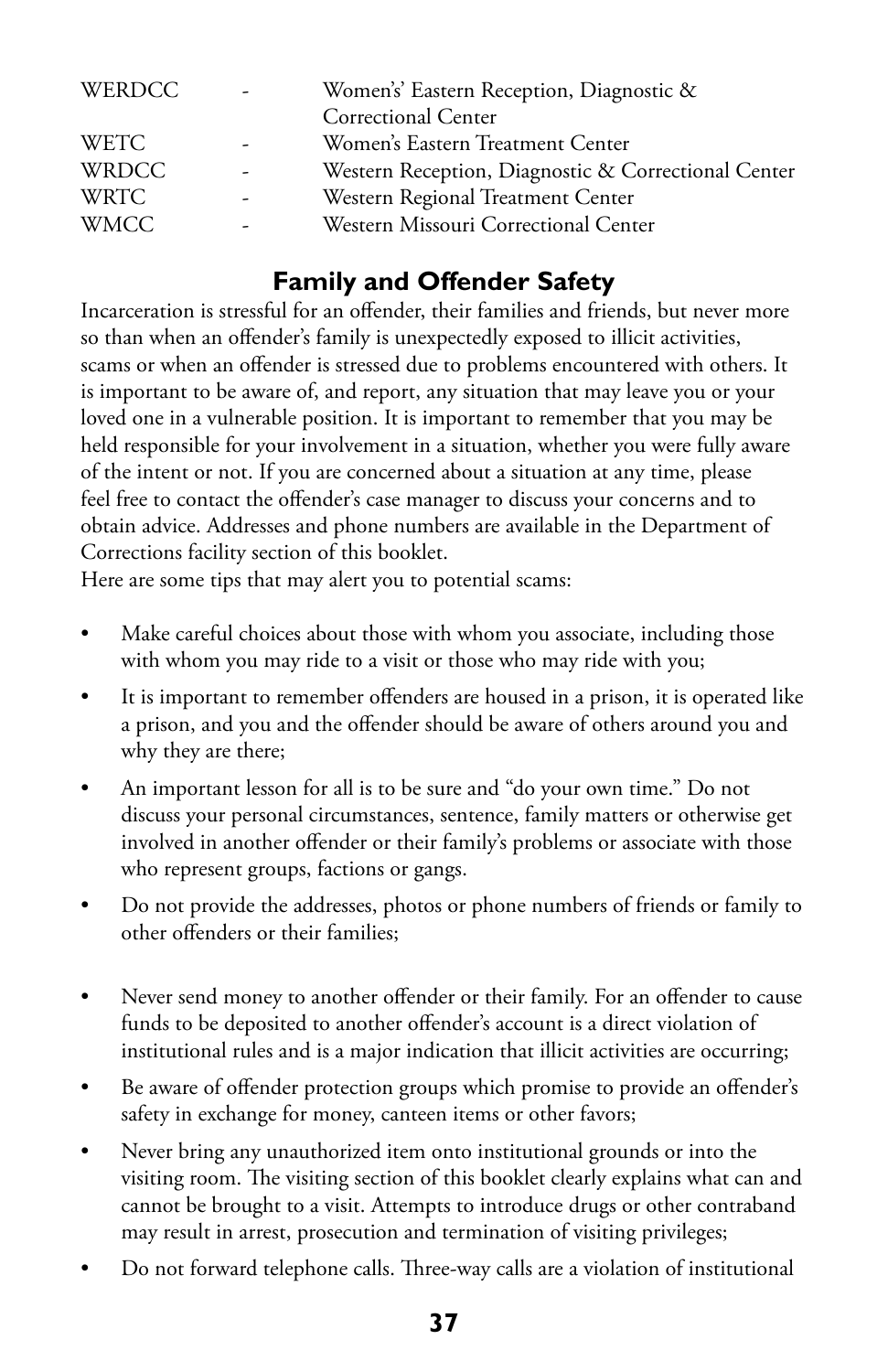rules and a clear attempt to manipulate the system. Do not accept calls from other offenders;

- Do not send mail or packages for other offenders or their families;
- Inaccurate information and rumors are often generated in a prison environment. It is important that you make wise choices about what to believe as true or false. If you have questions, just ask;
- Do not sign an offender up for websites that solicit pen-pals. This is prohibited by departmental rules;
- On occasion, offenders attempt to solicit funds or other services through misrepresentation of the facts by claiming a need to pay for medical costs, meals, religious materials, parole supervision, transportation costs, etc. These items are provided at no cost to the offender population;
- When an offender or an associate contacts a family member claiming the offender's life is in danger and they will be harmed if money is not immediately deposited into their account or the account of another offender, such claims should be immediately reported to the offender's case manager or any staff member so an investigation can occur and the offender's safety assessed. This can be serious and result in harm to the offender if not resolved immediately;
- Offenders who have large amounts of money on their account or who purchase many canteen items may be targeted by other offenders with theft, extortion or strong-arming. Remember, all necessities, including meals, clothing and medical care are provided at no cost to the offender;
- Encourage your incarcerated loved one to avoid loaning, borrowing, use of drugs, indebtedness, theft, gang activity or sharing personal information with others. These activities often are the basis for problems that occur during incarceration and are violations of institutional rules;
- The department does not tolerate any form of sexual misconduct or abuse against offenders. In accordance with the Federal Prison Rape Elimination Act, the department has established several ways to report sexual misconduct or threats that involve staff or other offenders. If your loved one indicates concern at any time about sexual misconduct involving themselves or others, it is important that one of the following occurs: 1. staff are immediately notified of the potential threat; 2. a letter is sent to the warden or department's Inspector General; or 3. Encourage the offender to make an anonymous call to the Crime Tips Hotline at \*9555 from an offender phone.
- Any time an offender is aware of illicit activities please encourage them to anonymously report those concerns by calling the Crime Tips Hotline at \*9555. You may anonymously report illegal activity by calling 573-526-7000.

If you have questions or concerns about an offender, you may contact the offender's case manager. If you need general information about the department in general, you may send an email inquiry at [constituentservices@doc.mo.gov](mailto:constituentservices@doc.mo.gov). Please be sure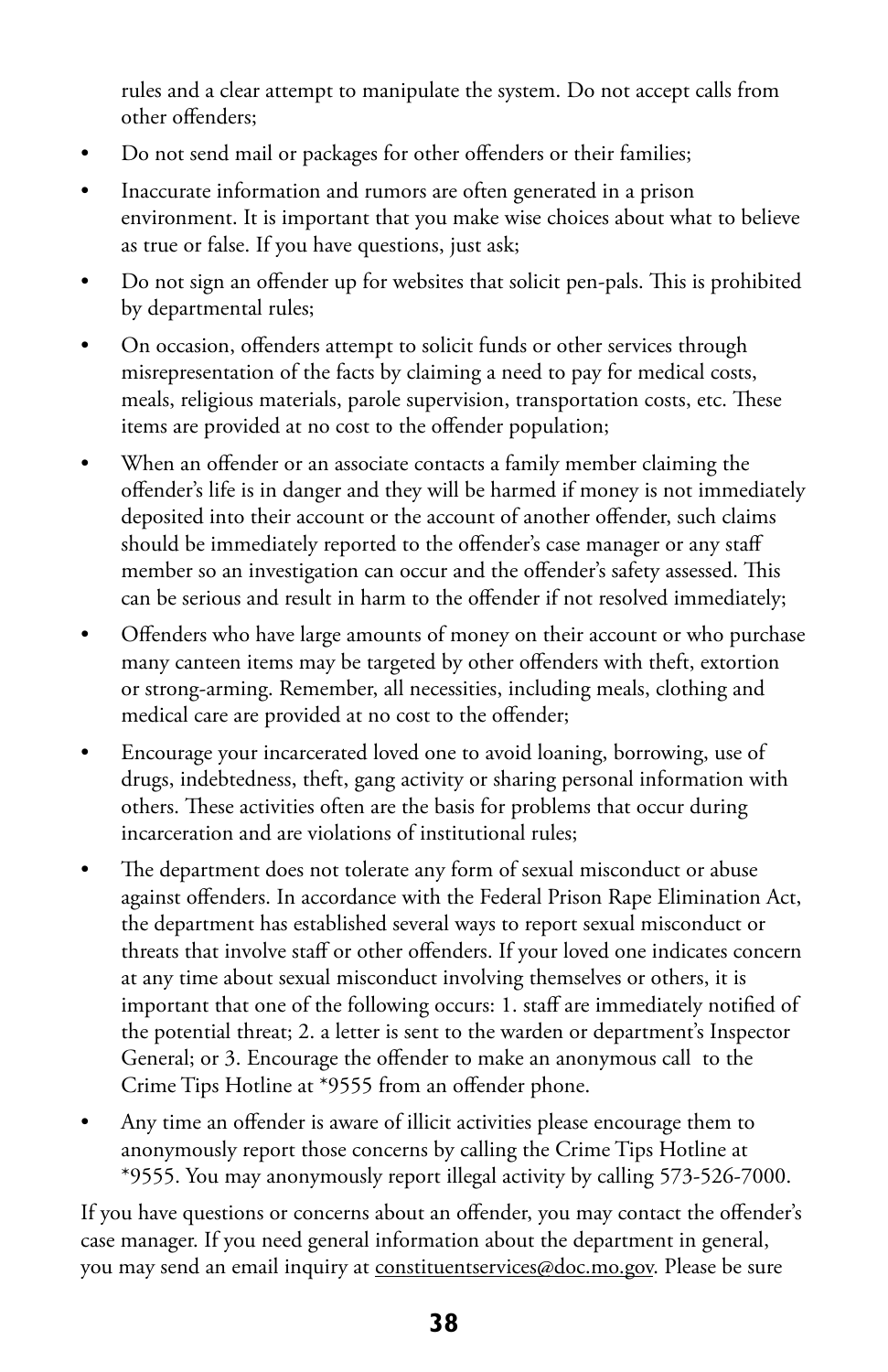to provide the offender's name and offender number. While some information may be restricted from release, a response providing general information about the offender or the department's operations will be made to your inquiry, usually within 24 business hours. In addition, you may obtain information about the department's rules and regulations by visiting the department's web site at<www.doc.mo.gov> and click on the "For Family and Friends" link. The department also offers Family Orientation Meetings at our diagnostic centers for newly incarcerated offenders. You may contact that site to request attendance at the monthly orientation meetings.

# **Family and Children Coping Strategies**

The incarceration of a spouse, parent, child or loved one may cause significant changes within your family. When the offender is incarcerated, they are not the only ones affected; their families are too. For many, this is just another stress to an already overburdened family unit. The following are a few coping strategies developed by family members who have experienced the separation and loss caused by incarceration. We hope you find it helpful.

- Stay positive, not only for yourself, but for all those who depend upon you.
- Communicate. Remain a close family unit, even if a member is not physically present. Develop ways to keep the offender involved in your life. Their advice and support may give you the strength you need to deal with any situation faced.
- Find a balance in your care giving and family responsibilities. Do not focus all of your energy on the incarcerated family member. They will have to make sacrifices too.
- Follow through on your personal goals. Even though it is hard to do, your life and the lives of your children have to go on. Use this time to do things you may not have had a chance to do in the past such as go back to school, take up a hobby, etc.
- Find close friends or other family members that you can turn to for support and understanding. Choose people you can talk to in safety. If necessary, seek the guidance of your pastor, family physician, support group or a counselor.
- Incarceration alone is a big stress on families. Do not hold on to unnecessary obligations or responsibilities for your incarcerated loved one. If it is something that can be replaced later and it adds undue burden on you now, let it go. Do not feel guilty about those choices.
- Set financial and emotional limits with your incarcerated loved one, and set them early. Phone calls, visits and financial support can easily get out of hand. Decide what you can give in time and finances and stick to those limits. Reassure the offender you are still there for them, however, you have new responsibilities and need their support, understanding and sacrifice too.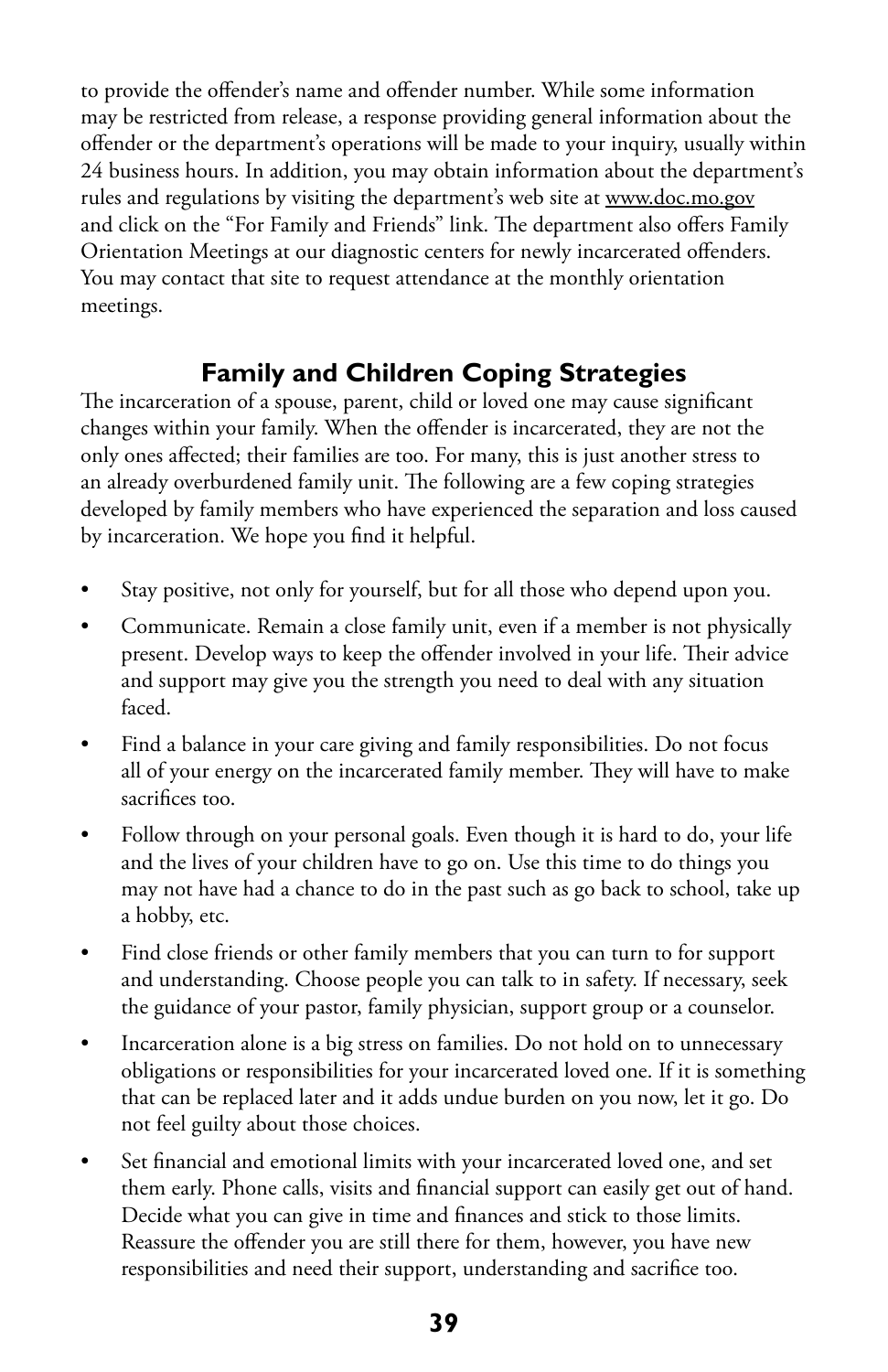- Prison can change a person's outlook and create tension within families. If you are feeling controlled or manipulated by your loved one, understand that they may be acting out of fear of losing you or their family. Talk about those fears and provide reassurance. Seek counseling, if necessary.
- Media images of prison life are exaggerated and can cause unwarranted fear for the well being of your loved one. Generally, life is only dangerous for those offenders who continue to make poor decisions for themselves and those they associate with on the inside. Encourage your incarcerated loved one to make wise choices as negative behaviors can have far-reaching consequences to all of you.
- Every institution is different, so it is important that you make yourself familiar with the rules before you visit.
- Be honest with children about the offender's situation, within reason. It is far better for a child to hear news of incarceration from you so that you can answer their questions, rather than for them to hear it from other less informed sources. Provide children with just enough information to calm their fears, but without too much detail. Most importantly, do not let an offender's situation provide stress in a child's life.
- Before bringing children to visit, you should make one or two visits alone so that you know what to expect and can explain the sights and processes to your child. The offender should write or speak to the child too, letting them know they are looking forward to the visit and taking time to talk to them about any possible changes in appearance, the clothing they will be wearing, the visiting room, etc.
- Make sure you and your child are well rested and have a good breakfast before visiting for the day. Everyone will be in a better mood and have a more enjoyable visit if they are not tired and hungry. Make sure you and your children are appropriately dressed as visiting room temperatures may vary from season to season.
- When visiting with children, consider their age and their ability to sit quietly for a lengthy period of time. Visiting beyond an hour or two may add stress to your visit and others in the room if the child becomes restless.
- Always supervise your children in the visiting room. Be aware of your own behavior and follow the visiting room rules. Be courteous to staff and state any problems in a calm, direct and respectful manner. If a problem cannot be easily resolved that day, you can always call during regular business hours to discuss the situation with staff.
- There are also a variety of family programs available throughout the department's institutions, which may include Storylink, 4-H Life, Inside Out Dad, etc., that are designed to encourage parent and child interaction during incarceration. Contact the institutional activity coordinator to identify programs that may be available at each site.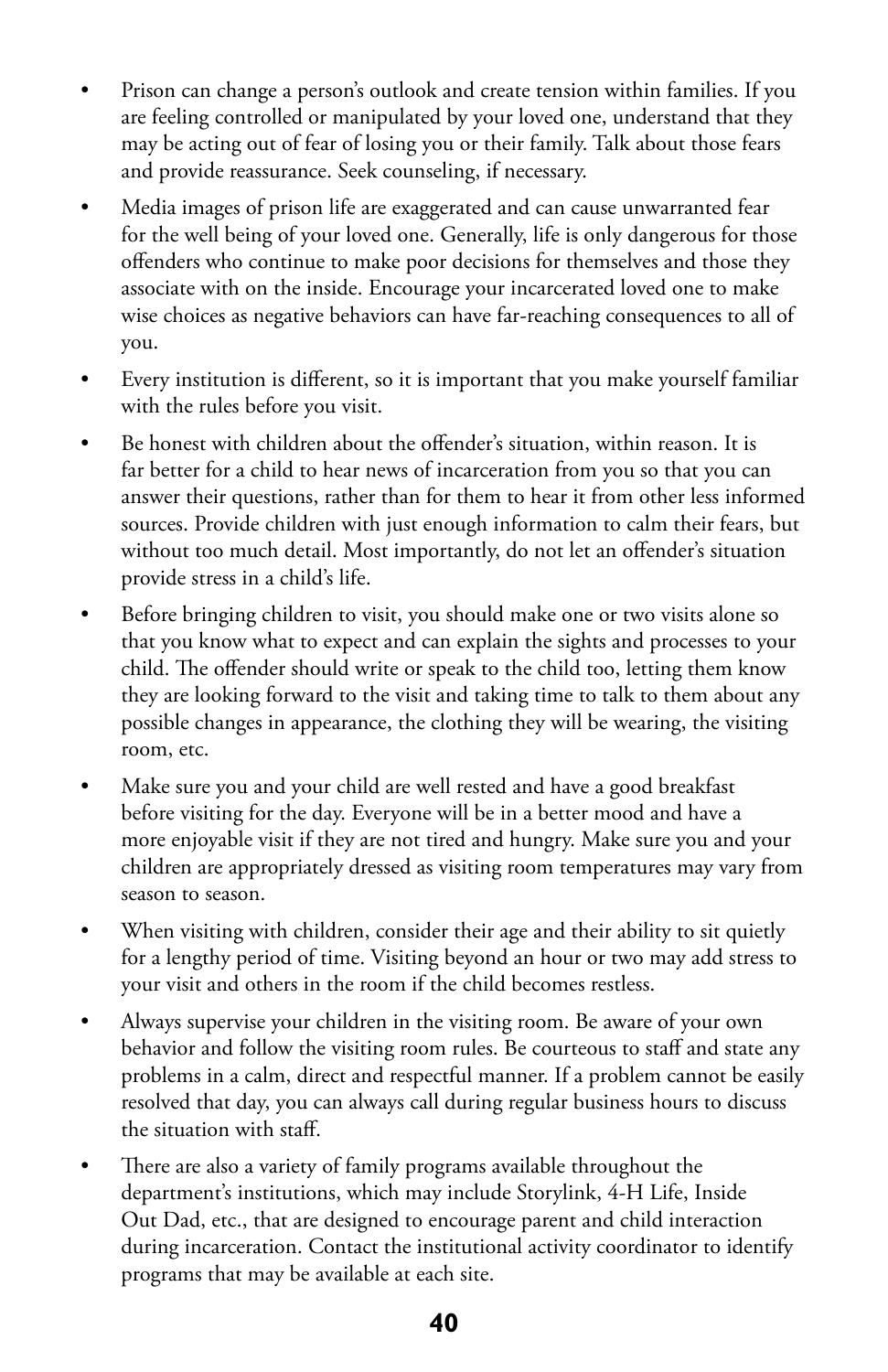| Notes: |  |
|--------|--|
|        |  |
|        |  |
|        |  |
|        |  |
|        |  |
|        |  |
|        |  |
|        |  |
|        |  |
|        |  |
|        |  |
|        |  |
|        |  |
|        |  |
|        |  |
|        |  |
|        |  |
|        |  |
|        |  |
|        |  |
|        |  |
|        |  |
|        |  |
|        |  |
|        |  |
|        |  |
|        |  |
|        |  |
|        |  |
|        |  |
|        |  |
|        |  |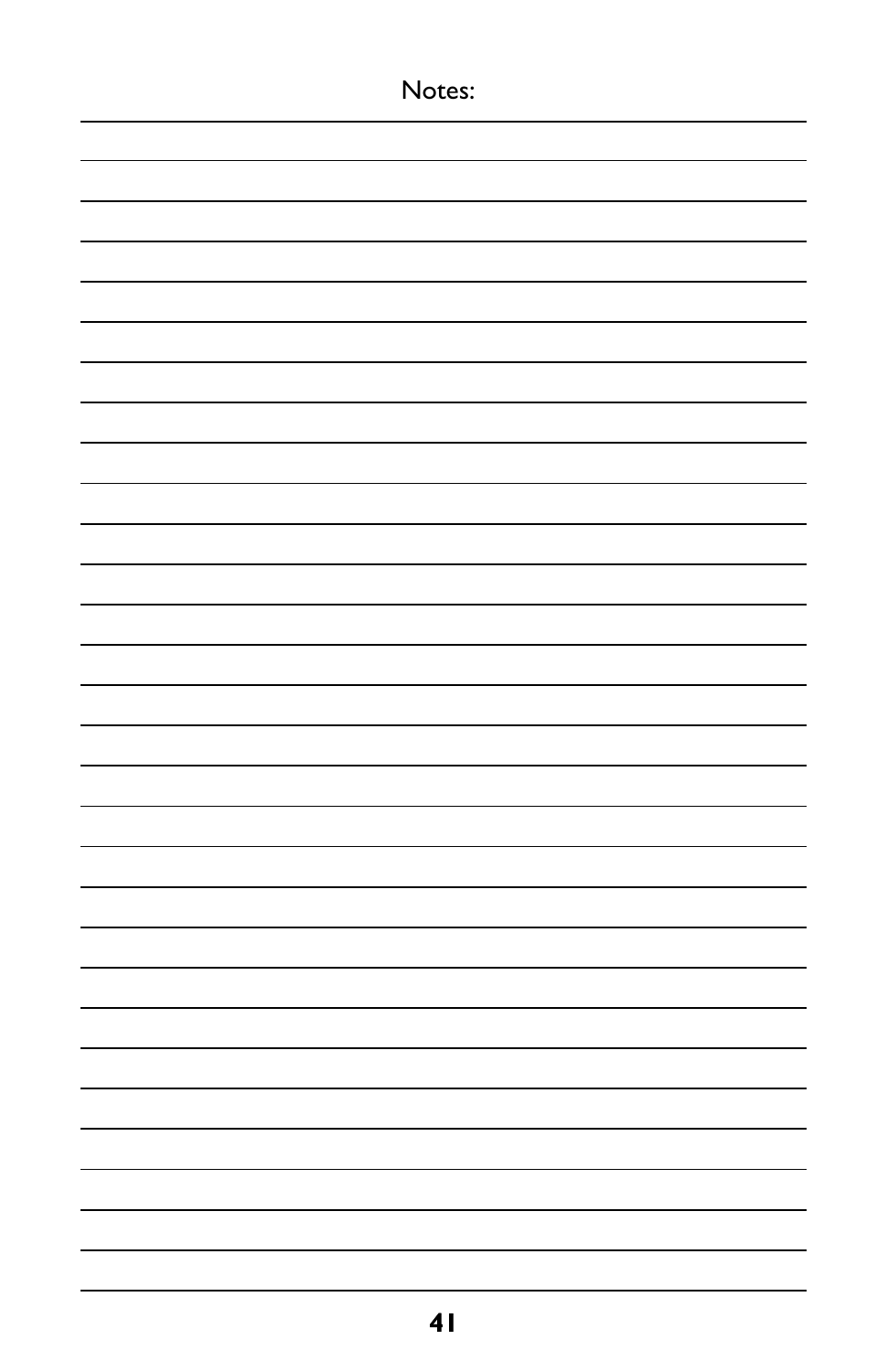| Notes: |
|--------|
|        |
|        |
|        |
|        |
|        |
|        |
|        |
|        |
|        |
|        |
|        |
|        |
|        |
|        |
|        |
|        |
|        |
|        |
|        |
|        |
|        |
|        |
|        |
|        |
|        |
|        |
|        |
|        |
|        |
|        |
|        |
|        |
|        |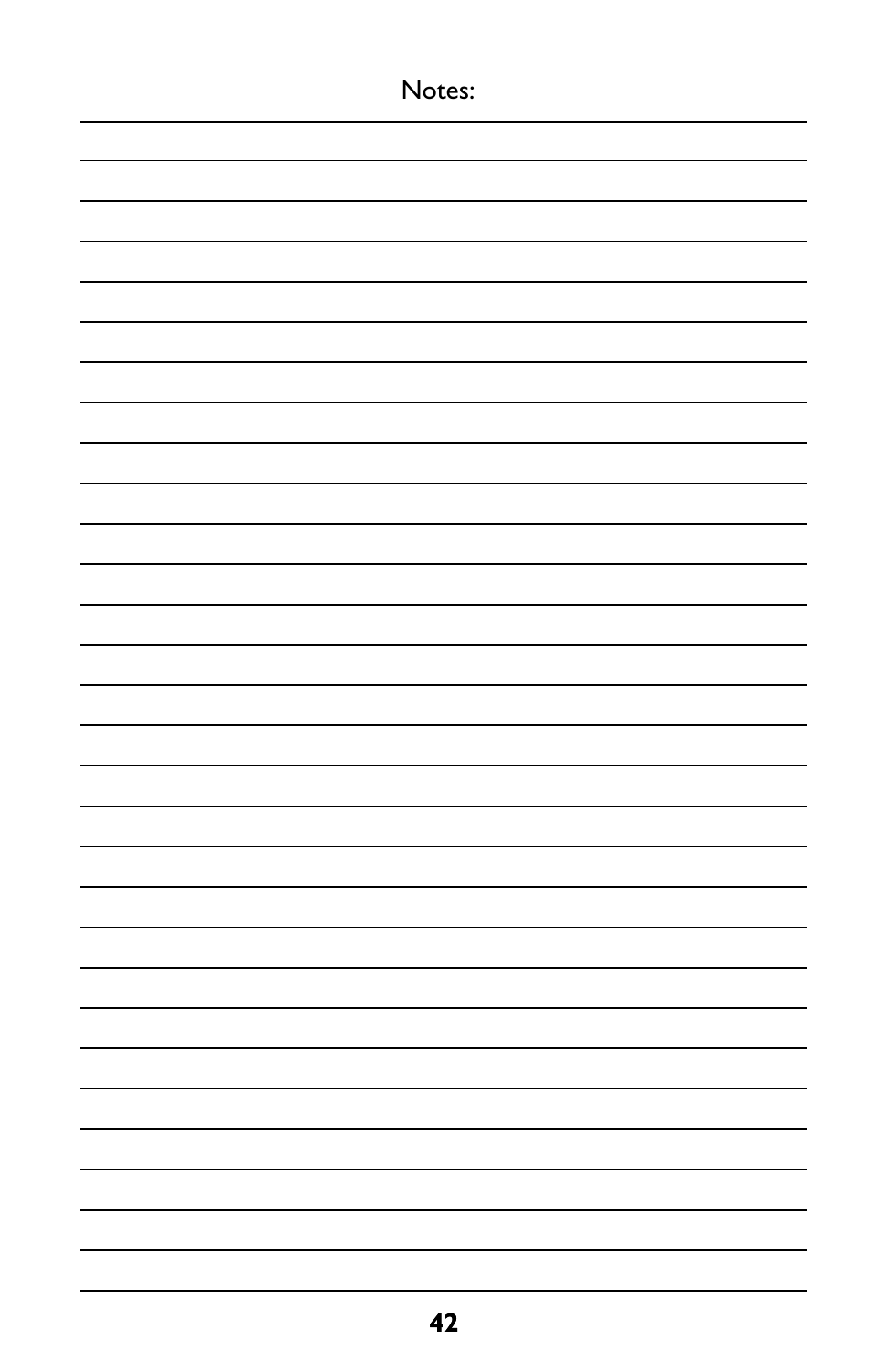| Notes: |
|--------|
|        |
|        |
|        |
|        |
|        |
|        |
|        |
|        |
|        |
|        |
|        |
|        |
|        |
|        |
|        |
|        |
|        |
|        |
|        |
|        |
|        |
|        |
|        |
|        |
|        |
|        |
|        |
|        |
|        |
|        |
|        |
|        |
|        |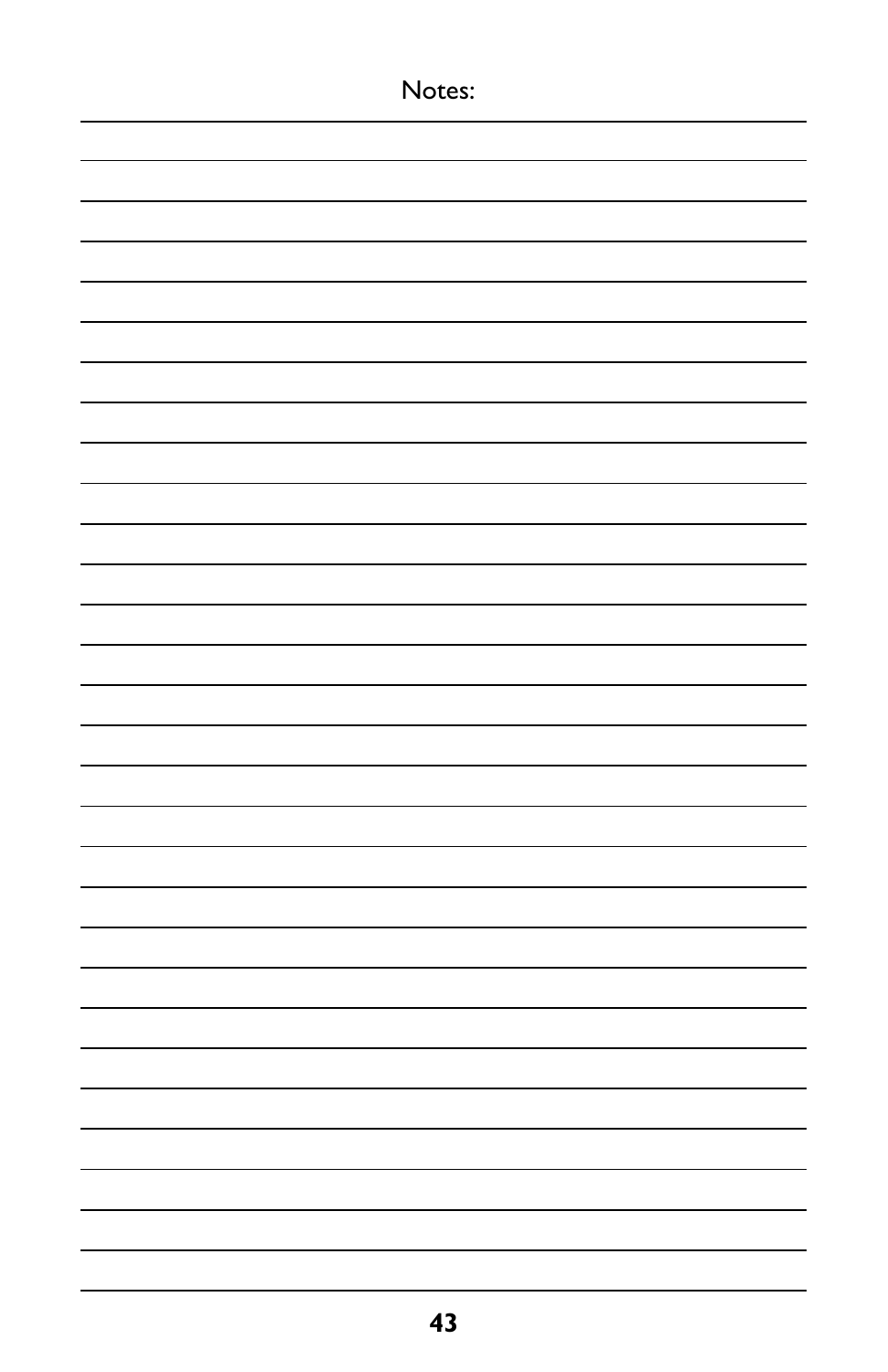| Notes: |
|--------|
|        |
|        |
|        |
|        |
|        |
|        |
|        |
|        |
|        |
|        |
|        |
|        |
|        |
|        |
|        |
|        |
|        |
|        |
|        |
|        |
|        |
|        |
|        |
|        |
|        |
|        |
|        |
|        |
|        |
|        |
|        |
|        |
|        |
|        |